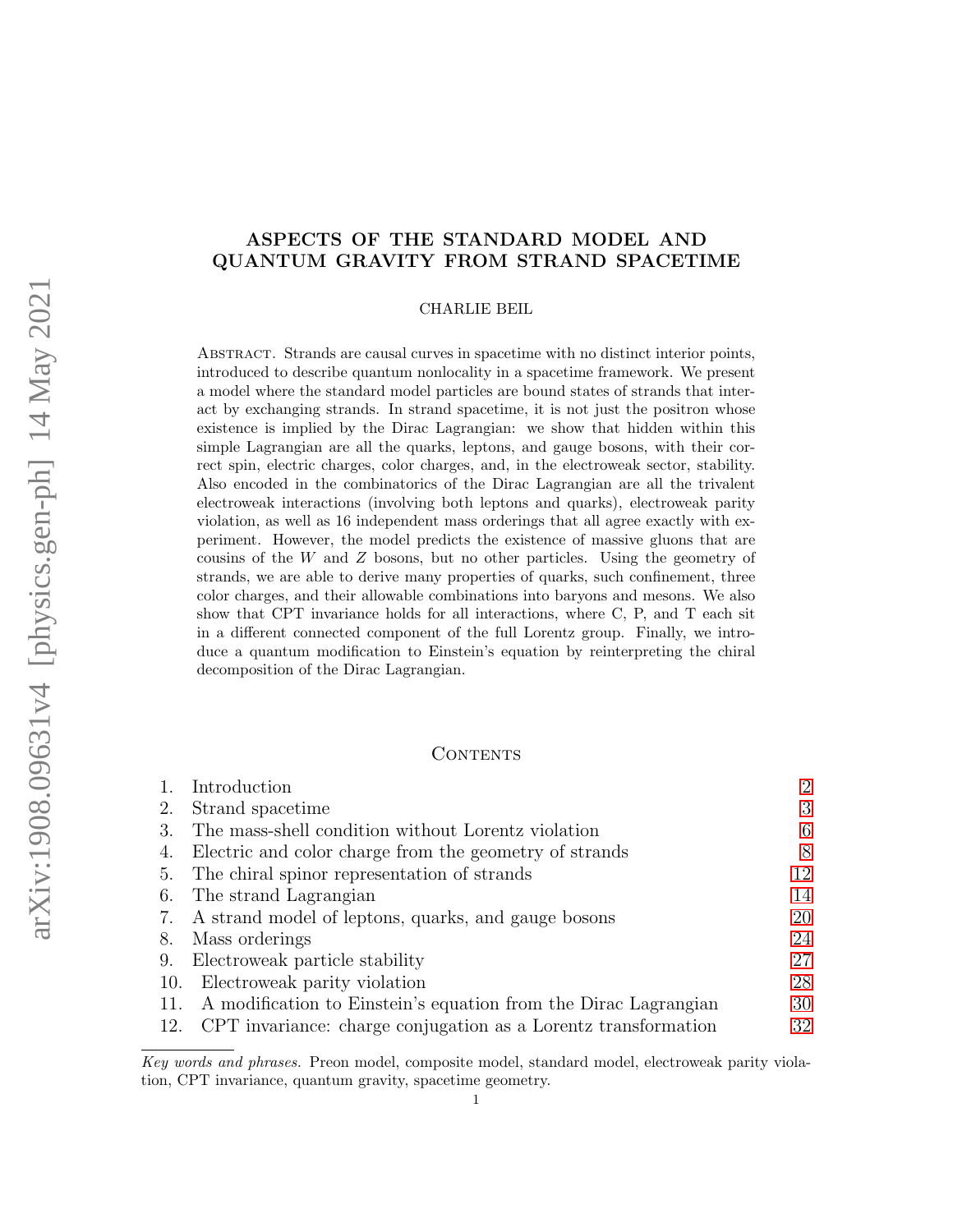| 13. The spin-statistics connection for strands |    |
|------------------------------------------------|----|
| 14. Future directions: scattering with strands | 38 |
| References                                     | 38 |

### <span id="page-1-1"></span>1. Introduction

<span id="page-1-0"></span>Strand spacetime is obtained from classical general relativity by defining the worldline of a fundamental particle to be a causal curve with no distinct interior points. Such a 1-dimensional 'smeared-out' event in spacetime is called a strand. This geometry was recently introduced to give a possible spacetime description of quantum nonlocality [\[B5\]](#page-38-0). In this article, we consider the following model:

• Strands are 'circular' with spin  $\frac{1}{2}$  and mass equal to their inverse radius r,

$$
(1) \t\t\t m = \frac{\hbar}{cr}.
$$

<span id="page-1-2"></span>• Bound states of strands interact with each other by exchanging strands according to Newton's third law of motion, called a splitting.

The mass relation [\(1\)](#page-1-1) implies that strands satisfy the modified energy-mass relation  $E_0 = muc$ , where u is their tangential speed (Section [3\)](#page-5-0). This relation in turn implies that the Lagrangian density for strands is

(2) 
$$
\mathcal{L} = \bar{\psi}(i\partial \!\!\!/- m|\bar{u}^a u_a|^{1/2})\psi,
$$

where  $\bar{u}$  and u are projections of the four-velocities of the strands represented by  $\psi$ and  $\psi$  onto a spatial hypersurface (Section [6\)](#page-13-0). From this Lagrangian we obtain a new composite preon model where leptons, quarks, and gauge bosons are bound states of strands, rendering the standard model Lagrangian an effective theory (Section [7\)](#page-19-0). The Lagrangian [\(2\)](#page-1-2) implies that the strands themselves admit no fundamental interactions other than creation and annihilation in pairs. An example of scattering using bound states of strands is shown in Figure [1.](#page-3-0)

In our model, we are able to reproduce exactly the leptons, quarks, and electroweak bosons, with their correct spin, electric charge, color charge, and, in the electroweak sector, stability (Table [4\)](#page-18-0). Our model also reproduces *exactly* the trivalent electroweak Feynman interactions involving both leptons and quarks (Tables [1,](#page-3-1) [2,](#page-4-0) and [6\)](#page-24-0). However, our model predicts the existence of neutral and charged massive gluons, and is therefore falsifiable (Table [5\)](#page-23-1). It is particularly surprising that we find much of the standard model – with its various particles and forces – hidden within the Dirac Lagrangian [\(2\)](#page-1-2).

Furthermore, the combinatorics and geometry of the model have wide explanatory power. In particular, we obtain

• the existence of electric charge and three color charges (Sections [4](#page-7-0) and [12.2\)](#page-31-1);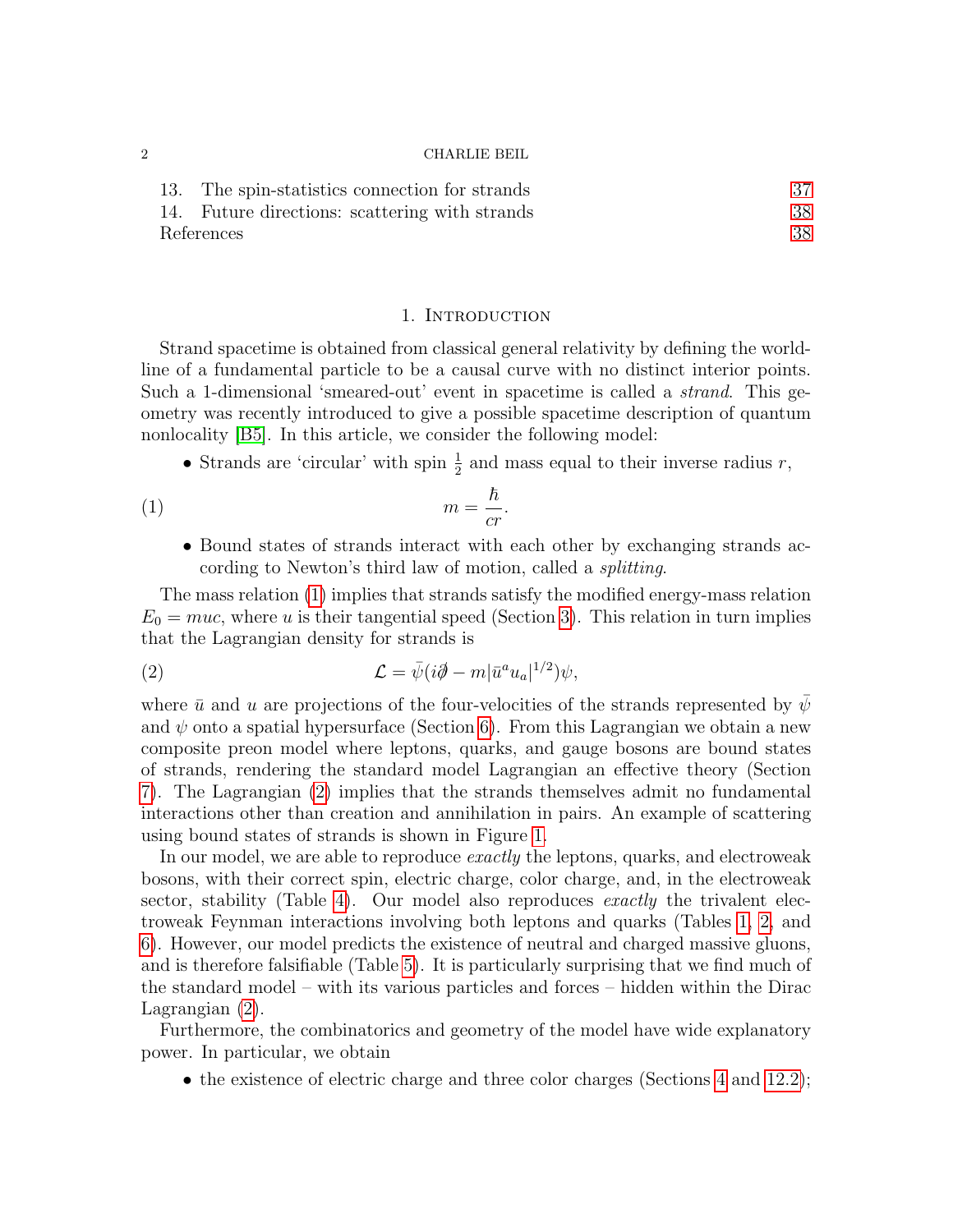ASPECTS OF THE STAND. MODEL  $\&$  QUANT. GRAVITY FROM STRAND SPACETIME 3

- the allowable combinations of quarks into baryons and mesons (Sections [4](#page-7-0)) and [7.3.2\)](#page-21-0);
- quark confinement (Sections [4](#page-7-0) and [7.3.2\)](#page-21-0);
- 16 mass orderings of leptons, quarks, and gauge bosons (Section [8\)](#page-23-0);
- a determination of which electroweak particles are stable (Section [9\)](#page-26-0); and
- neutrino parity violation (Section [10\)](#page-27-0).

In Sections [7](#page-19-0) - [10,](#page-27-0) we introduce the preon model and explore some of its immediate consequences. In Section [11,](#page-29-0) we present a modification to Einstein's equation from the Dirac Lagrangian that resolves Bohr's gedankenexperiment regarding gravitational radiation and which-way information. In Section [12,](#page-31-0) we show that in the framework of strands, charge conjugation is a Lorentz transformation. Charge conjugation, parity, and time reversal are then found to each sit in a different connected component of the Lorentz group  $O(1, 3)$ , and their product is the identity transformation. As a consequence, we obtain CPT invariance of standard model interactions. In Section [13,](#page-36-0) our definition of charge conjugation is used to derive a spin-statistics connection, following Schwinger's heuristic argument. We conclude with remarks on scattering, and give evidence for why ultraviolet divergences in quantum field theory may not be present in the framework of strands.

Throughout the article, we primarily restrict our attention to a classical analysis of the preon model; quantum aspects of strand spacetime, including the ontology of path and spin quantum states, is considered in the companion article [\[B5\]](#page-38-0).

We briefly note relations to other work. Our preon model is similar to 't Hooft's double line formalism for quarks and gluons [\['tH\]](#page-38-1). A well-known preon model related to quantum gravity, and specifically to loop quantum gravity, is the Harari-Shupe (or rishon) model [\[Har,](#page-38-2) [Shu,](#page-38-3) [HarS\]](#page-38-4), and its topological realization with braids [\[Bi,](#page-38-5) [BMS,](#page-38-6) [BHKS\]](#page-38-7). Although the preon model we introduce is different from the Harari-Shupe model, its objectives are similar. It is also possible that the constraints in quantum field theory obtained through strands (Section [14\)](#page-37-0) are related to the discretization of spacetime, and so could potentially be related to loop quantum gravity, Regge calculus, causal dynamical triangulation, or causal set theory [\[BLMS\]](#page-38-8).

**Notation:** Tensors labeled with upper and lower indices  $a, b, \ldots$  represent covector and vector slots using Penrose's abstract index notation, and tensors labeled with indices  $\mu, \nu, \ldots$  denote its components with respect to a coordinate basis. We use the signature  $(+, -, -, -)$  throughout, and usually use natural units  $\hbar = c = 1$ .

## 2. Strand spacetime

<span id="page-2-0"></span>In formulating general relativity, Einstein replaced the gravitational force field in Newton's theory of gravity with the geometry of spacetime. In a similar way, we would like to describe the particles in the standard model not as quantized fields, but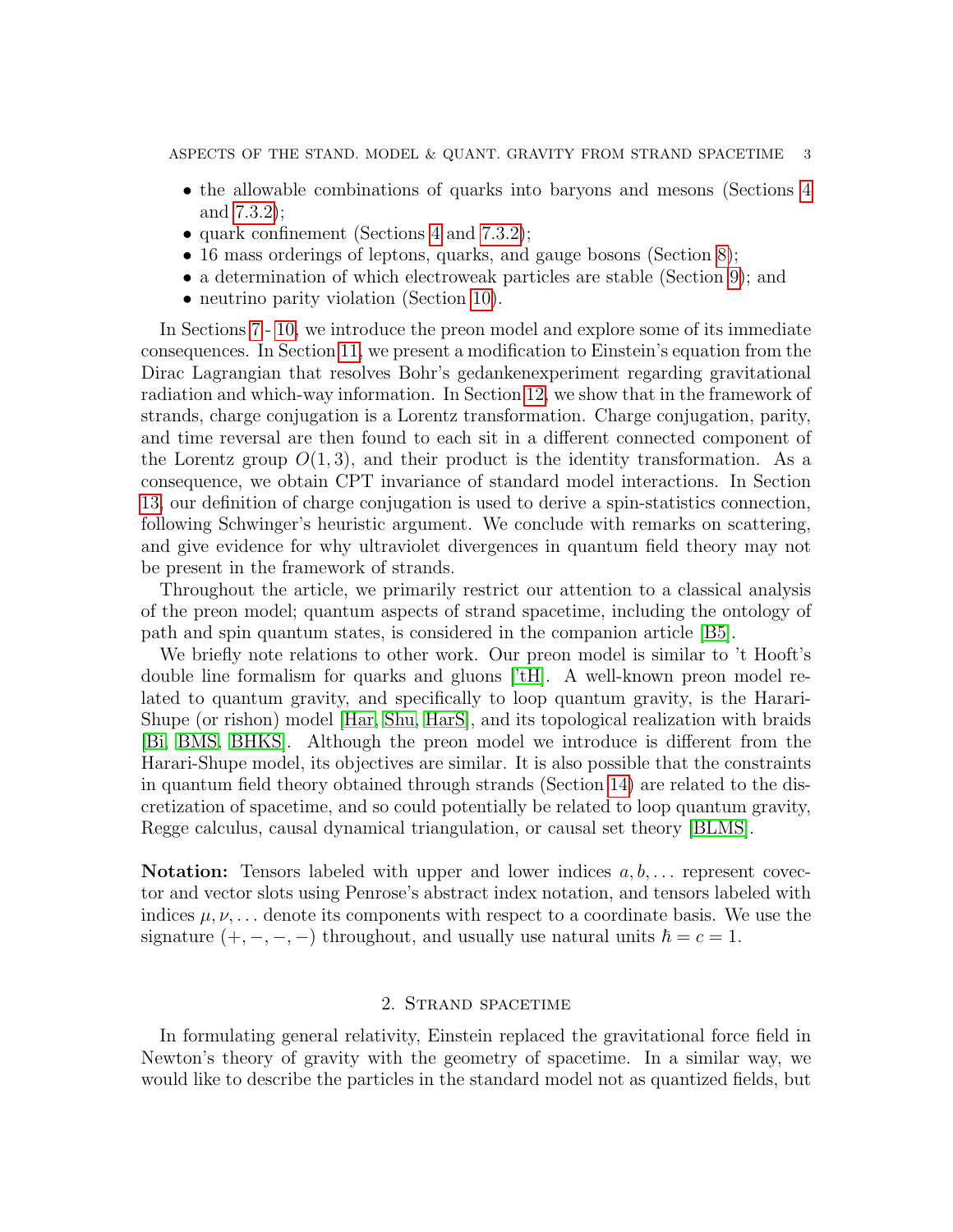

<span id="page-3-0"></span>Figure 1. An example of photon entanglement using strands. The corresponding Feynman diagram is shown on the right.

<span id="page-3-1"></span>TABLE 1. The fundamental splittings and their  $O(3)$  particle identifications.

| $\gamma$              |  |                                                                      | Ζ                                                                                                                                                                                                           | $W^{\rm -}$                                                        |                                                                                                                                   |  |  |
|-----------------------|--|----------------------------------------------------------------------|-------------------------------------------------------------------------------------------------------------------------------------------------------------------------------------------------------------|--------------------------------------------------------------------|-----------------------------------------------------------------------------------------------------------------------------------|--|--|
| $\bar{\psi}_L \psi_R$ |  | $\bar{\psi}\psi = \bar{\psi}_L\psi_R + \bar{\psi}_R\psi_L$           |                                                                                                                                                                                                             | $\bar{\psi}^0 \psi := \bar{\psi}_L^0 \psi_R + \bar{\psi}_R \psi_L$ |                                                                                                                                   |  |  |
|                       |  |                                                                      |                                                                                                                                                                                                             |                                                                    |                                                                                                                                   |  |  |
|                       |  | $\bar{e} = \bar{\psi}_L \mid \psi_R = e \mid \bar{e} = \bar{\psi}_L$ | $\psi_R = e \mid \bar{\nu}_e = \bar{\psi}_L^0$                                                                                                                                                              |                                                                    | $\psi_R = e$                                                                                                                      |  |  |
|                       |  |                                                                      | $\nu_{\mu} = \bar{\psi}_L \otimes \psi_L \left[ \psi_R \otimes \bar{\psi}_R = \bar{\nu}_{\mu} \right] \mu = \bar{\psi}_L^0 \otimes \psi_L \left[ \psi_R \otimes \bar{\psi}_R = \bar{\nu}_{\mu} \right]$     |                                                                    |                                                                                                                                   |  |  |
|                       |  |                                                                      | $\nu_{\tau} = \bar{\psi}_L \otimes \bar{\psi}_R \left[ \psi_R \otimes \psi_L = \bar{\nu}_{\tau} \right] \tau = \bar{\psi}_L^0 \otimes \bar{\psi}_R \left[ \psi_R \otimes \psi_L = \bar{\nu}_{\tau} \right]$ |                                                                    |                                                                                                                                   |  |  |
|                       |  |                                                                      |                                                                                                                                                                                                             |                                                                    | $W^+$                                                                                                                             |  |  |
|                       |  |                                                                      |                                                                                                                                                                                                             | $\bar{\psi}\psi^0 := \bar{\psi}_L\psi^0_R + \bar{\psi}_R\psi_L$    |                                                                                                                                   |  |  |
|                       |  |                                                                      |                                                                                                                                                                                                             |                                                                    |                                                                                                                                   |  |  |
|                       |  |                                                                      |                                                                                                                                                                                                             | $\bar{e}=\bar{\psi}_L$                                             | $\psi_R^0 = \nu_e$                                                                                                                |  |  |
|                       |  |                                                                      |                                                                                                                                                                                                             |                                                                    | $\nu_{\mu} = \bar{\psi}_L \otimes \psi_L \quad \psi_R^0 \otimes \bar{\psi}_R = \bar{\mu}$                                         |  |  |
|                       |  |                                                                      |                                                                                                                                                                                                             |                                                                    | $\nu_{\tau} = \bar{\psi}_L \otimes \bar{\psi}_R \left  \begin{array}{c} \psi_R^0 \otimes \psi_L = \bar{\tau} \end{array} \right $ |  |  |

as geometric properties of spacetime itself. Quantum field theory would then be an emergent description of particle physics, rather than a fundamental description.

To this end, we define a fundamental particle to be a causal (i.e., timelike or null) curve in spacetime that is deemed to be a single point; that is, it is a curve without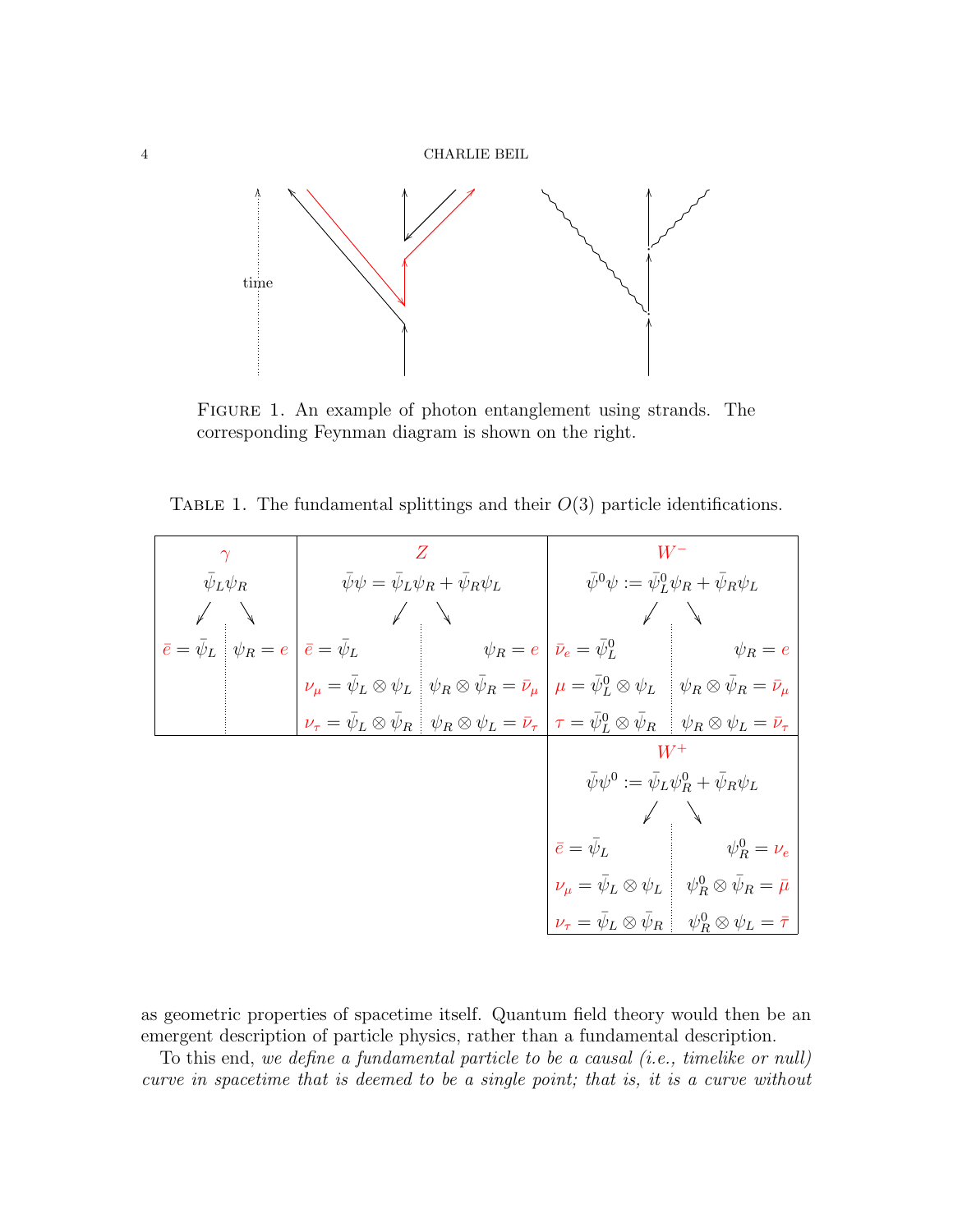<span id="page-4-0"></span>Table 2. The non-fundamental splittings, wherein strands are allowed to be created according to the strand Lagrangian [\(2\)](#page-1-2): in pairs of opposite sign on a diameter. The only additional rule is that each of the five fields  $\bar{\psi}_{L/R}$ ,  $\psi_{L/R}$ ,  $\phi$  is excited in some atom in the splitting. The splitting  $W^{\pm} \to ZW^{\pm}$  is equivalent to  $Z \to W^{\pm}W^{\mp}$ .

|                                              | $\bar{\psi}_L \psi_R$                                                                                                                                                                                       | $\bar{\psi}\psi = \bar{\psi}_L \psi_R + \bar{\psi}_R \psi_L$                   |                                  |  |
|----------------------------------------------|-------------------------------------------------------------------------------------------------------------------------------------------------------------------------------------------------------------|--------------------------------------------------------------------------------|----------------------------------|--|
|                                              | $\sqrt{ }$                                                                                                                                                                                                  |                                                                                |                                  |  |
|                                              | $\mu = \bar{\psi}^0_L \otimes \psi_L \left\Vert \psi^0_R \otimes \bar{\psi}_R = \bar{\mu} \right\Vert \mu = \bar{\psi}^0_L \otimes \psi_L \left\Vert \psi^0_R \otimes \bar{\psi}_R = \bar{\mu} \right\Vert$ |                                                                                |                                  |  |
| $\tau = \bar{\psi}_L^0 \otimes \bar{\psi}_R$ |                                                                                                                                                                                                             | $\psi_R^0\otimes\psi_L=\bar\tau\bigm \tau=\bar\psi_L^0\otimes\bar\psi_R\bigm $ | $\psi_R^0\otimes\psi_L=\bar\tau$ |  |
|                                              | $W^- = \bar\psi^0\psi \qquad \bar\psi\psi^0 = W^+ \left  \; W^- = \bar\psi^0\psi \right $                                                                                                                   |                                                                                | $\bar{\psi}\psi^0 = W^+$         |  |
|                                              |                                                                                                                                                                                                             | $\bar{\nu}_e = \bar{\psi}^0_L$                                                 | $\psi_R^0 = \nu_e$               |  |

distinct interior points. In particular, time does not flow along such a curve, even if it is timelike; this is the source for quantum nonlocality introduced in  $[**B5**]<sup>1</sup>$  $[**B5**]<sup>1</sup>$  $[**B5**]<sup>1</sup>$ 

**Definition 2.1.** Let  $(\tilde{M}, \tilde{q})$  be a  $(3+1)$ -dimensional time-orientable Lorentzian manifold, which we call *emergent spacetime*. Let S be a collection of causal curves in  $\tilde{M}$ , called *strands*. We declare two points  $x, y \in M$  to be equivalent if there is a strand  $\alpha \in S$  that contains both x and y, and extend the equivalence transitively. We define spacetime to be the set of equivalence classes

$$
M := \{ [x] : x \in \tilde{M} \}.
$$

Denote by  $\pi$  the map

$$
\pi: \tilde{M} \to M, \quad x \mapsto [x].
$$

Each point x in  $U := \pi(M \setminus \cup_{\alpha \in S} \alpha)$  has a unique preimage  $\pi^{-1}(x)$ . Thus, to each point  $x \in U$ , we may associate the unique vector space

$$
T_xM:=T_{\pi^{-1}(x)}\tilde{M}.
$$

This allows us to make the following definitions:

<span id="page-4-1"></span><sup>&</sup>lt;sup>1</sup>In the framework of nonnoetherian algebraic geometry introduced in [\[B2\]](#page-37-2), algebraic varieties with nonnoetherian coordinate rings of finite Krull dimension necessarily contain positive dimensional 'smeared-out' points (see [\[B3,](#page-37-3) Theorem A] for a precise statement). Such a variety may contain, for example, curves that are identified as single points. The original purpose of this framework was to provide a geometric description of the vacuum moduli spaces of certain unstable quiver gauge theories in string theory [\[B4\]](#page-38-9) (see also [\[B1\]](#page-37-4)). It was then proposed in [\[B6\]](#page-38-10) that this geometry could be applied to spacetime itself, with the hope that it could explain, in a suitable sense, quantum nonlocality.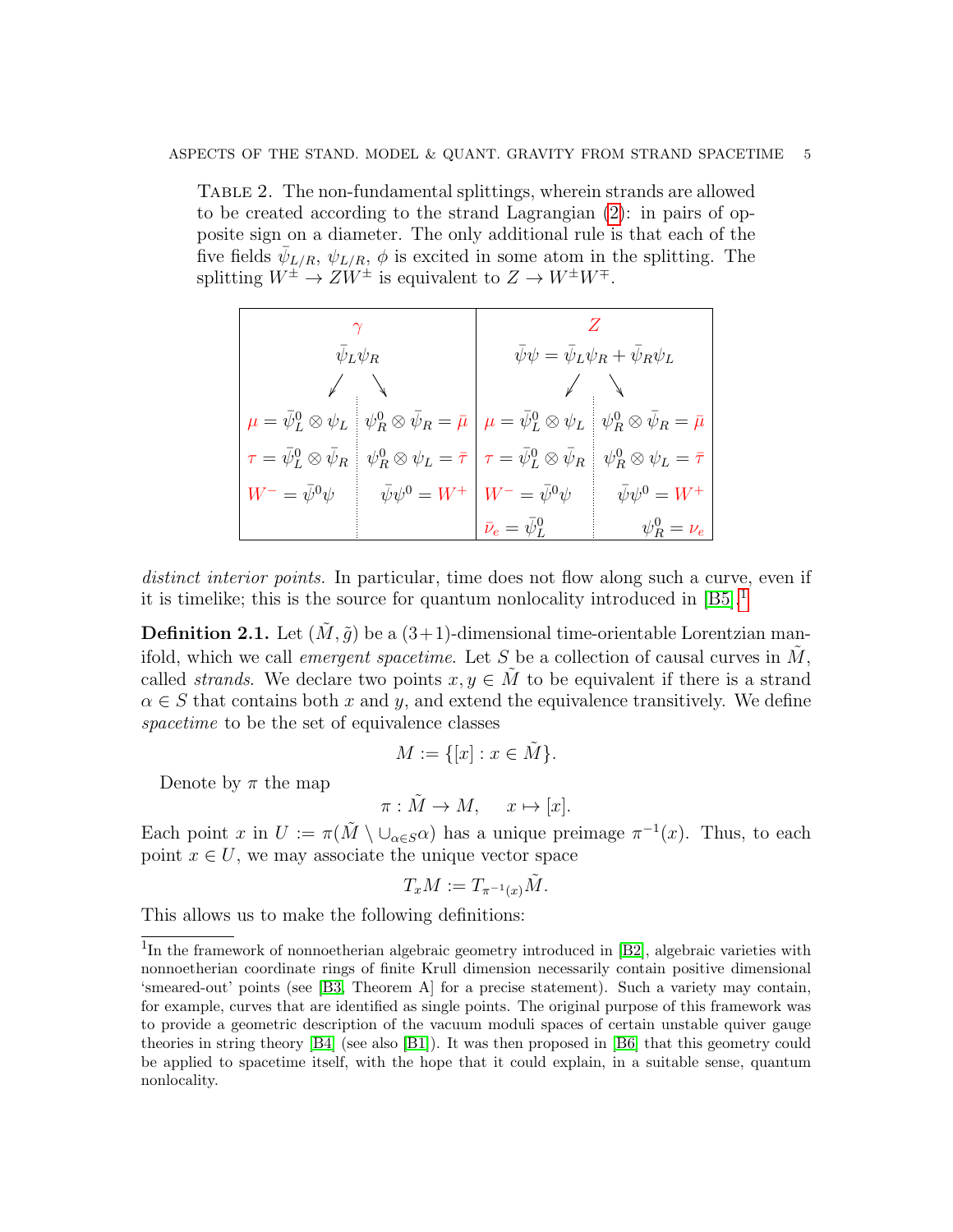• The exponential map  $\exp: T_xM \to M$  at  $x \in U$  is the composition

$$
T_xM=T_{\pi^{-1}(x)}\tilde{M}\stackrel{\text{e\tilde{x}_p}}{\longrightarrow}\tilde{M}\stackrel{\pi}{\longrightarrow}M.
$$

• The metric at  $x \in U$  is the metric at  $\pi^{-1}(x)$ ,

$$
g_x := \tilde{g}_{\pi^{-1}(x)} : T_x M \times T_x M \to \mathbb{R}.
$$

A strand, then, is a 1-dimensional point of spacetime, and does not possess a tangent space. In a given frame, a strand appears to be a classical particle, which we call a strand particle. The difference between a worldline and a strand is that a worldline consists of a continuum of distinct points, whereas a strand is a single point.

2.1. Circular strands. We now define the specific strands that will be used in the preon model.

**Definition 2.2.** Let  $\beta$  be a causal geodesic in  $\tilde{M}$  with affine parameterization. A strand is circular if it is a closed segment of a curve of the form

<span id="page-5-1"></span>(3) 
$$
\alpha(t) = \begin{cases} \exp_{\beta(t)}(r\cos(\omega t)e_1 + r\sin(\omega t)e_2) & \text{if } \dot{\beta}(t)^2 < 0\\ \exp_{\beta(t)}(r\cos(\omega t_0)e_1 + r\sin(\omega t_0)e_2) & \text{if } \dot{\beta}(t)^2 = 0 \end{cases}
$$

where  $r > 0$  and  $\omega \in \mathbb{R}$ ;  $t_0$  is fixed; and  $\{e_1, e_2, e_3\}$  is a spacelike orthonormal basis that is parallel transported along  $\beta$ ,

$$
\dot{\beta}^{a}\nabla_{a}e_{i}^{b}=0.
$$

For the remainder of the article, we will only consider circular strands, and so we will usually omit the prefix 'circular'.

We define the four-momentum  $p^a$  of the strand particle of  $\alpha$  by the Planck-de Broglie relation in the direction  $\beta$  (with  $\hbar = c = 1$ ):

$$
p^a := k^a = |\omega| \dot{\beta}^a.
$$

We say the strand particle is *massive* if  $p^2 = p^a p_a \neq 0$ , and *massless* if  $p^2 = 0$ .

### 3. The mass-shell condition without Lorentz violation

<span id="page-5-0"></span>3.0.1. Massive strands. Suppose  $\alpha$  is a circular strand whose central worldline  $\beta$  is a timelike geodesic. In the inertial frame of  $\beta$ ,  $\alpha$  is a circular trajectory of radius r, angular frequency  $\omega$ , and tangential velocity

$$
u:=|\dot{\boldsymbol{\alpha}}|=|\omega|r.
$$

We define the mass m of  $\alpha$  to be its curvature,

$$
m:=\frac{1}{r}=\frac{\hbar}{cr},
$$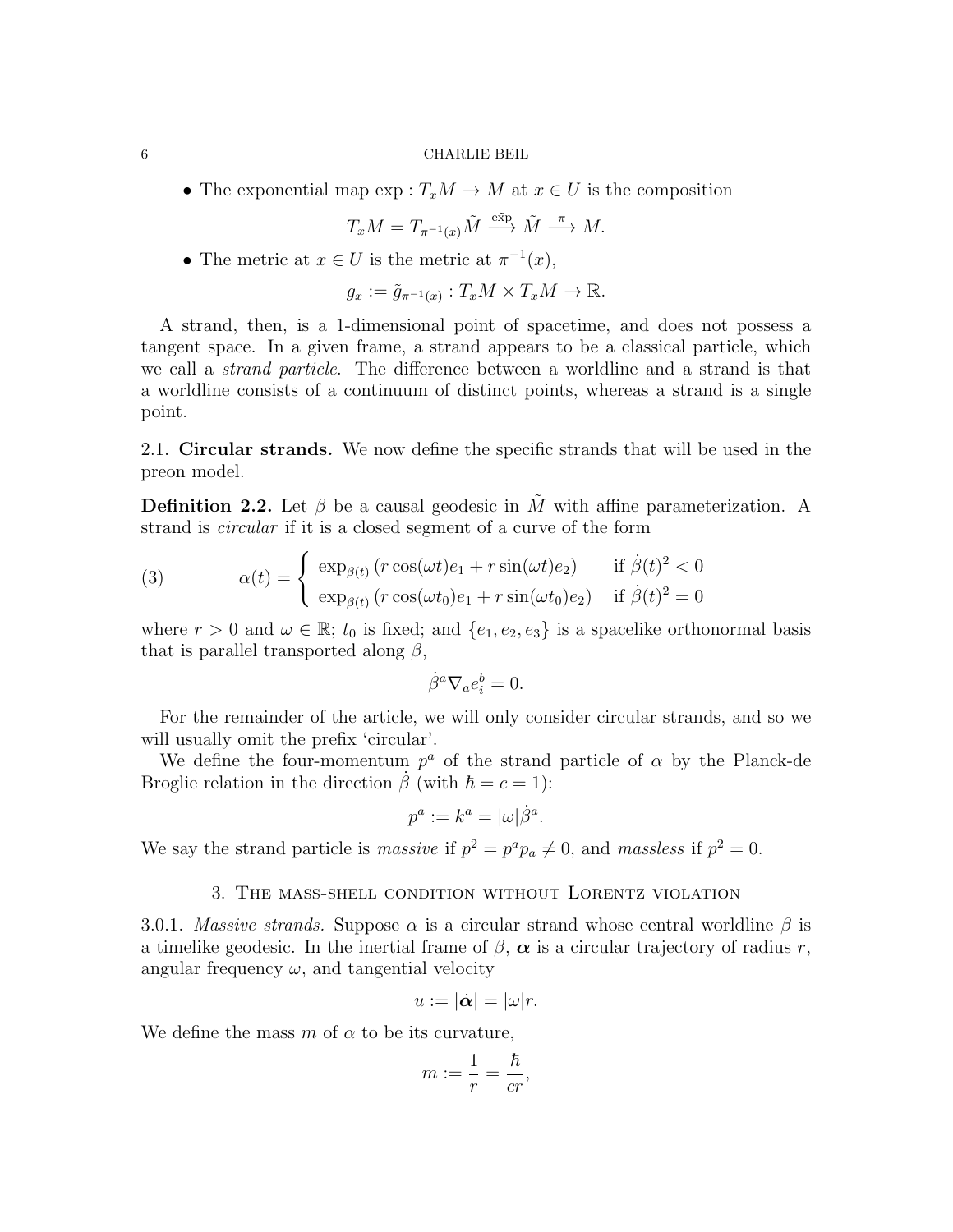with units restored in the rightmost equality. (Note that  $r = \hbar (cm)^{-1}$  is the reduced Compton wavelength of a particle of mass  $m$ .) Consequently, the rest energy  $E_0$  of  $\alpha$  in the inertial frame of  $\beta$  is

<span id="page-6-0"></span>
$$
\frac{E_0}{u} = \frac{\hbar |\omega|}{u} = \frac{\hbar}{r} = mc,
$$

that is,

(4)  $E_0 = mcu$ .

We thus derive a variant of Einstein's relation  $E_0 = mc^2$ ; Einstein's relation holds if and only if the tangential velocity u equals the speed of light c.

3.0.2. Massless strands. A circular strand particle  $\alpha(t)$ , with a lightlike central worldline  $\beta$ , cannot rotate as it propagates. Indeed, assume to the contrary that  $\alpha(t)$ rotates about  $\beta$ , just as a massive strand particle does:

$$
(\alpha(t)^{\mu}) = (t, r \cos(\omega t), r \sin(\omega t), t).
$$

The tangent vector to  $\alpha$  is then spacelike with length

$$
\dot{\alpha}^2 = -(\omega r)^2.
$$

Thus,  $|\omega|r$  is invariant under Lorentz transformations. But the frequency  $\omega$  varies with boosts in the *z*-direction, whereas the radius  $r$  is independent of such boosts. Therefore  $|\omega|r$  cannot be invariant, a contradiction.

The precise time at which two bound states of strands interact will always be uncertain (i.e., indistinguishable) over a nonzero interval of time  $[t_0, t_0 + \epsilon]$ . Therefore, by the identity of indiscernibles (see [\[B5\]](#page-38-0)), a circular strand does not actually propagate as a (0-dimensional) particle, but rather as a segment of a helix: for  $s \in [t_0, t_0 + \epsilon]$ and  $t \geq t_0 + \epsilon$ , we have

$$
\alpha(s,t) = \begin{cases} \exp_{\beta(t)}(r\cos(\omega(t+s))e_1 + r\sin(\omega(t+s))e_2) & \text{if } \dot{\beta}(t)^2 < 0\\ \exp_{\beta(t)}(r\cos(\omega(t_0+s))e_1 + r\sin(\omega(t_0+s))e_2) & \text{if } \dot{\beta}(t)^2 = 0 \end{cases}
$$

However, all the interior (0-dimensional) points of the helix in  $\tilde{M}$  are identified as the same point in  $M$ . As we have just shown, the helical segment rotates in an inertial frame if and only if the strand is massive. Nevertheless, a massless strand still possesses a frequency  $\omega$ , given by the pitch of its propagating helical segment. For our purposes here, it suffices to regard massive strands as simply (0-dimensional) particles.

3.0.3. The mass-shell condition. Set  $c = 1$ . From [\(4\)](#page-6-0), the four-momentum

$$
p^{\mu} = |\omega| \dot{\beta}^{\mu} = E_0 \dot{\beta}^{\mu} = m u \dot{\beta}^{\mu}
$$

of a massive strand particle satisfies

$$
p^2 = p^{\mu} p_{\mu} = E_0^2 = m^2 u^2.
$$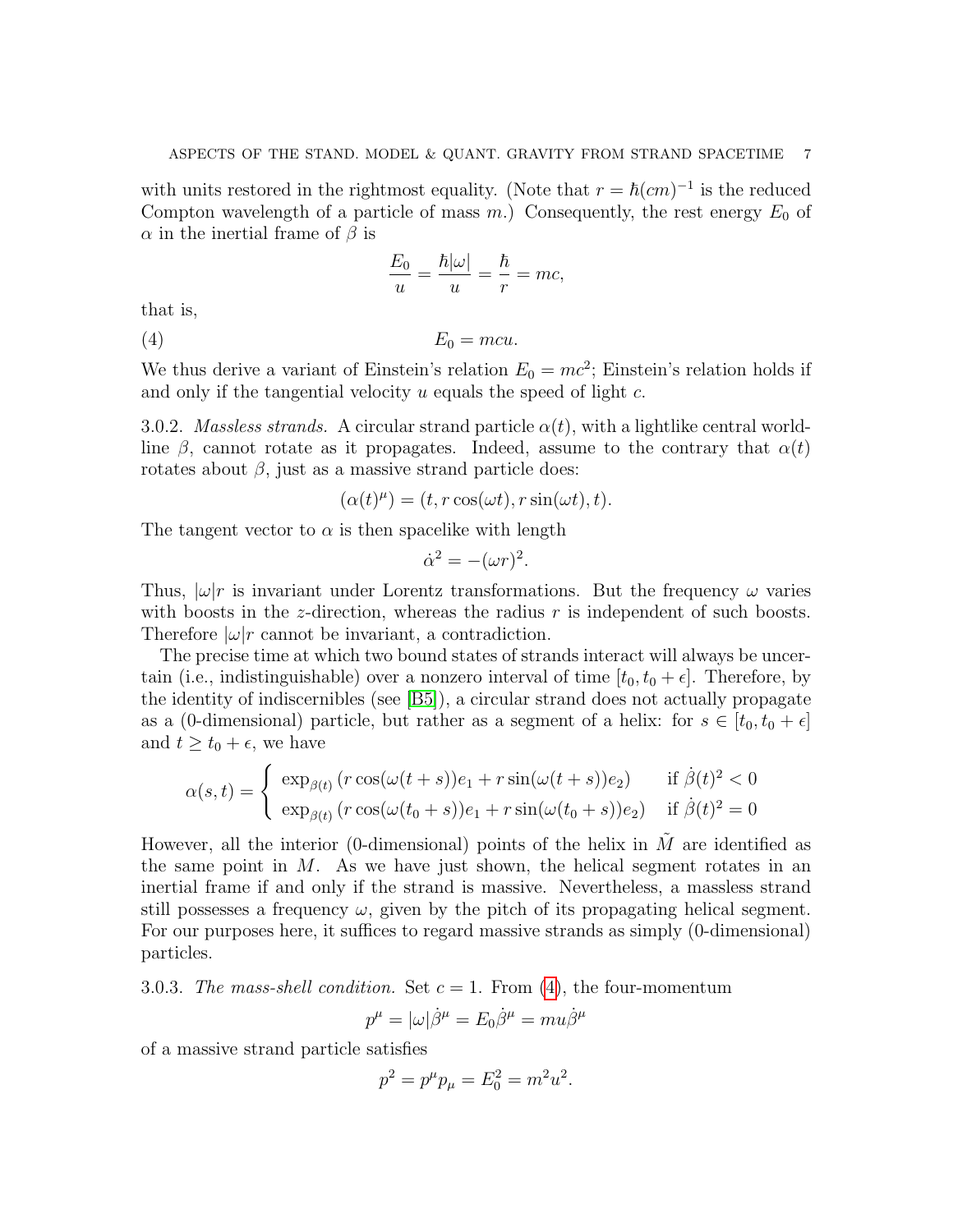This is a modification of the standard relativistic mass-shell condition  $p^2 = m^2$ .

In standard quantum field theory, a particle (or field excitation) is said to be onshell if  $p^2 = m^2$ , and off-shell, or virtual, if  $p^2 \neq m^2$ . During a scattering event, most internal particles are off-shell. Under the assumption that  $E_0 = m$ , such particles violate relativity (hence the name 'virtual'). However, under the assumption that  $E_0 = mu$ , i.e.,  $p^2 = m^2 u^2$ , off-shell massive strand particles do not violate relativity; they are simply particles whose tangential velocity is not lightlike.

Consequently, a massive strand particle is

- lightlike  $(u = 1)$  iff  $p^2 = m^2u^2 = m^2$ ; and
- timelike  $(u \neq 1)$  iff  $p^2 = m^2u^2 \neq m^2$ .

Furthermore, a massless strand particle is

- lightlike  $(u = 1)$  iff  $\beta$  is lightlike, whence  $p^2 = |\omega|^2 \dot{\beta}^2 = 0$ ; and
- timelike  $(u \neq 1)$  iff  $\beta$  is timelike, whence  $p^2 = |\omega|^2 \beta^2 \neq 0$ .

The variability of u thus enables a geometric description of off-shell particles for which  $p^2 = |\omega|^2 \dot{\beta}^2$  always holds (that is,  $p^2 = E_0^2$  in the massive case), and therefore relativity is never violated.

Lightlike tangential velocity may be viewed as a geodesic-like property: suppose a circle of radius  $r$  is rotating with tangential velocity  $u$  measured in an inertial frame. In the accelerated frame of the circle, Ehrenfest observed that the circumference is

$$
C = 2\pi r (1 - u^2)^{-1/2} = 2\pi r \gamma(u).
$$

Thus, if  $u = 1$ , then C is infinite. If a circle of infinite circumference is regarded as a straight line, then the particle travels in a 'straight line' in its own reference frame if and only if it travels at light speed  $u = 1$ . Off-shell strand particles are thus unstable, and as such quickly interact with neighboring strands to recover their geodesic states.

3.1. Conservation of angular momentum. Recall that a massive strand particle  $\alpha(t) \in \tilde{M}$  has mass  $m = r^{-1}$ . Thus, the spatial angular momentum L of  $\alpha(t)$ , in the inertial frame of its central wordline  $\beta$ , equals its tangential velocity  $u = \omega r$ ,

$$
L = m|\mathbf{p}| = rmu = u.
$$

Conservation of angular momentum therefore implies that the particle's tangential velocity u is constant.

### 4. Electric and color charge from the geometry of strands

<span id="page-7-0"></span>In this section we will show that both electric charge and color charge, as well as the allowable combinations into mesons and baryons, are novel features of strand spacetime geometry.

The worldline  $\alpha$  of a strand particle  $\alpha(t)$  is a continuum of distinct points in emergent spacetime  $\tilde{M}$ , and a single point  $\pi(\alpha)$  in spacetime M itself. Thus, there is no tangent vector field 'along' the point  $\pi(\alpha)$  in M. In contrast, the strand particle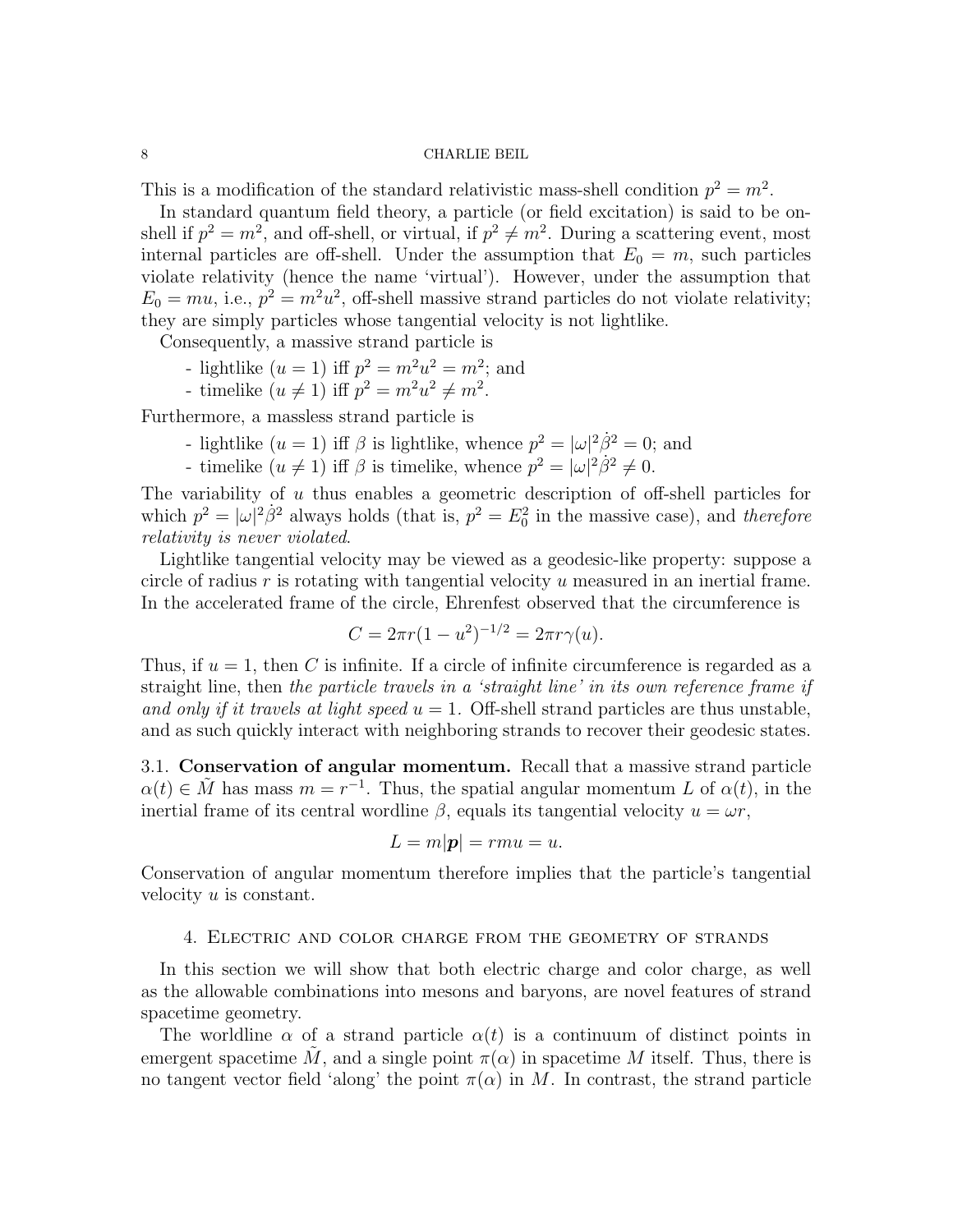has a tangent vector field  $\tau$  along its worldline  $\alpha$  in M, since M is a manifold. But this four-vector is not uniquely determined by the motion of the strand particle in spacetime  $M$ , because, fundamentally, time does not flow along its worldline. There is therefore an ambiguity in the choice of tangent four-vector, namely

$$
\tau=\pm\dot{\alpha}.
$$

We identify  $\tau = \dot{\alpha}$  with negative electric charge, and  $\tau = -\dot{\alpha}$  with positive electric charge. We thus obtain a new definition of electric charge from the geometry of strands.

Consider a strand  $\alpha$  with a timelike central worldline  $\beta$ . Identify the tangent spaces  $T_{\beta(t)}\tilde{M}$  along  $\beta$  via the isomorphism induced by the tetrad  $\{e_a\}$ ,

$$
T_{\beta(t)}\tilde{M} \cong T_{\beta(t')}\tilde{M} \cong \mathbb{R}^{1,3}.
$$

Consider the spatial subspace

<span id="page-8-0"></span>
$$
V := \operatorname{span}_{\mathbb{R}}\{e_1, e_2, e_3\} \subset T_{\beta(t)}\tilde{M}.
$$

Restricted to  $V$ ,  $\alpha$  has circular trajectory

(5) 
$$
\boldsymbol{\alpha}(t) = (r \cos(\omega t), r \sin(\omega t), 0).
$$

For ease of notation, we assume that  $\alpha$  has unit speed parameterization,  $u = \omega r = 1$ .

In isolation, or empty space, there is no distinguished direction of space. Thus, to obtain a spatial tangent vector  $t \in V$  to  $\alpha$  at  $\alpha(t)$ , we may apply any Lorentz transformation  $q \in O(3)$  to the vector  $\dot{\boldsymbol{\alpha}}(t) \in V$ , with the property that q is invariant under an arbitrary Lorentz change-of-basis  $h \in O(3)$ :

$$
h^{-1}gh = g.
$$

Consequently,  $g$  is in the center of  $O(3)$ ,

$$
g \in Z(O(3)) = \{w^{\pm} := \pm \operatorname{diag}(1,1,1)\} \cong \mathbb{Z}_2.
$$

The possible tangent vectors to  $\alpha(t)$  are therefore

$$
t = w^+ \dot{\alpha} = \dot{\alpha}
$$
 and  $t = w^- \dot{\alpha} = -\dot{\alpha}$ .

We call the choice of  $w^+$  or  $w^-$  the *strand charge* of  $\alpha$ , denoted  $q(\alpha)$ , and identify these charges with negative and positive electric charges, respectively. We will consider charge conjugation in Section [12.2](#page-31-1) below.

Now consider a strand  $\alpha$  in a bound state of massive strands that share a common timelike central worldline  $\beta$ . Consider the worldline Frenet frame  $\{t, n, b\}$  of  $\alpha$ , translated to the origin of  $V$ . Just as there is an ambiguity in the choice of tangent vector t, namely  $t = \pm \dot{\alpha}$ , there is also an ambiguity in the choice of normal vector  $n = \pm \ddot{\alpha}$  and binormal vector  $\boldsymbol{b} = \pm e_3$ , again since time does not flow along the trajectory  $\alpha$ .

<span id="page-8-1"></span>Indeed, the normal line  $L = \text{span}_{\mathbb{R}}\{e_3\} \subset V$  to the plane of rotation

$$
(6) \t\t P = \text{span}_{\mathbb{R}}\{e_1, e_2\}
$$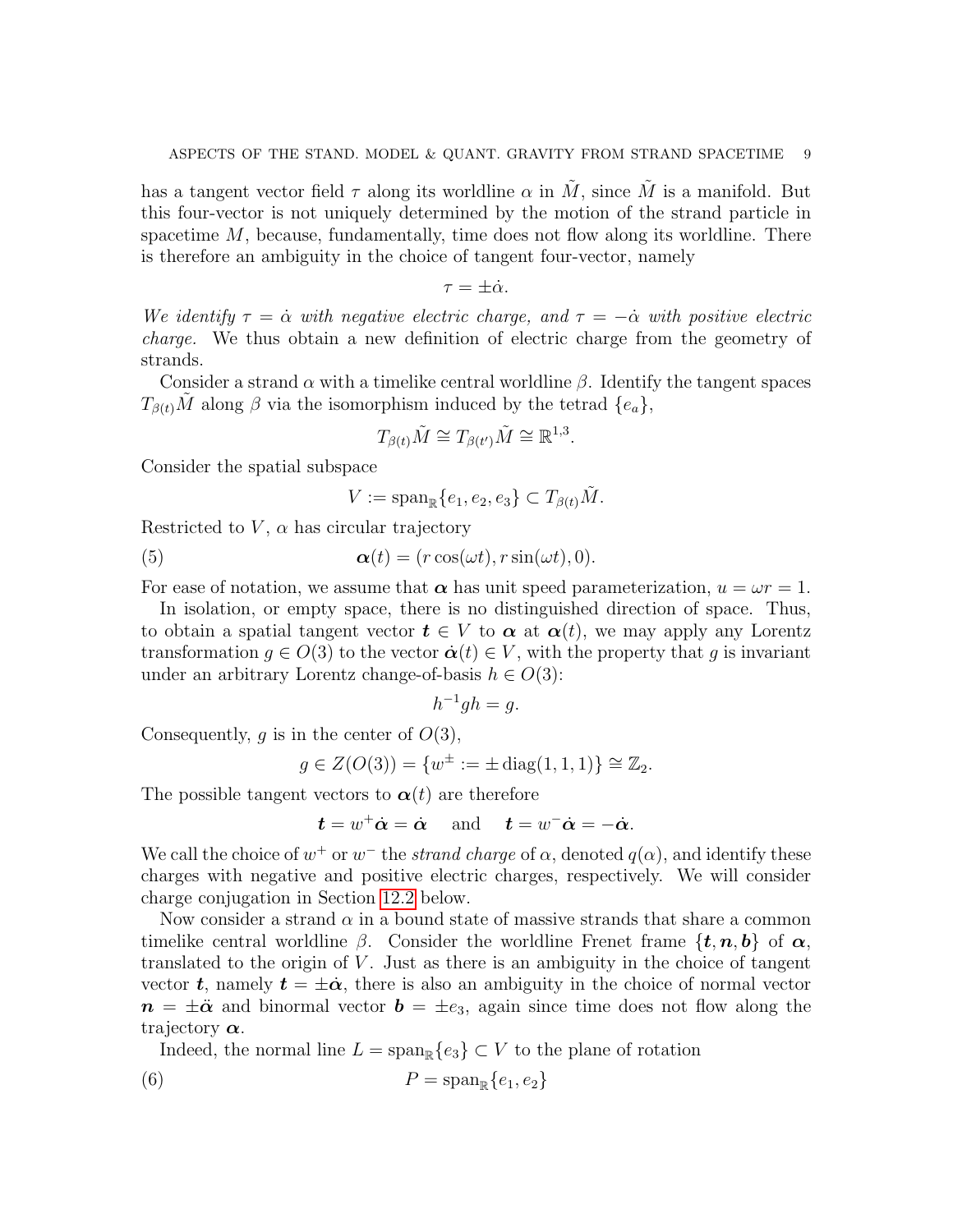is a distinguished direction of space. Thus, to obtain the Frenet frame, we may apply any orthogonal transformation  $g \in O(V) = O(3)$  to

(7) 
$$
\left\{\dot{\boldsymbol{\alpha}},\ddot{\boldsymbol{\alpha}},\frac{\dot{\boldsymbol{\alpha}}\times\ddot{\boldsymbol{\alpha}}}{|\dot{\boldsymbol{\alpha}}\times\ddot{\boldsymbol{\alpha}}|}=\text{sgn}(\omega)e_3\right\},
$$

with the property that  $g$  is invariant under an arbitrary orthogonal change-of-basis h in the subgroup  $O(2) \times O(1)$  of  $O(3)$  specified by P,

<span id="page-9-0"></span>
$$
h \in O(2) \times O(1) = O(P) \times O(L) \subset O(V).
$$

Consequently, g is in the center of  $O(2) \times O(1)$ ,

<span id="page-9-2"></span>
$$
g \in Z(O(2) \times O(1)) \cong \mathbb{Z}_2 \times \mathbb{Z}_2.
$$

We denote the four elements of  $Z(O(2) \times O(1))$ , with respect to the ordered basis  ${e_1, e_2, e_3}$ , by

(8) 
$$
w^{\pm} := \pm \operatorname{diag}(1, 1, 1) \quad \text{and} \quad c^{\pm} := \pm \operatorname{diag}(1, 1, -1).
$$

These central elements act on [\(7\)](#page-9-0) to give the Frenet frame  $\{\boldsymbol{t}, \boldsymbol{n}, \boldsymbol{b}\}\$ in  $\tilde{M}$ , and we call the choice of central element the *strand charge* of  $\alpha$ , denoted  $q(\alpha)$ . Thus, for example,  $\alpha$  has strand charge  $c^-$  if and only if its Frenet frame is

<span id="page-9-1"></span>
$$
\boldsymbol{t} = c^- \dot{\boldsymbol{\alpha}} = -\dot{\boldsymbol{\alpha}}, \quad \boldsymbol{n} = c^- \ddot{\boldsymbol{\alpha}} = -\ddot{\boldsymbol{\alpha}}, \quad \boldsymbol{b} = c^- \operatorname{sgn}(\omega) e_3 = \operatorname{sgn}(\omega) e_3.
$$

The possible Frenet frames in  $\tilde{M}$  are therefore

|     | charge | $\boldsymbol{t}$ | $\boldsymbol{n}$ |                                                           |
|-----|--------|------------------|------------------|-----------------------------------------------------------|
|     |        |                  |                  | $\dot{\alpha}$ $\ddot{\alpha}$ $sgn(\omega)e_3$           |
| (9) | $w^-$  |                  |                  | $-\dot{\alpha}$ $-\ddot{\alpha}$ $-\text{sgn}(\omega)e_3$ |
|     |        |                  |                  | $\dot{\alpha}$ $\ddot{\alpha}$ $-\text{sgn}(\omega)e_3$   |
|     |        | $-\dot{\alpha}$  | $-\ddot{\alpha}$ | $sgn(\omega)e_3$                                          |

Let P be the set of fixed planes P in a bound state  $\cup \alpha$ . The total charge of  $\cup \alpha$  is the Z-linear combination

(10) 
$$
q(\cup \alpha) := \sum_{\alpha} q(\alpha) = n_w w^+ + \sum_{P \in \mathcal{P}} n_P c_P^+,
$$

where  $n_w, n_P \in \mathbb{Z}$  are integer coefficients. A strand or bound state of strands is able to exist in isolation if and only if it is invariant under  $O(3)$ . Therefore, a bound state  $\cup \alpha$  may exist in isolation if and only if

<span id="page-9-3"></span>
$$
q(\cup\alpha)=m_ww^+
$$

for some  $m_w \in \mathbb{Z}$ . This condition restricts the allowable sets of fixed planes of a bound state that is able to exist in isolation.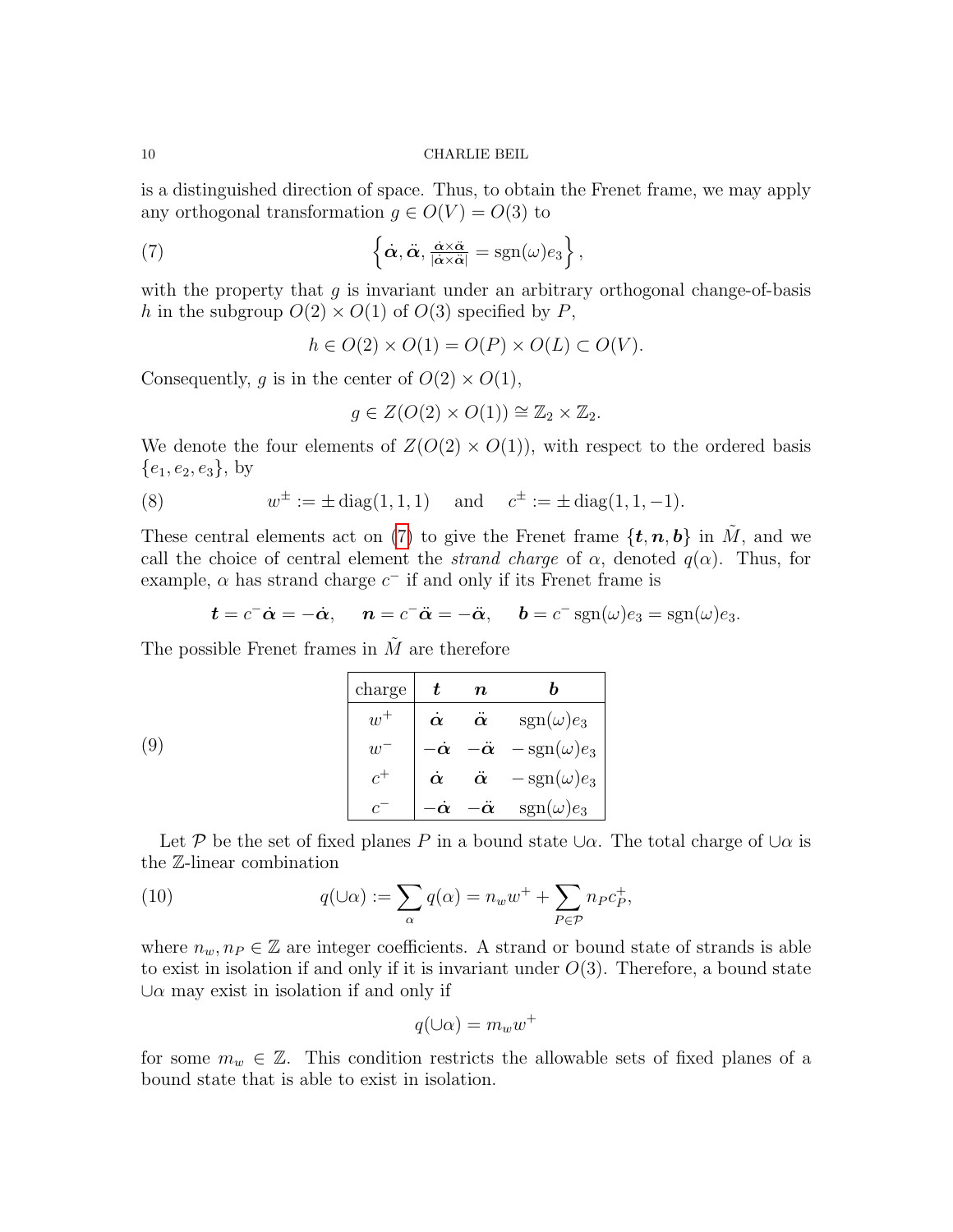The simplest bound state with color charge that may exist in isolation consists of two strands that share the same fixed plane  $P$ , but have opposite charges  $c_P^+$  $\frac{+}{P}$  and  $c_P^ \frac{1}{P}$ :

$$
c_P^+ + c_P^- = 0w^+.
$$

We call such a bound state a *mesonic state*.

The next simplest bound state with color charge that may exist in isolation consists of three strands  $\alpha_1, \alpha_2, \alpha_3$ , necessarily with orthogonal binormal lines, say

$$
e_3(\alpha_1) = (1,0,0), \quad e_3(\alpha_2) = (0,1,0), \quad e_3(\alpha_3) = (0,0,1).
$$

Their respective possible color charges are then

<span id="page-10-1"></span>
$$
r^{\pm} := \pm \operatorname{diag}(-1, 1, 1)
$$
  

$$
g^{\pm} := \pm \operatorname{diag}(1, -1, 1)
$$
  

$$
b^{\pm} := \pm \operatorname{diag}(1, 1, -1)
$$

These matrices satisfy the relations

(11) 
$$
r^{\pm} + g^{\pm} + b^{\pm} = w^{\pm}
$$

and

(12) 
$$
w^+ + w^- = r^+ + r^- = g^+ + g^- = b^+ + b^-.
$$

Therefore the strands  $\alpha_1, \alpha_2, \alpha_3$  may have color charges

<span id="page-10-0"></span>
$$
q(\alpha_1) = r^+, \quad q(\alpha_2) = g^+, \quad q(\alpha_3) = b^+
$$

or

$$
q(\alpha_1) = r^{-}, \quad q(\alpha_2) = g^{-}, \quad q(\alpha_3) = b^{-}.
$$

We call such a bound state a *baryonic state*.

There is a unique configuration of three pairwise orthogonal planes in  $\mathbb{R}^3$ , up to rotation. Thus there are precisely three orthogonal embeddings of  $O(2) \times O(1)$  in  $O(3)$ , up to rotation. Consequently, every  $O(3)$  bound state must be a mesonic state, a baryonic state, a collection of strands each with spatial group  $O(3)$ , or a union of such states.

The strand charge of a strand  $\alpha$  is therefore an element of  $\{w^{\pm}, r^{\pm}, g^{\pm}, b^{\pm}\}\$ . We make the following identifications between strand charges and electric and color charges:

|                       | strand charge $\parallel$ electric charge $\parallel$ color charge |                                     |
|-----------------------|--------------------------------------------------------------------|-------------------------------------|
| $w^+$                 |                                                                    |                                     |
| $\overline{w}$        | $-e$ (negative)<br>+e (positive)                                   |                                     |
| $r^+, q^+, b^+$       |                                                                    | red, darkgreen, blue                |
| $r^{-}, q^{-}, b^{-}$ |                                                                    | anti-red, anti-darkgreen, anti-blue |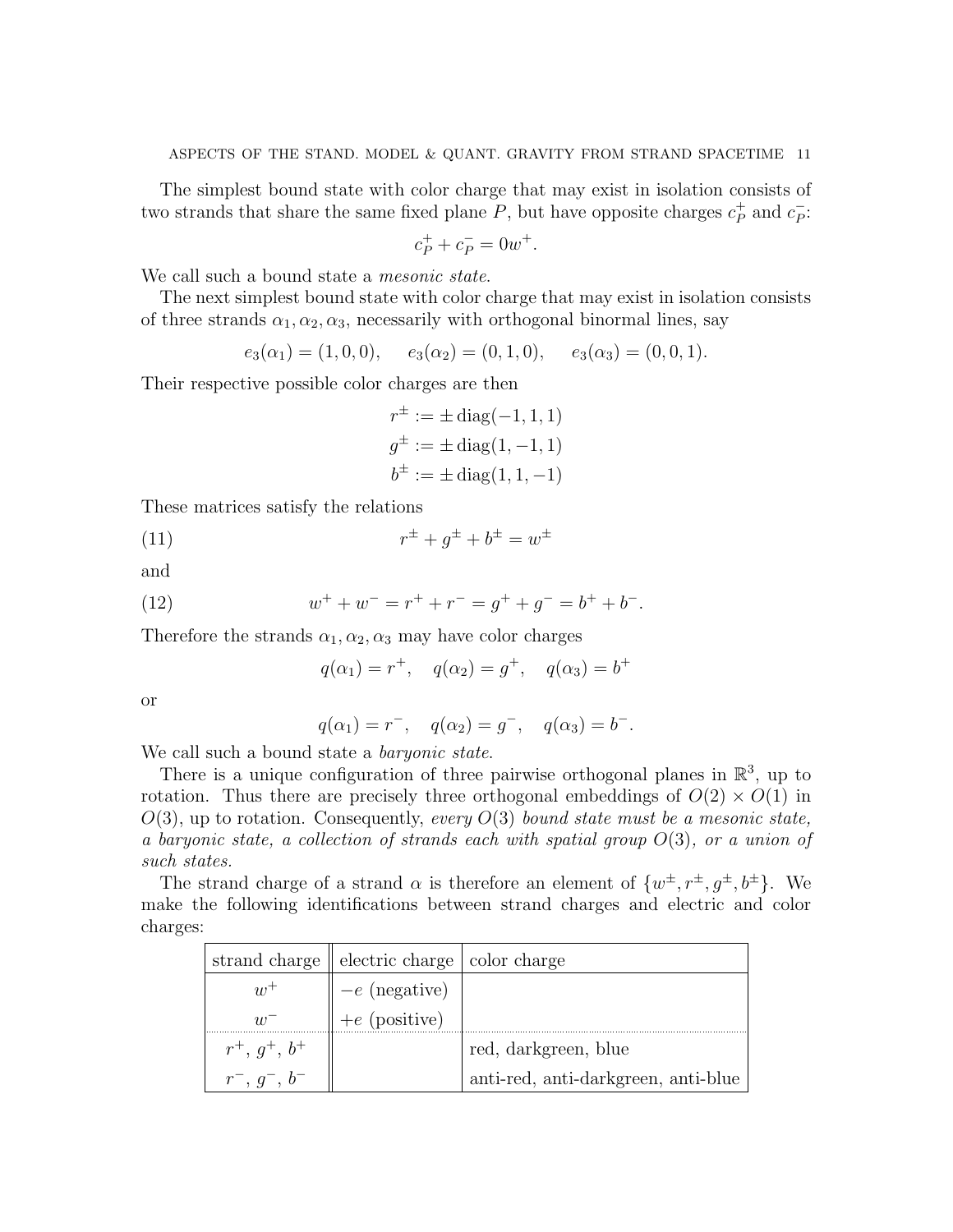We will denote by  $c^{\pm}$  an unspecified color charge  $r^{\pm}, g^{\pm}, b^{\pm}$ .

The sign of  $\alpha$  (or  $q(\alpha)$ ), denoted sgn( $\alpha$ ), is the sign  $\pm$  of the superscript of  $q(\alpha)$ .

<span id="page-11-2"></span>**Definition 4.1.** The *antiparticle*  $\bar{\alpha}$  of a strand particle  $\alpha$  is obtained by reversing the sign of  $\alpha$ . The antiparticle B of a bound state  $B = \bigcup \alpha$  consisting of a collection of strands is obtained by reversing the sign of each strand in B.

Remark 4.2. The Stueckelberg interpretation of antiparticles as particles that travel backwards in time [\[St\]](#page-38-11) is obtained by replacing t with  $-t$  in [\(5\)](#page-8-0), and thus results in the respective tangent vectors

$$
t = \dot{\alpha}
$$
 and  $t = -\dot{\alpha}$ ,

in agreement with [\(9\)](#page-9-1). Indeed, we have

$$
\frac{d}{dt}(\alpha(-t)) = (-1, u\sin(-\omega t), -u\cos(-\omega t), 0) = -\frac{d}{dt}\alpha(t).
$$

However, this interpretation does not give color charge. Furthermore, time does not flow along a strand: time does not flow backwards just as it does not flow forwards.

5. The chiral spinor representation of strands

<span id="page-11-0"></span>By assumption, circular strands have spin  $\frac{1}{2}$ . In this section we determine the chirality of a circular strand.

Let  $\alpha$  be a strand of radius r centered about a timelike geodesic  $\beta(I) \subset M$ . Identify the tangent spaces  $T_{\beta(t)}\tilde{M}$  along  $\beta$  via the isomorphism induced by the tetrad  $\{e_a\}$ ,

$$
T_{\beta(t)}\tilde{M}\cong T_{\beta(t')}\tilde{M}\cong\mathbb{R}^{1,3}.
$$

Consider the spatial subspace

$$
V := \text{span}_{\mathbb{R}}\{e_1, e_2, e_3\} \subset T_{\beta(t)}\tilde{M}.
$$

Restricted to  $V$ ,  $\alpha$  has circular trajectory [\(5\)](#page-8-0). Translate the (unnormalized) worldline Frenet frame  $\{\dot{\alpha}, \ddot{\alpha}, \dot{\alpha} \times \ddot{\alpha}\}$  to the origin of V. Since time does not flow along a strand, a Frenet vector, or a wedge product of Frenet vectors, is a property of  $\alpha$  in spacetime  $M$  if and only if it is independent of time  $t$ ; we call the set of all such wedge products the *M*-frame of  $\alpha$ .

**Remark 5.1.** The parameter  $t$  is the proper time as measured by a clock alongside the strand particle  $\alpha(t)$  in emergent spacetime  $\tilde{M}$ , but does not represent a time parameter in spacetime M itself.

The wordline tangent and normal vectors,  $\dot{\alpha}$  and  $\ddot{\alpha}$ , vary with time  $t \in I$ , whereas the binormal vector,

<span id="page-11-1"></span>(13) 
$$
\frac{\dot{\alpha} \times \ddot{\alpha}}{|\dot{\alpha} \times \ddot{\alpha}|} = \frac{\omega^3 r^2}{|\omega^3 r^2|} e_3 = \text{sgn}(\omega) e_3,
$$

is independent of t. Therefore, since the strand  $\alpha$  is a single point in M, only the binormal vector  $\dot{\boldsymbol{\alpha}} \times \ddot{\boldsymbol{\alpha}}$  of the Frenet frame belongs to the M-frame of  $\alpha$ .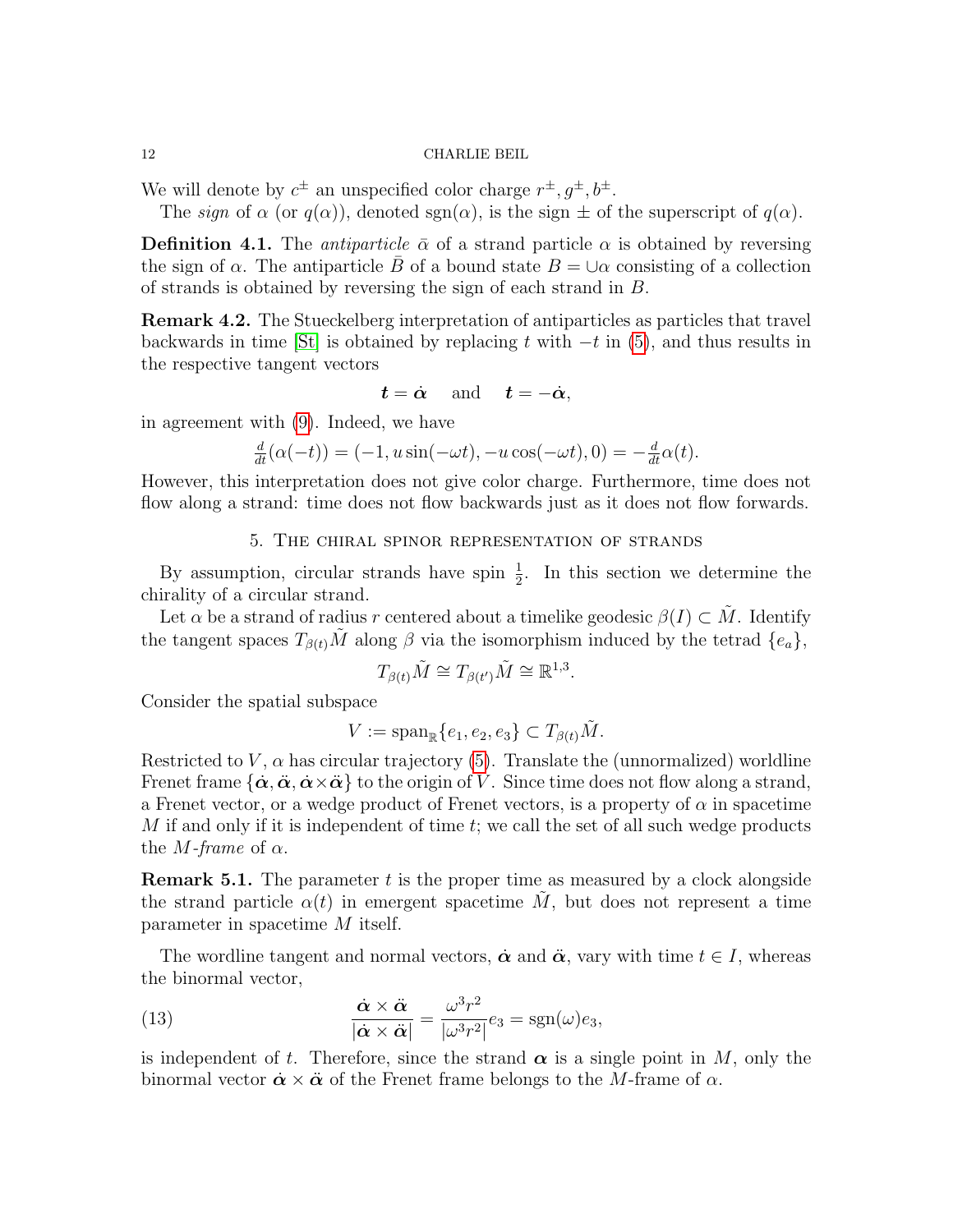We may also consider wedge products of worldline Frenet vectors. The two wedge products

$$
\dot{\boldsymbol{\alpha}} \wedge (\dot{\boldsymbol{\alpha}} \times \ddot{\boldsymbol{\alpha}}) = -\omega^4 r^3 \sin(\omega t) e_1 \wedge e_3 + \omega^4 r^3 \cos(\omega t) e_2 \wedge e_3 \quad \text{and} \quad \ddot{\boldsymbol{\alpha}} \wedge (\dot{\boldsymbol{\alpha}} \times \ddot{\boldsymbol{\alpha}})
$$

vary with  $t$ , whereas the two wedge products

<span id="page-12-0"></span>(14) 
$$
\dot{\boldsymbol{\alpha}} \wedge \ddot{\boldsymbol{\alpha}} = \omega^3 r^2 e_1 \wedge e_2
$$
 and  $\dot{\boldsymbol{\alpha}} \wedge \ddot{\boldsymbol{\alpha}} \wedge (\dot{\boldsymbol{\alpha}} \times \ddot{\boldsymbol{\alpha}}) = \omega^6 r^4 e_1 \wedge e_2 \wedge e_3$ 

are independent of t. Thus, the two wedge products  $(14)$  also belong to the M-frame of  $\alpha$ .

To determine the possible  $M$ -frames, we act on  $(13)$  and  $(14)$  by the strand charges  $w^{\pm}$  and  $c^{\pm}$  in [\(8\)](#page-9-2). Set

<span id="page-12-3"></span>(15) 
$$
\chi(\alpha) := \text{sgn}(\alpha) \,\text{sgn}(\omega).
$$

The electric charges  $w^{\pm}$  act by

<span id="page-12-4"></span>(16) 
$$
\hat{\boldsymbol{b}} = \text{sgn}(\omega)w^{\pm}e_3 = \chi(\alpha)e_3,
$$

$$
\hat{\boldsymbol{t}} \wedge \hat{\boldsymbol{n}} = \text{sgn}(\omega)(w^{\pm}e_1) \wedge (w^{\pm}e_2) = \text{sgn}(\omega)e_1 \wedge e_2,
$$

$$
\hat{\boldsymbol{t}} \wedge \hat{\boldsymbol{n}} \wedge \hat{\boldsymbol{b}} = \text{sgn}(\alpha)e_1 \wedge e_2 \wedge e_3.
$$

Similarly, the color charges  $c^{\mp}$  act by

<span id="page-12-5"></span>(17) 
$$
\hat{\boldsymbol{b}} = \text{sgn}(\omega)c^{\dagger}e_3 = \chi(\alpha)e_3,
$$

$$
\hat{\boldsymbol{t}} \wedge \hat{\boldsymbol{n}} = \text{sgn}(\omega)(c^{\dagger}e_1) \wedge (c^{\dagger}e_2) = \text{sgn}(\omega)e_1 \wedge e_2,
$$

$$
\hat{\boldsymbol{t}} \wedge \hat{\boldsymbol{n}} \wedge \hat{\boldsymbol{b}} = \text{sgn}(\alpha)e_1 \wedge e_2 \wedge e_3.
$$

There are therefore four possible M-frames, and these are specified by the signs of  $\alpha$ and  $\omega$ :

$$
\{\hat{\boldsymbol{b}}, \ \hat{\boldsymbol{t}} \wedge \hat{\boldsymbol{n}}, \ \hat{\boldsymbol{t}} \wedge \hat{\boldsymbol{n}} \wedge \hat{\boldsymbol{b}}\} = \{\chi(\alpha)e_3, \ \operatorname{sgn}(\omega)e_1 \wedge e_2, \ \operatorname{sgn}(\alpha)e_1 \wedge e_2 \wedge e_3\}.
$$

We now briefly recall the chiral decomposition of the Lorentz algebra. The generators of the Lorentz algebra  $\mathfrak{so}(1,3)$ , namely the three rotations  $J_i$  and three boosts  $K_i$ <sup>[2](#page-12-1)</sup> admit linear combinations  $A_i := \frac{1}{2}(J_i + iK_i)$  and  $B_i := \frac{1}{2}(J_i - iK_i)$  that satisfy

<span id="page-12-2"></span>
$$
[A_i, A_j] = i\epsilon_{ijk}A_k, \qquad [B_i, B_j] = i\epsilon_{ijk}B_k, \qquad [A_i, B_j] = 0.
$$

Therefore the complexification  $\mathfrak{so}(1,3)_{\mathbb{C}} := \mathfrak{so}(1,3) \otimes_{\mathbb{R}} \mathbb{C}$  decomposes as a direct sum (18)  $\mathfrak{so}(1,3)_{\mathbb{C}} \cong \mathfrak{su}(2)_{\mathbb{C}} \oplus \mathfrak{su}(2)_{\mathbb{C}}.$ 

Since there is a bijection between real representations of a real Lie algebra and com-plex representations of its complexification, [\(18\)](#page-12-2) implies that  $\mathfrak{so}(1,3)$  and  $\mathfrak{su}(2)\oplus \mathfrak{su}(2)$ 

$$
[K_i, K_j] = -i\epsilon_{ijk}J_k, \qquad [J_i, J_j] = i\epsilon_{ijk}J_k, \qquad [J_i, K_j] = i\epsilon_{ijk}K_k.
$$

<span id="page-12-1"></span><sup>&</sup>lt;sup>2</sup>The generators satisfy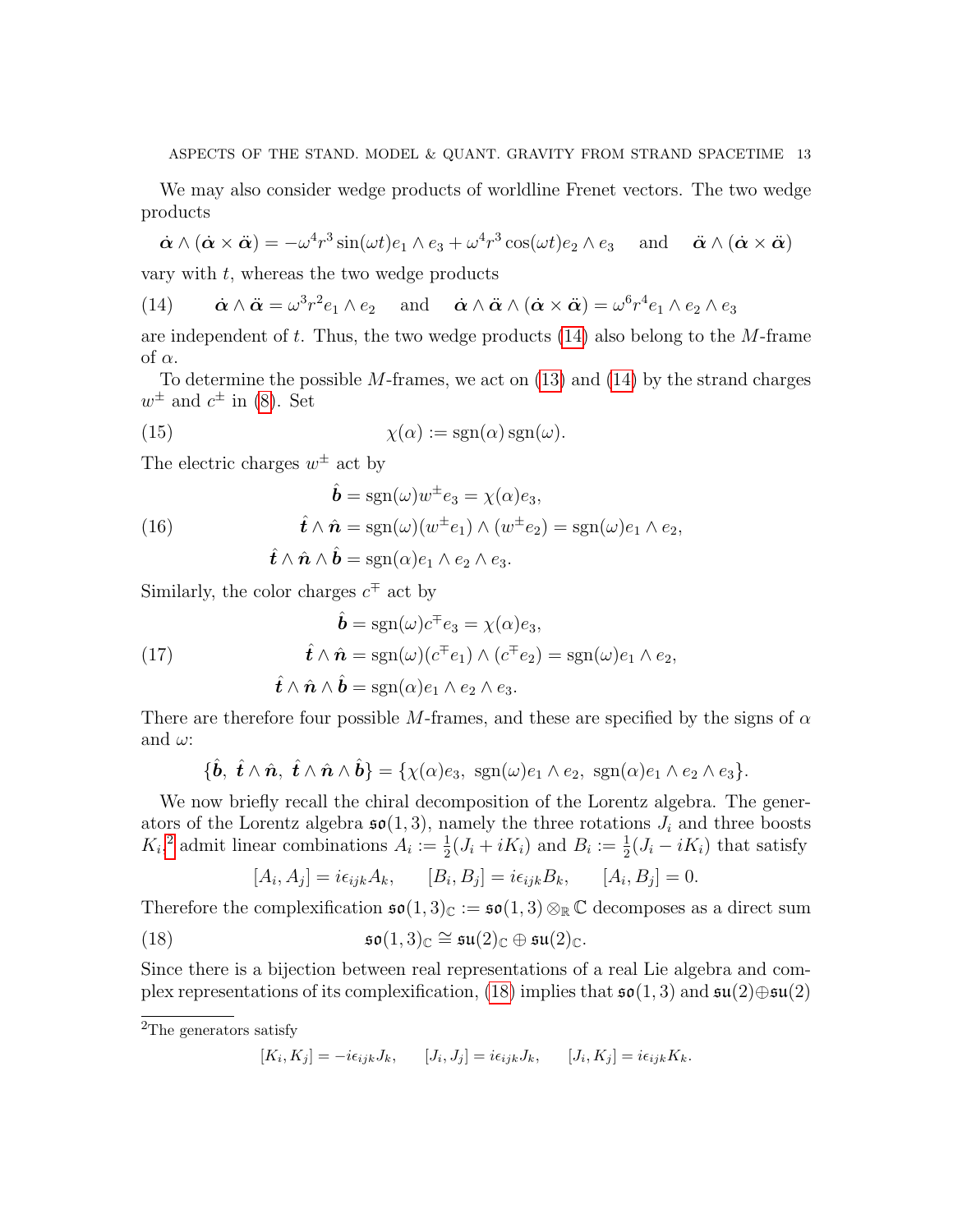have the same irreducible representations. The chiral spinors  $\psi_L$  and  $\psi_R$  live in the representations of the left and right summands of  $\mathfrak{su}(2) \oplus \mathfrak{su}(2)$  respectively.

Again consider the strand  $\alpha$ . We may represent  $\alpha$  by a left or right chiral spinor

$$
\psi_L := P_L \psi = \frac{1}{2} (1 - \gamma^5) \psi
$$
 or  $\psi_R := P_R \psi = \frac{1}{2} (1 + \gamma^5) \psi$ ,

where  $\psi$  is a (4-component) Dirac spinor. The chirality of  $\alpha$  is obtained by determining which  $\mathfrak{su}(2)_{\mathbb{C}}$  subgroup of the complexified Lorentz algebra  $\mathfrak{so}(1,3)_{\mathbb{C}}$  its associated linear combination

$$
C_{\alpha} = \text{sgn}(\omega)J_z + i \,\text{sgn}(\alpha)K_z
$$

belongs. We have

$$
C_{\alpha} \in \mathfrak{su}(2)_{\mathbb{C}} \oplus 0 = \left(\frac{1}{2}, 0\right) \iff \operatorname{sgn}(\alpha) \operatorname{sgn}(\omega) = +1,
$$
  

$$
C_{\alpha} \in 0 \oplus \mathfrak{su}(2)_{\mathbb{C}} = \left(0, \frac{1}{2}\right) \iff \operatorname{sgn}(\alpha) \operatorname{sgn}(\omega) = -1.
$$

Whence, by [\(15\)](#page-12-3), the chiral spinor representing  $\alpha$  is

$$
\begin{cases} \psi_L & \text{if } \chi(\alpha) = +1 \\ \psi_R & \text{if } \chi(\alpha) = -1 \end{cases}
$$

The chirality of  $\alpha$  is therefore given by  $\chi(\alpha)$ .

By [\(16\)](#page-12-4) and [\(17\)](#page-12-5), the sign of  $\alpha$  is the sign of the top wedge product  $\hat{\mathbf{t}} \wedge \hat{\mathbf{n}} \wedge \hat{\mathbf{b}}$ . It follows that  $sgn(\alpha)$  is also the handedness, left or right, of the ordered basis  $\{t, n, b\}$ .

We identify the phase of the spinor  $\psi_{L,R}$  with the strand particle  $\alpha(t) \in M$  itself, by the linear isomorphism from the plane of rotation  $P$  in [\(6\)](#page-8-1) to  $\mathbb{C}$ ,

$$
e_1 \mapsto 1, \quad e_2 \mapsto i.
$$

Under this isomorphism,  $\beta(t)$  is the origin of  $\mathbb{C}$ .

# <span id="page-13-1"></span>6. The strand Lagrangian

<span id="page-13-0"></span>In Section [2,](#page-2-0) we defined the mass of a strand  $\alpha$  to be equal to its inverse radius  $m := r^{-1}$ . In Section [3,](#page-5-0) we showed that this definition implies that  $\alpha$  has energy  $E_0 = mu$ , where u is it tangential speed, rather than  $E_0 = m$ . Based on this relation, we model strand interactions by the Lagrangian density

(19) 
$$
\mathcal{L}(\beta(t)) := \bar{\psi}(i\partial \!\!\!/- m|\bar{u}^a u_a|^{1/2})\psi,
$$

where  $\bar{\psi}$ ,  $\psi$  are Dirac spinors that represent strand particles  $\bar{\alpha}$ ,  $\alpha$  on a circle with central worldline  $\beta$ ; and  $\bar{u}^a$ ,  $u^a$  are the projections in  $T_{\beta(t)}\tilde{M}$  of the four-velocities (based at the origin of  $T_{\beta(t)}\tilde{M}$ ) of  $\bar{\alpha}$ ,  $\alpha$  onto the spatial hypersurface of the inertial frame of  $\beta$ .

Note that the mass dimensions of the fields are  $[\psi] = \frac{3}{2}$  and  $[u^a] = 0$ , and thus  $[m] = 1$  as it should be.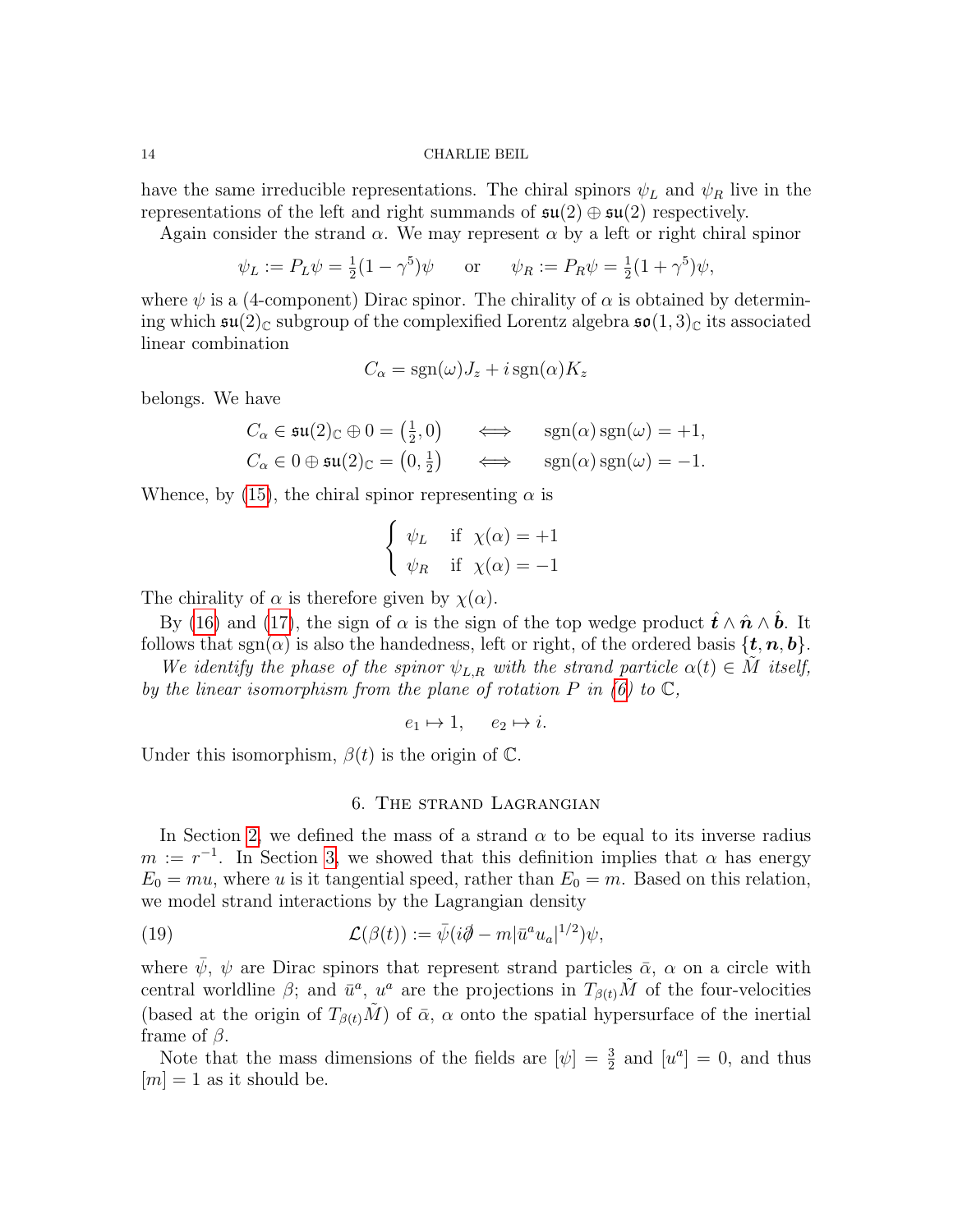In Section [4](#page-7-0) we found that strands are represented by *chiral* spinors,  $\psi_L = P_L \psi$  or  $\psi_R = P_R \psi$ . Expanding the Lagrangian [\(19\)](#page-13-1), we have

<span id="page-14-1"></span>(20) 
$$
\mathcal{L} \stackrel{\text{(i)}}{=} i\bar{\psi}_L \partial \psi_L - m |\bar{u}^a u_a|^{1/2} \bar{\psi}_L \psi_R + (L \leftrightarrow R)
$$

$$
\stackrel{\text{(ii)}}{=} i\bar{\psi}_L \partial \psi_L - m \phi \bar{\psi}_L \psi_R + (L \leftrightarrow R),
$$

where (I) holds since

$$
\bar{\psi}_L := (\psi_L)^{\dagger} \gamma^0 = \bar{\psi} P_R
$$
 and  $\bar{\psi}_R = \bar{\psi} P_L$ .

In (II),  $\phi := |\bar{u}^a u_a|^{1/2}$  is viewed as a real scalar field. Each chiral spinor  $\bar{\psi}_L$ ,  $\psi_R$ ,  $\bar{\psi}_R$ ,  $\psi_L$  represents a strand  $\bar{\alpha}_L$ ,  $\alpha_R$ ,  $\bar{\alpha}_R$ ,  $\alpha_L$  of radius r and angular velocity  $\bar{\omega}_L$ ,  $\omega_R$ ,  $\bar{\omega}_R$ ,  $\omega_L$ . Since the terms  $\bar{\psi}_L \psi_R$  and  $\bar{\psi}_R \psi_L$  have the same coupling constant  $m\phi$ , the respective spatial four-velocities  $\bar{u}^a$ ,  $u^a$ ,  $\bar{v}^a$ ,  $v^a$  satisfy

$$
|\bar{u}^a u_a|^{1/2} = \phi = |\bar{v}^b v_b|^{1/2}.
$$

### <span id="page-14-0"></span>6.1. Symmetric atoms.

Definition 6.1. We call a bound state of strands that share a common plane of rotation P and central worldline  $\beta$  an *atom*. An atom is *symmetric* if it is an excitation of the mass terms  $m\phi\bar{\psi}\psi = m\phi(\bar{\psi}_L\psi_R + \bar{\psi}_R\psi_L)$ . We call the scalars  $\bar{\psi}_L\psi_R$  and  $\bar{\psi}_R\psi_L$ the diameters of a symmetric atom.

The symmetric atoms where each strand has  $O(3)$  charge are given by the following:

| $\bar{\omega}_{L/R} = \omega_{R/L}$ | $\bar{u}^a u_a = 1$ : on-shell $\gamma$ or Z boson                                                                                         |
|-------------------------------------|--------------------------------------------------------------------------------------------------------------------------------------------|
|                                     | $0 <  \bar{u}^a u_a  < 1$ : off-shell $\gamma$ or Z boson                                                                                  |
|                                     | $\bar{u}^a u_a = 0$ : $\bar{\alpha}_{L/R}, \alpha_{R/L}$ are free: a <i>splitting</i> occurs                                               |
|                                     | $\bar{u}^a u_a = -1$ : an apex: the creation/annihilat. of $\bar{\alpha}_{L/R}$ , $\alpha_{R/L}$                                           |
|                                     | $\bar{\omega}_{L/R} = -\omega_{R/L} \left[ \bar{u}^a u_a = -r \cos \theta \right]$ : $W^+$ or $W^-$ boson, on-shell if and only if $r = 1$ |
|                                     | $\bar{u}^a u_a = 0$ : $\bar{\alpha}_{L/R}, \alpha_{R/L}$ are free: a splitting is possible                                                 |

• First suppose  $\bar{\omega}_{L/R} = \omega_{R/L}$  and  $\bar{u}^a u_a = 1$ . Then  $\phi = 1$  does not vary.

(i) There are two such atoms consisting of two strands, differing in their direction of rotation:

$$
\gamma = \bar{\psi}_L \psi_R: \qquad \bar{\psi}_L \overbrace{\leftarrow{\psi}} \psi_R \qquad \bar{\psi}_L \overbrace{\leftarrow{\psi}} \psi_R
$$

Since the strands  $\bar{\alpha}_L$ ,  $\alpha_R$  have opposite chirality and  $\bar{\omega}_L = \omega_R$ , the two strands have opposite sign by the chirality relation [\(15\)](#page-12-3):

$$
sgn(\bar{\alpha}_L)sgn(\bar{\omega}_L) = \chi(\bar{\alpha}_L) = -\chi(\alpha_R) = -sgn(\alpha_R)sgn(\omega_R).
$$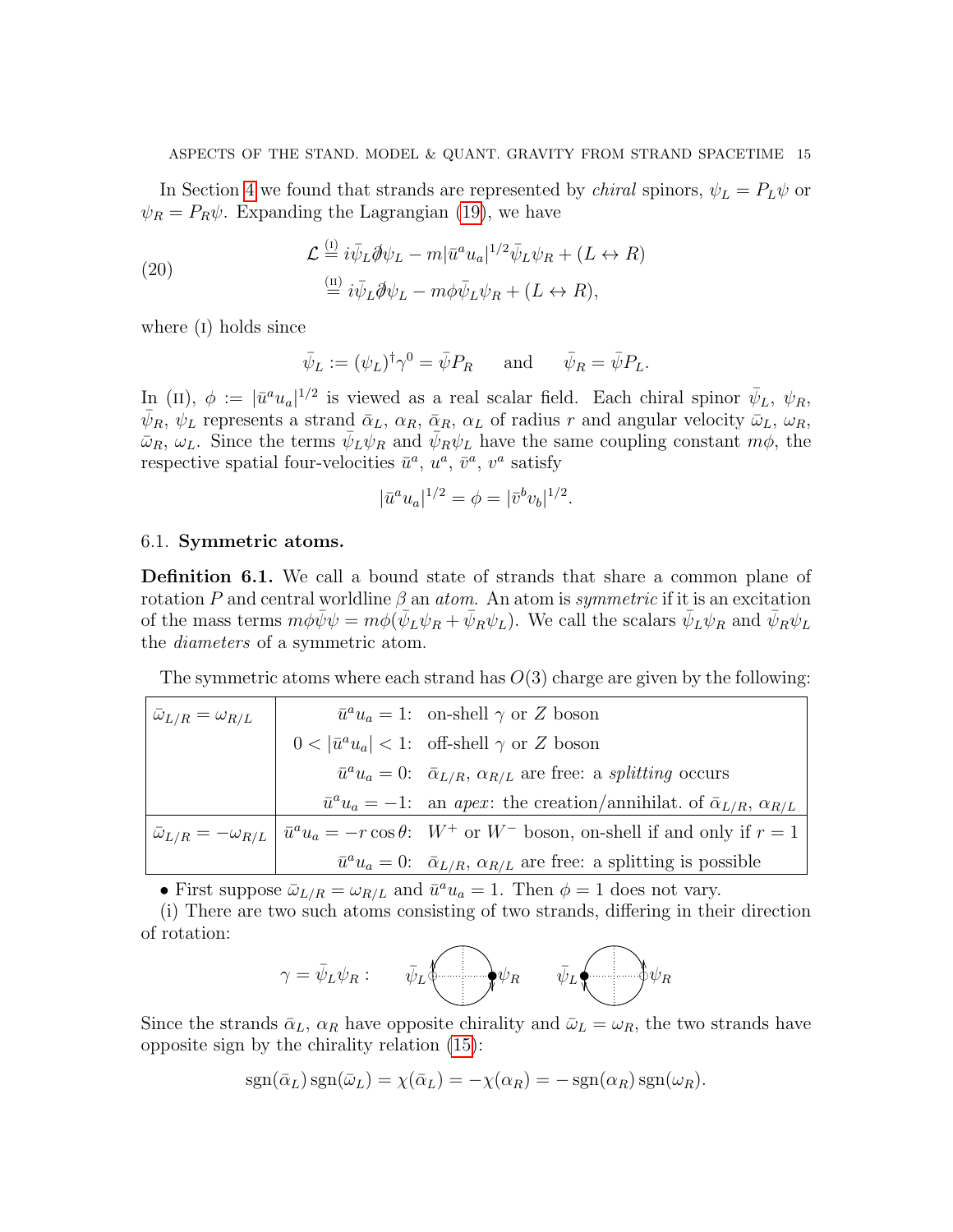Thus, the strands have opposite  $w^{\pm}$  charges, and so their bound state  $\bar{\psi}_L \psi_R$  has zero charge by [\(10\)](#page-9-3). We identify these two atoms with photons of opposite circular polarization (for non-circular polarization, see [\[B5\]](#page-38-0)).

(ii) There is also an atom with  $\bar{\omega}_{L/R} = \omega_{R/L}$  consisting of four strands:

$$
Z = \bar{\psi}\psi = \bar{\psi}_L\psi_R + \bar{\psi}_R\psi_L: \qquad \bar{\psi}_L \underbrace{\bar{\psi}_L}_{\bar{\psi}_R} \underbrace{\psi_L}_{\bar{\psi}_R}
$$

This atom also has total charge zero, and so we identify it with the Z boson. The Z atom is not a superposition of two photons because the two diameters are bound together. In particular, there is binding energy that contributes to the atom's mass; see Section [8.](#page-23-0)

• Now suppose  $\bar{\omega}_{L/R} = -\omega_{R/L}$ . Then  $\phi = |\cos \theta|$ , and in particular the coupling constant  $\phi m$  varies in time. From the associativity  $(\phi m)\psi \psi = \phi (m\psi \psi)$ , there are two possible representations of such atoms:

- A coupling representation, where the atom is represented by  $(\phi m)\bar{\psi}\psi$ . This representation allows to determine certain mass orderings (Section [8\)](#page-23-0), and provides an explicit derivation of electroweak parity violation (Section [10\)](#page-27-0).
- A field representation, where the atom is represented by  $\phi(m\psi\psi)$ , with  $\phi$  an independent real scalar field bound to a strand in the  $\gamma$  or Z atom  $m\psi\psi$ . Since  $\phi$  varies in time,  $\phi$  has a time orientation. Thus  $\phi$  has a sign,

$$
sgn(\phi) = \pm 1,
$$

as described in Section [4.](#page-7-0) This representation therefore shows that there should be an additional  $O(3)$  charge – the charge of the scalar field  $\phi$  – in an atom with a time varying coupling constant.

Both representations are useful, as they reveal different aspects of such atoms.

The possible atoms with  $\bar{\omega}_{L/R} = -\omega_{R/L}$  are given in Table [3.](#page-16-0) We assume that the scalar field  $\phi$  only binds to the strand of opposite sign in the photon diameter  $\bar{\psi}_L \psi_R$ of the Z atom, since the strands in the non-photon diameter  $\bar{\psi}_R \psi_L$  may mutually annihilate in a splitting (see Definition [7.1](#page-20-0) below).

(i) First consider the atom  $B = \phi m \bar{\psi}_L \psi_R$ . In the coupling representation

$$
B = (\phi m)\bar{\psi}_L \psi_R,
$$

B does not have circular polarization since  $\bar{\omega}_L = -\omega_R$ . In contrast, in the field representation

$$
B=\phi(m\bar{\psi}_L\psi_R),
$$

B is a bound state of the scalar field  $\phi$  with the photon atom  $\gamma = \bar{\psi}_L \psi_R$ , and thus B has circular polarization. But this implies that  $B$  is inconsistent (that is, ill-defined)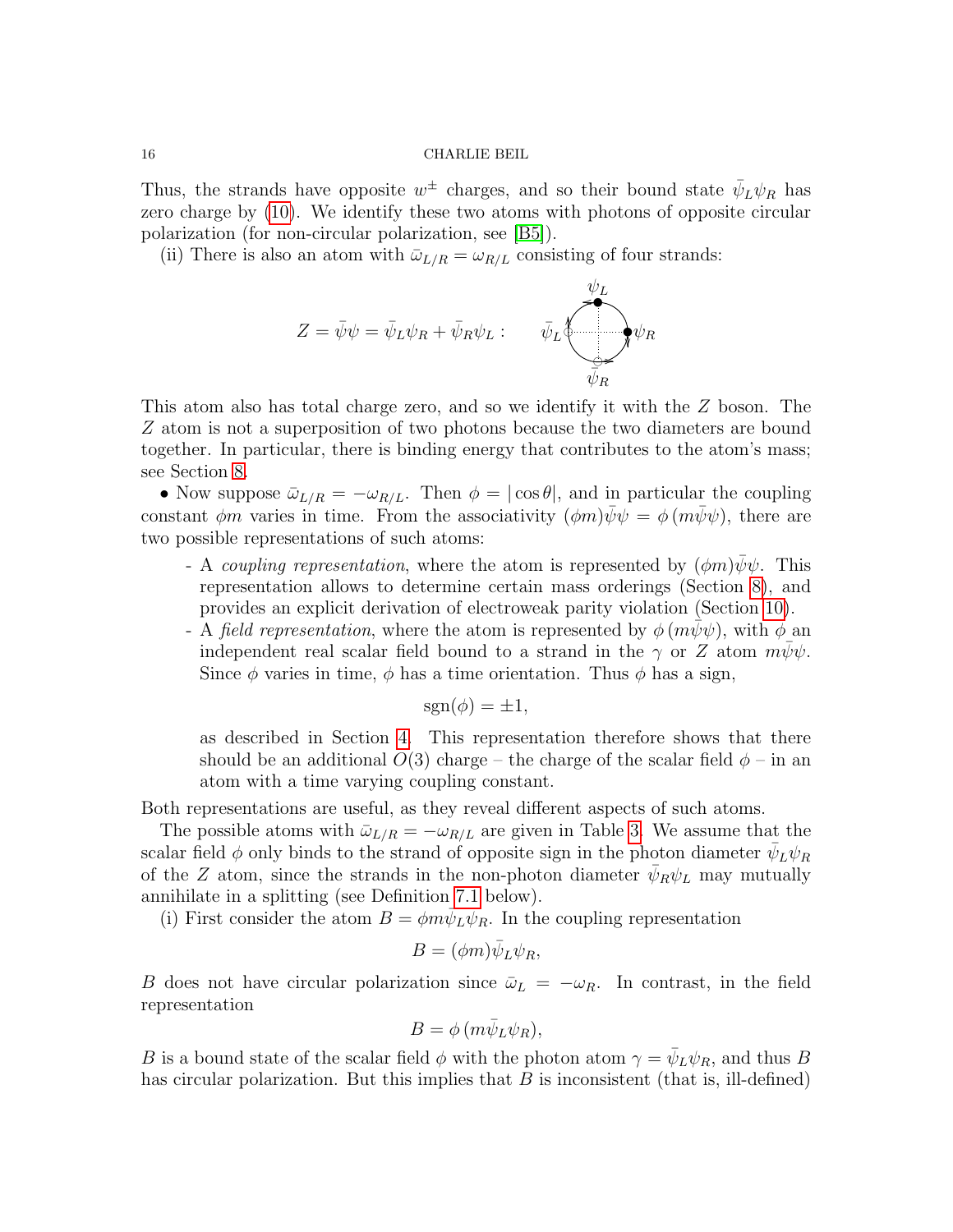coupling representation field representation inconsistent : OO 7 OO  $\bar{\psi}$  $L \bigl\{\begin{matrix} \begin{matrix} 0 \end{matrix} & \cdots & \begin{matrix} 0 \end{matrix} \end{matrix} \bigr| \psi_R$  $\neq \qquad \bar{\psi}^0_L=\phi\bar{\psi}_L$  ( OO 7 ľ  $\bar{\psi}_L^0$  $L^0 = \phi \bar{\psi}$  $\psi_R$  $(\phi m)\psi_L\psi_R$  $\phi \left( m \psi_L \psi_R \right)$  $_L\psi_R)=m\bar{\psi}^0_L\psi_R$  $W^-$ :  $\bar{\psi}_L \overset{\circ}{\blacklozenge}$ OO 7 OO  $\neq$  $\frac{1}{\bar{\psi}_R}$  $\bar{\psi}$  $L \bigl\{\begin{matrix} \begin{matrix} 0 \end{matrix} & \cdots & \begin{matrix} 0 \end{matrix} \end{matrix} \bigr| \psi_R$  $\psi_L$  $=\qquad\qquad\bar{\psi}^0_L=\phi\bar{\psi}_L\rlap{\Big(} \Phi$ OO 7 ľ  $\neq$  $\triangleq$  $\bar{\psi}_I^0$  $L^0 = \phi \bar{\psi}$  $L \big\{ \begin{array}{c} \begin{array}{c} \bullet \end{array} & \begin{array}{c} \bullet \end{array} & \begin{array}{c} \bullet \end{array} & \begin{array}{c} \bullet \end{array} & \begin{array}{c} \bullet \end{array} & \begin{array}{c} \bullet \end{array} & \begin{array}{c} \bullet \end{array} & \begin{array}{c} \bullet \end{array} & \begin{array}{c} \bullet \end{array} & \begin{array}{c} \bullet \end{array} & \begin{array}{c} \bullet \end{array} & \begin{array}{c} \bullet \end{array} & \begin{array}{c} \bullet \end{array} & \begin{array}{c} \bullet \end{array$  $\bar{\bar{\psi}}$ R  $\psi_L$  $(\phi m)\bar{\psi}\psi = \phi (m\bar{\psi}\psi)$  $\frac{0}{L}\psi_R+\bar{\psi}_R\psi_L)$  $W^+$ : OO 7 OO  $\neq$ ⇔ِ  $\bar{\psi}$  $\psi_R$  $\widetilde{\bar\psi}_R$  $v_I$  $= \bar{\psi}_L \Phi$ OO  $\ast$ ľ  $\neq$  $\triangleq$  $\bar{\psi}$  $L\Phi$   $\longrightarrow$   $\psi$ 0  $R^0_R = \phi \psi_R$  $\bar{\bar{\psi}}$ R  $\psi_L$  $(\phi m)\psi\psi = \phi (m\psi\psi)$  ${}_L\psi^0_R$  $R^0 + \bar{\psi}$  $_R\psi_L)$ 

<span id="page-16-0"></span>TABLE 3. The possible  $O(3)$  symmetric atoms with a time varying coupling constant  $\phi m$ .

since  $(\phi m)\bar{\psi}_L\psi_R = \phi(m\bar{\psi}_L\psi_R)$ . We therefore conclude that this atom cannot be physical.

(ii) Now consider the atom  $B = \phi m \psi \psi$ . Since the strands  $\bar{\alpha}_L$ ,  $\alpha_R$  have opposite chirality and  $\bar{\omega}_L = -\omega_R$ , the chirality relation [\(15\)](#page-12-3) implies that  $sgn(\bar{\alpha}_L) = sgn(\alpha_R)$ . Similarly sgn( $\bar{\alpha}_R$ ) = sgn( $\alpha_L$ ). Thus each diameter has charge  $2w^+$  or  $2w^-$ . Therefore, a priori, B has charge

$$
q(B) = 4w^{\pm} + w^{\text{sgn}(\phi)} \qquad \text{or} \qquad q(B) = 0 + w^{\text{sgn}(\phi)},
$$

by [\(10\)](#page-9-3). However, in the field representation  $B = \phi(m\bar{\psi}\psi)$ , we find that the atom is a bound state of a  $Z = \bar{\psi}\psi$  atom, which has zero charge, and the scalar field  $\phi$ , which has charge  $w^+$  or  $w^-$ . Therefore

$$
q(B) = q(Z) + q(\phi) = w^{\text{sgn}(\phi)}.
$$

Thus, the two diameters in the coupling representation  $B = (\phi m)\psi \psi$  must have opposite charge,  $2w^+$  and  $2w^-$ . Consequently, the charge of the atom arises entirely from the particular periodic configuration of the strands. We identify these two symmetric atoms with the  $W^-$  and  $W^+$  particles.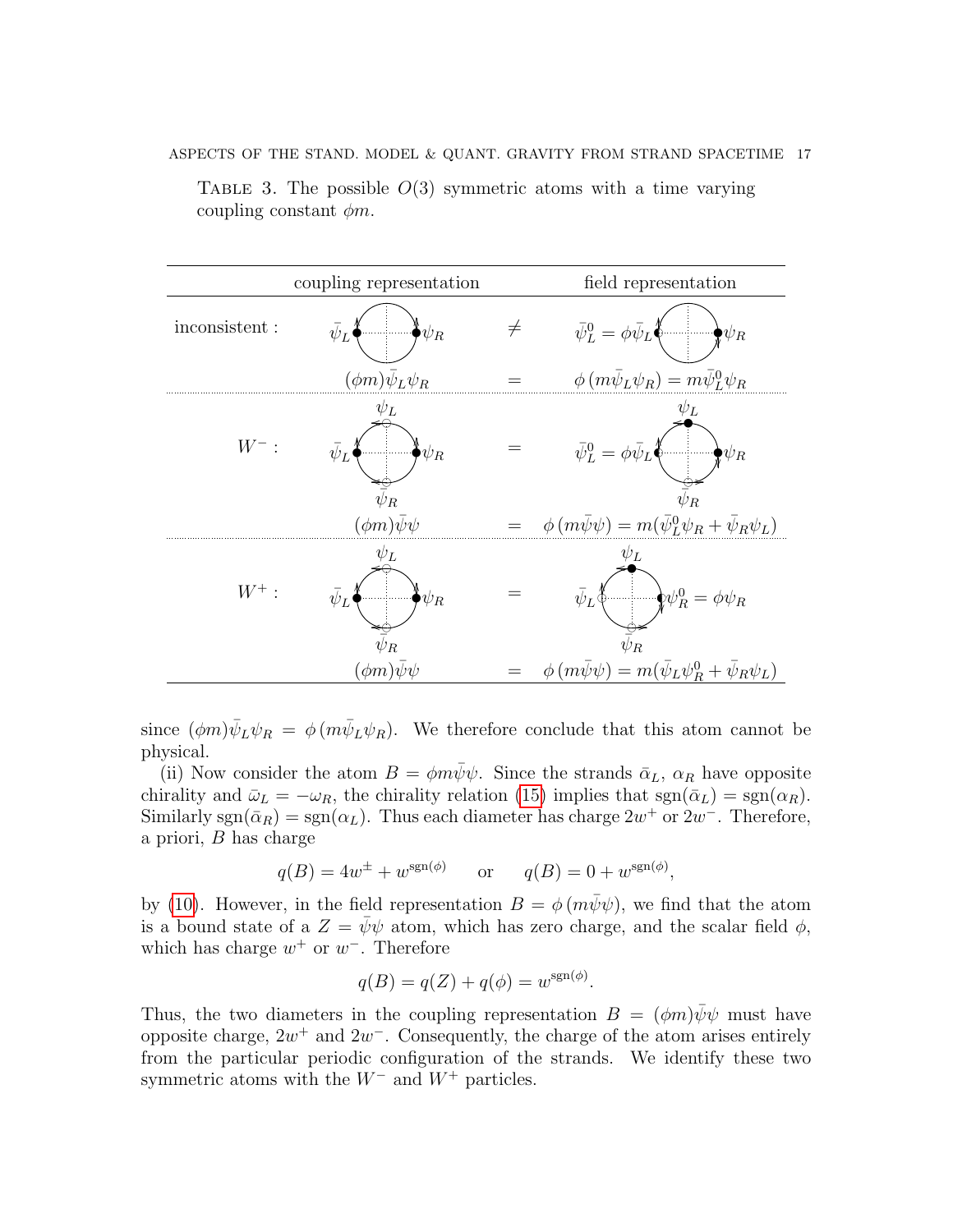18 CHARLIE BEIL



<span id="page-17-0"></span>FIGURE 2. (i) The standard interpretation of the chiral decomposition of the Dirac Lagrangian: what Penrose refers to as a 'zig-zag path'. (ii) The interpretation of the chiral decomposition in the context of strands: strands of opposite sign can be created or annihilated at apexes.

6.2. The creation and annihilation of strands: apexes. Suppose  $\bar{\omega}_{L/R} = \omega_{R/L}$ and  $\bar{u}^a u_a = -1$ . This configuration describe two strand particles  $\bar{\alpha}$ ,  $\alpha$  on a diameter whose spatial tangent vectors  $\bar{u}^a$ ,  $u^a$  are parallel. Furthermore, by the chirality relation [\(15\)](#page-12-3),  $\bar{\alpha}$  and  $\alpha$  have opposite sign. The configuration therefore describes the collision of two strands of opposite sign:



**Definition 6.2.** An *apex* is a point  $x \in M$  where two strands, or two coupling fields, of opposite sign on a diameter are created or annihilated; see Figure [2.](#page-17-0)

Two strands that meet at an apex and belong to two atoms in a splitting may be transformed into a single strand by reversing the time orientation of one of the atoms; see Remark [7.2.](#page-20-1)

Energy-momentum is conserved in interactions between bound states of strands. Thus, if an apex appears in such an interaction, then the newly created strands will obtain their energy from other strands involved in the interaction. In particular, unlike particle-antiparticle creation, the strands will not use 'free energy' from the vacuum, allowed by the time-energy uncertainty principle, to exist. Therefore, the time-energy uncertainty principle does not constrain the lifetime of strands.

6.3. A remark on the quantization of the Lagrangian. From Dirac's path integral formulation of quantum theory, Feynman concluded that 'Nature takes every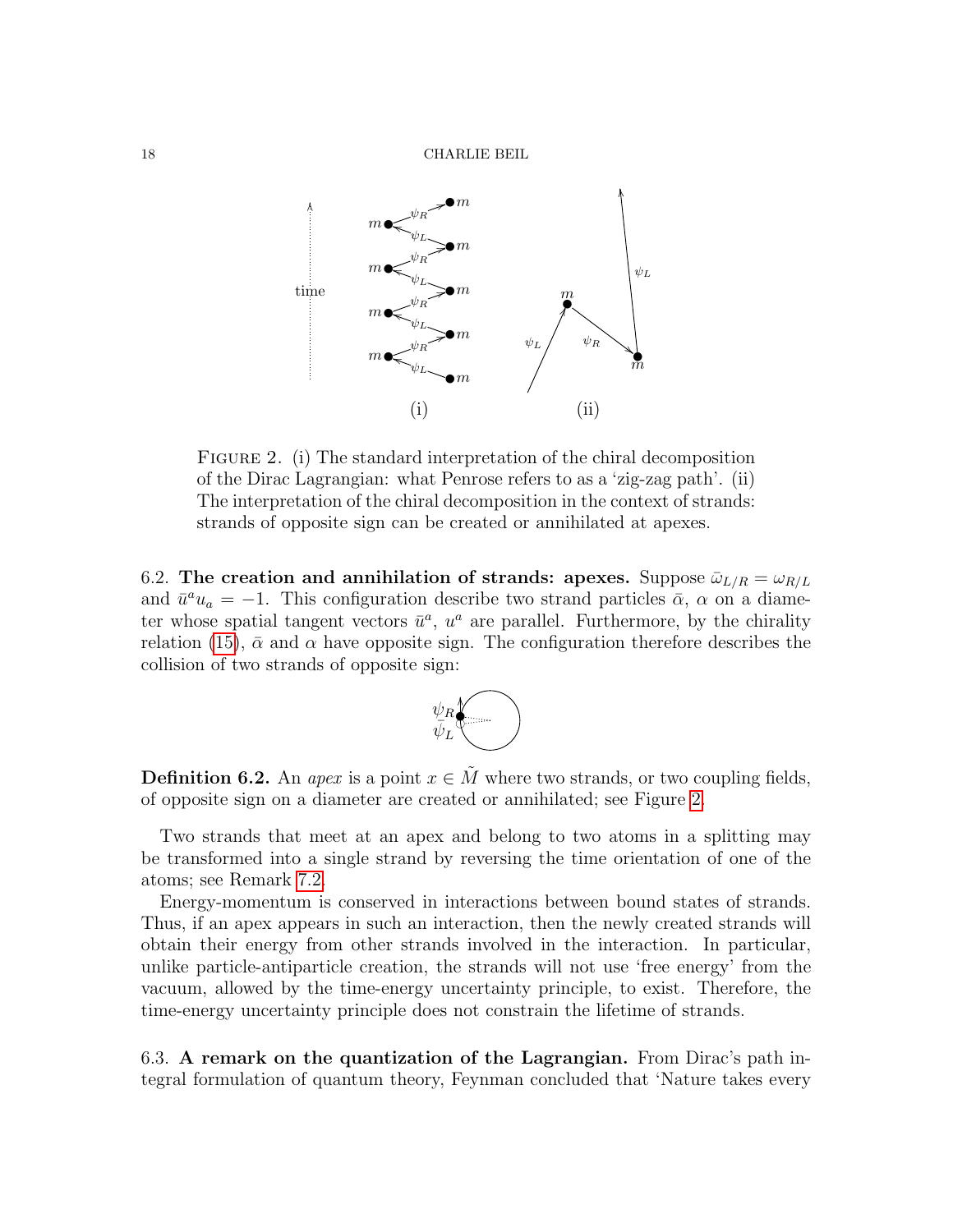| atom                                                                                                | rotational<br>symmetry | $\Rightarrow \frac{\text{d}}{\text{d}x}$ | $>$ 2 like charges     | $\Downarrow$ stability                                                                                    | $_\mathrm{charge}$                | $$\Downarrow$$ electric charge     | $\rm particle$                  |
|-----------------------------------------------------------------------------------------------------|------------------------|------------------------------------------|------------------------|-----------------------------------------------------------------------------------------------------------|-----------------------------------|------------------------------------|---------------------------------|
| $\bar{\psi}_L \psi_R$                                                                               | $\pi$                  | $\mathbf{1}$                             | $\mathbf{n}\mathbf{o}$ | stable                                                                                                    | $\theta$<br>$c_1^+ + c_2^-$       | $\boldsymbol{0}$<br>$\overline{0}$ | $\gamma$<br>$\tilde{\gamma}$    |
| $\bar{\psi}\psi = \bar{\psi}_L \psi_R + \bar{\psi}_R \psi_L$                                        | $\pi$                  | $\mathbf{1}$                             | yes                    | unstable                                                                                                  | $\overline{0}$<br>$c_1^+ + c_2^-$ | $\overline{0}$<br>$\theta$         | $\boldsymbol{Z}$<br>$\tilde{Z}$ |
| $(\phi m)\bar{\psi}\psi = \phi(m\bar{\psi}\psi)$<br>$= \bar{\psi}_L^0 \psi_R + \bar{\psi}_R \psi_L$ | $\pi$                  | $\mathbf{1}$                             | yes                    | unstable                                                                                                  | $w^+$<br>$c_1^+ + c_2^- + w^+$    | $-1$<br>$-1$                       | $W^-$<br>$\tilde{W}^-$          |
| $\psi_R$                                                                                            | $2\pi$                 | $\frac{1}{2}$                            | $\mathop{\mathrm{no}}$ | stable                                                                                                    | $w^+$<br>$c^+$                    | $-1$<br>$-\frac{1}{3}$             | $\boldsymbol{e}$<br>d           |
| $\bar\psi^0_L\otimes\psi_L$                                                                         | $2\pi$                 | $\frac{1}{2}$                            | yes                    | unstable                                                                                                  | $w^+$<br>$\boldsymbol{c}^+$       | $-1$<br>$-\frac{1}{3}$             | $\mu$<br>$\boldsymbol{S}$       |
| $\bar\psi^0_L\otimes\bar\psi_R$                                                                     | $2\pi$                 | $\frac{1}{2}$                            | yes                    | unstable                                                                                                  | $w^+$<br>$c^+$                    | $-1$<br>$-\frac{1}{3}$             | $\tau$<br>$\boldsymbol{b}$      |
| $\psi_R^0$                                                                                          | $2\pi$                 | $\frac{1}{2}$                            | $\operatorname{no}$    | stable                                                                                                    | $\overline{0}$<br>$c^{+} + w^{-}$ | $\overline{0}$<br>$+\frac{2}{3}$   | $\nu_e$<br>$\boldsymbol{u}$     |
| $\bar\psi_L\otimes\psi_L$                                                                           | $2\pi$                 | $\frac{1}{2}$                            | $\rm{no}$              | $% \left\vert \left( \mathbf{1}_{\mathbf{1}}\right) _{i}\right\rangle$ stable<br>$\overline{\phantom{0}}$ | $\boldsymbol{0}$<br>$c^++w^-$     | $\boldsymbol{0}$<br>$+\frac{2}{3}$ | $\nu_\mu$<br>$\boldsymbol{c}$   |
| $\bar{\psi}_L \otimes \bar{\psi}_R$                                                                 | $2\pi$                 | $\frac{1}{2}$                            | $\rm no$               | $% \left\vert \left( \mathbf{1}_{\mathbf{1}}\right) _{i}\right\rangle$ stable<br>-                        | $\boldsymbol{0}$<br>$c^++w^-$     | $\boldsymbol{0}$<br>$+\frac{2}{3}$ | $\nu_\tau$<br>$\boldsymbol{t}$  |

 $\bar\psi_L\otimes\bar\psi_R$ 

ASPECTS OF THE STAND. MODEL  $\&$  QUANT. GRAVITY FROM STRAND SPACETIME  $\,$  19  $\,$ 

<span id="page-18-0"></span>Table 4. Particle identifications of the symmetric and split atoms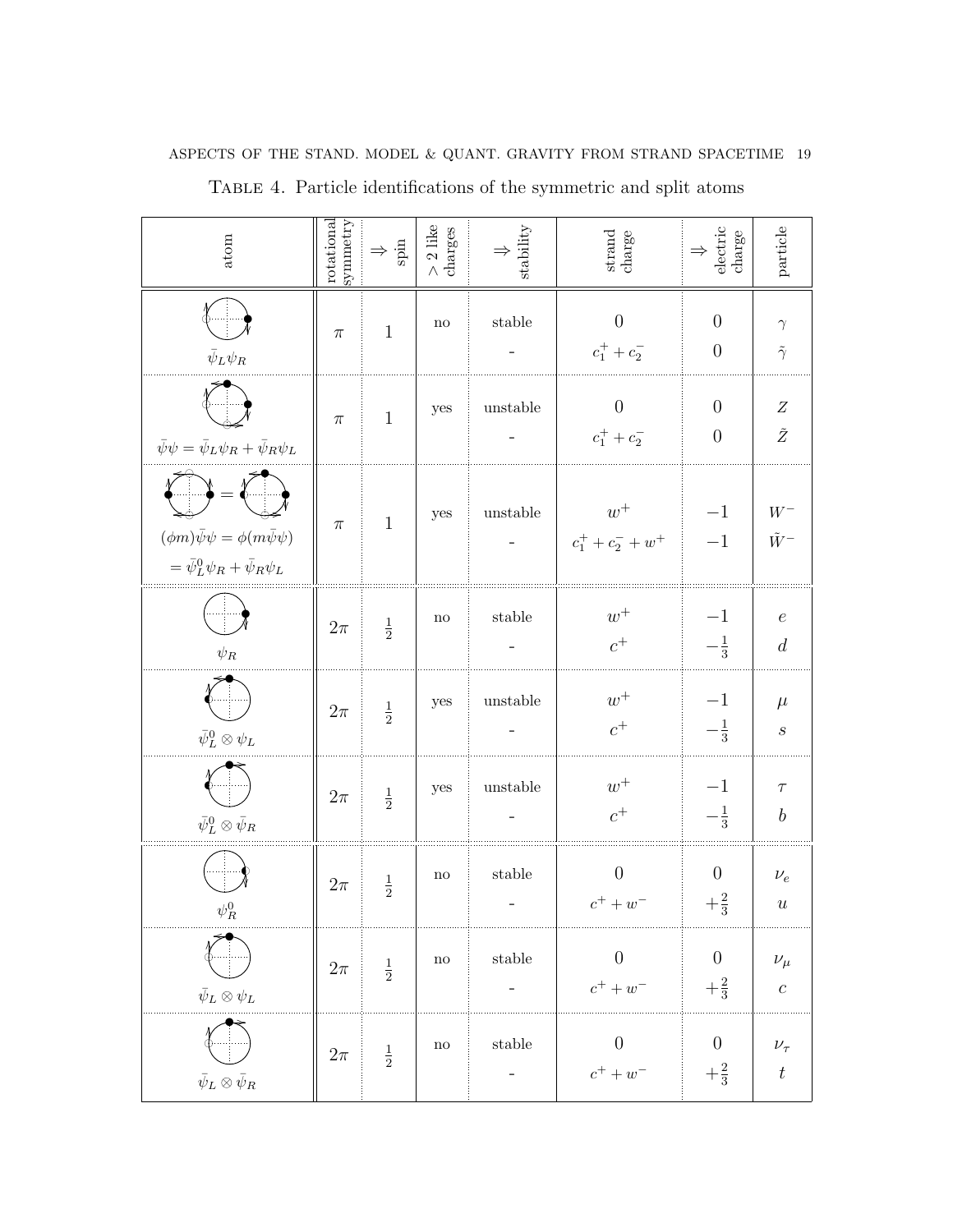possible path'. However, in [\[B5\]](#page-38-0) we introduced the possibility that the geodesic hypothesis of general relativity is also able to describe quantum phenomena, by proposing the following alternative:

Nature takes a set of all indistinguishable stationary paths. Thus, by the identity of indiscernibles, Nature takes a single stationary path.

Classical physics and quantum physics would then share the same underlying principle. Furthermore, path superposition would result whenever two paths, that are indistinguishable to all the constituents of the universe, become distinguishable at a collective, emergent scale.

In this framework, it may be that the strand Lagrangian  $\mathcal L$  should not be quantized. This would be possible if the classical equations of motion of  $\mathcal L$  correspond to some 'quantum motion' determined by the path integral of a different Lagrangian. Indeed, the equations of motion of the Lagrangian

$$
\mathcal{L} = \bar{\psi}(i\partial \!\!\!/- m u)\psi,
$$

namely  $i\partial/\psi = m u \psi$  (that is,  $E_0 = m u$ ), correspond to certain quantum perturbations of the equations of motion of the Dirac Lagrangian,

$$
\mathcal{L}_{\text{Dirac}} = \bar{\psi}(i\partial \!\!\!/- m)\psi,
$$

namely  $i\partial \psi \neq m\psi$ , whenever  $u \neq 1$ .

One stark difference that would remain, however, is that there are vacuum fluctuations from the path integral, but not from the Lagrangian alone. In our model, then, apexes would only arise so that strands that are off-shell can become on-shell, and would not spontaneously occur without cause.[3](#page-19-1)

We leave these speculations for future work.

### 7. A strand model of leptons, quarks, and gauge bosons

<span id="page-19-0"></span>A primary objective of our model is to provide a spacetime description of quantum nonlocality, and this would not be possible if each elementary particle is simply a different type of strand; see [\[B5\]](#page-38-0). We therefore introduce a new preon model of particle physics, where leptons, quarks, and gauge bosons are bound states of strands that interact by exchanging strands.

### 7.1. Split atoms. We make the following assumption:

# <span id="page-19-2"></span>(21) Strands of opposite sign attract, and strands of the same sign repel.

In the standard model, the physical mechanism that causes the attraction and repulsion between electric charges is the exchange of photons. This will also be the cause of attraction and repulsion between charged strand atoms in our model. However,

<span id="page-19-1"></span><sup>3</sup>Vacuum fluctuations account for the Casimir force and the positive cosmological constant, as well as provide a physical mechanism that corrects bare masses to renormalized masses. Further development of our framework is therefore required to address these issues.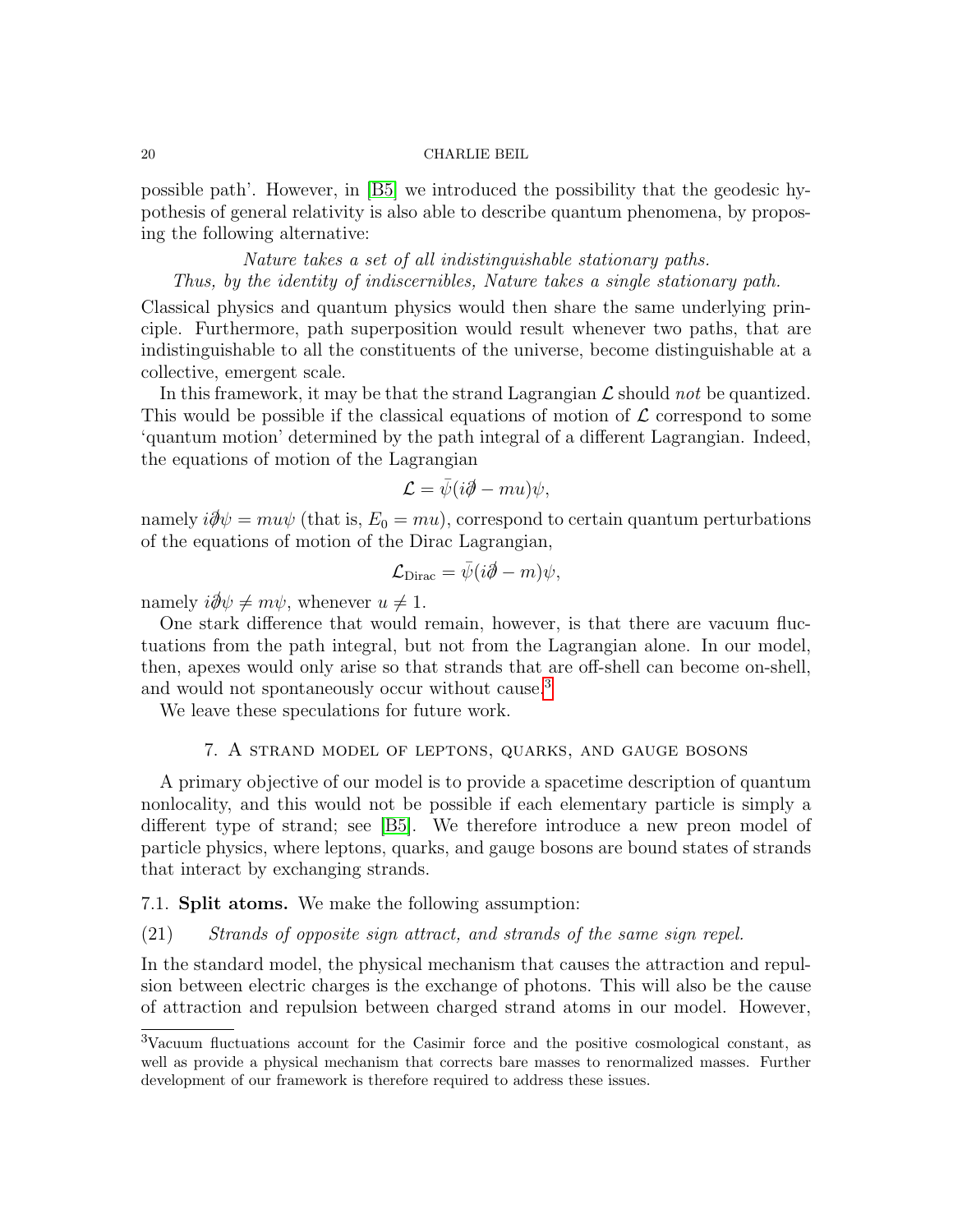we do not know what physical mechanism may cause the attraction and repulsion between the individual strands within a single atom (though we expect that it may be related to the microscopic curvature of spacetime). Our model therefore requires further development to address this question.

<span id="page-20-0"></span>Definition 7.1. A symmetric atom may undergo a *fundamental splitting* into two split atoms if  $\phi = 0$ , that is, if the strands in each diameter are no longer bound together, such that the following holds.

- (i) The strands in the non-photon diameter  $\bar{\psi}_R \psi_L$  of the symmetric atom may annihilate each other at an apex.
- (ii) Newton's third law of motion: One strand from each non-annihilated diameter of the symmetric atom belongs to each split atom.
- (iii) By [\(21\)](#page-19-2), the two strands in a split atom have opposite sign.

A non-fundamental splitting occurs if (i) - (iii) hold, and new strands are created at apexes. We impose one additional rule for such splittings:

(iv) Each of the five fields  $\bar{\psi}_{L/R}$ ,  $\psi_{L/R}$ ,  $\phi$  is excited in some atom in the splitting. The set of all fundamental and non-fundamental splittings are shown in Tables [1](#page-3-1) and [2](#page-4-0) respectively.

<span id="page-20-1"></span>Remark 7.2. An incoming (outgoing) atom in a splitting can be transformed into an outgoing (resp. incoming) atom by reversing the time orientation, that is, the sign, of each strand in the atom. In particular, if  $B_0 \to B_1 B_2$  is a splitting of a symmetric atom  $B_0$ , then  $\bar{B}_1 B_0 \to B_2$  and  $\bar{B}_1 \to \bar{B}_0 B_2$  are also allowed interactions (just as is the case for Feynman interactions).

The vertices in a Feynman diagram represent splittings. Thus, the total fourmomentum is conserved at each splitting,

$$
\sum_{\text{incoming}} p_{\mu} = \sum_{\text{outgoing}} p'_{\mu}.
$$

However, the four-momentum along a single strand in a splitting need not be conserved; momentum of one strand may be transferred to another strand during a splitting.

With these rules, we reproduce *exactly* the leptons, quarks, and electroweak bosons, with their correct spin, electric and color charges, certain mass orderings, and, in the electroweak sector, stability, as well as the electroweak interactions. Note that rule (iv) ensures that there are no photon self-interactions, and no photon-neutrino interactions.

7.2. **Spin.** Recall that a circular strand has spin  $\frac{1}{2}$ , by assumption. The spin of a diameter  $\bar{\psi}_{L/R}\psi_{R/L}$  is zero since it is a scalar field. However, the input to the coupling constant  $\phi m$  requires the specification of the plane of rotation P, which is determined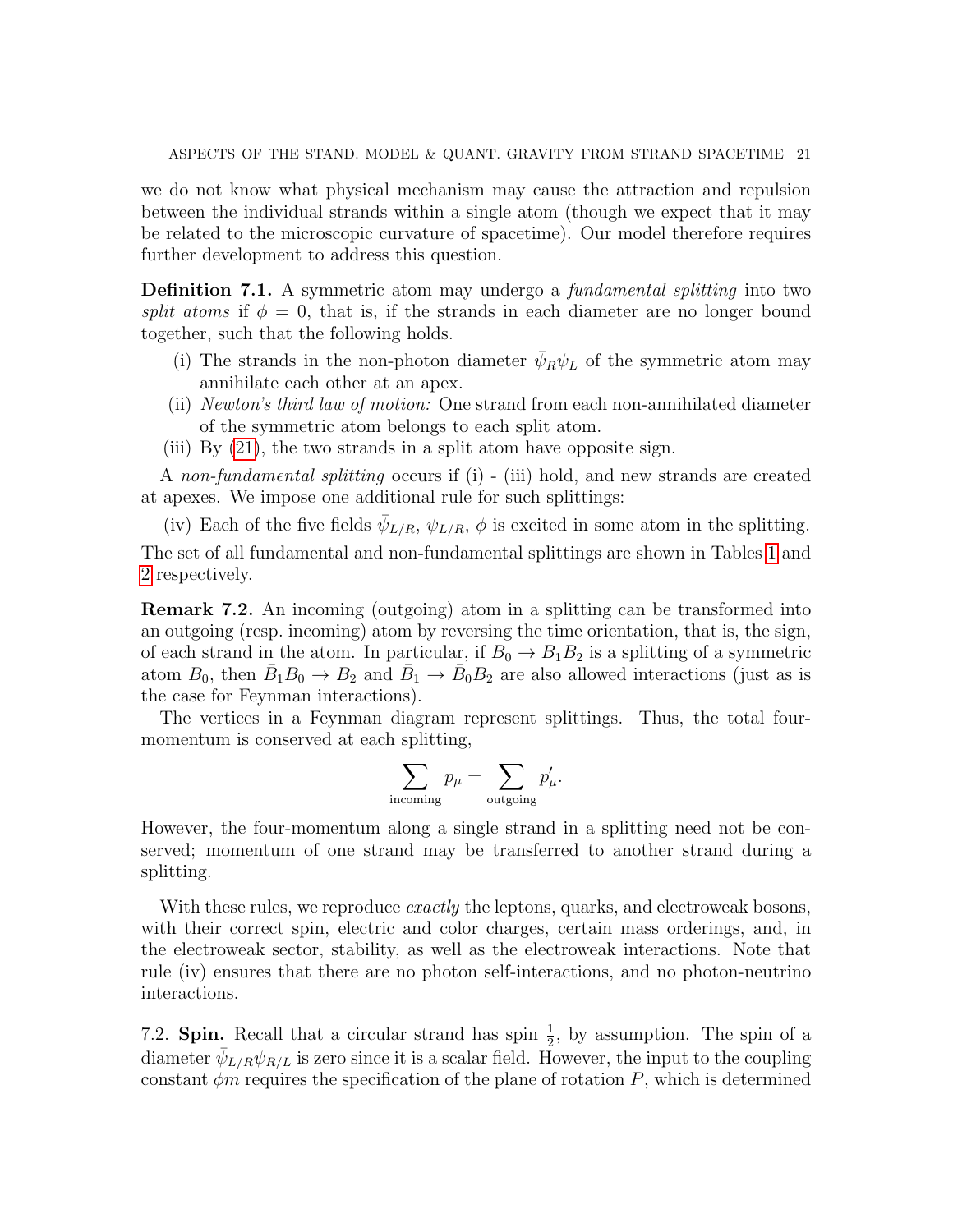by the spatial four-vector  $e_3^a$ . Thus, although a diameter is a scalar field, symmetric atoms have spin 1.

Split atoms also have a plane of rotation  $P$ , and so are not scalar fields. In particular, split atoms do not have spin 0. But a split atom can bind with another split atom to form a symmetric atom, which has spin 1. Therefore split atoms must have spin  $\frac{1}{2}$ .

In the defining representation of  $SO(3)$ , a vector is returned to its initial position by a rotation of  $\theta = 2\pi$ , whereas in the spin- $\frac{1}{2}$  representation of  $SO(3)$ , a spinor is returned to its initial position by a rotation of  $4\pi = 2\theta$ . The ratio of rotational symmetry between vectors and spinors, namely 2, is precisely the ratio of rotational symmetry between symmetric and split atoms; see Table [1.](#page-3-1)

7.3. Particle identifications. Based on each atom's spin, electric charge, and color charge, we make the particle identifications given in Table [4.](#page-18-0)

Remark 7.3. In our model, photons do not a priori interact with all electrically charged atoms; instead, they interact only with those atoms that together satisfy the splitting rules. From these rules, we find that a photon is able to interact with a lepton atom if and only if it has a nonzero electric charge, but this is not the case for quark atoms.

7.3.1. Lepton interactions. There are four  $O(3)$  symmetric atoms: the photon  $\gamma$ , Zboson, and  $W^{\pm}$ -bosons, shown in Table [4.](#page-18-0) Their splittings into split atoms are shown in Tables [1](#page-3-1) and [2.](#page-4-0) The splittings correspond precisely to the Feynman interactions between leptons and electroweak gauge bosons.

We leave the question of neutrino oscillation (and quark oscillation) for future work.

<span id="page-21-0"></span>7.3.2. Quark interactions. The photon diameter  $\bar{\psi}_L \psi_R$  specifies an atom's plane of rotation P, since the strands in the photon diameter cannot mutually annihilate. Thus the spatial group of the strands in the photon diameter,  $O(2)$  or  $O(3)$ , is determined by whether  $P$  is fixed in a bound state with other atoms (forming a meson or baryon), or whether  $P$  is unconstrained. However, the spatial group of the strands in the non-photon diameter  $\bar{\psi}_R \psi_L$  is always  $O(3)$  because P is fixed entirely by the photon diameter. Therefore the strands in the photon diameter, namely  $\bar{\alpha}_L$ and  $\alpha_R$ , can carry either  $O(2)$  (color) charge or  $O(3)$  (electric) charge, whereas the strands in the non-photon diameter,  $\bar{\alpha}_R$  and  $\alpha_L$ , can only carry  $O(3)$  charge.<sup>[4](#page-21-1)</sup>

**Definition 7.4.** If the strands in the photon diameter  $\bar{\psi}_L \psi_R$  have  $O(2)$  charge, then we say the atom is an  $O(2)$  atom; otherwise it is an  $O(3)$  atom.

We call the  $O(2)$  symmetric atoms *gluons*, though they differ from gluons in quantum chromodynamics. There are three types of gluons:

<span id="page-21-1"></span><sup>&</sup>lt;sup>4</sup>This is not a rigorous argument, but in order to reproduce the correct quark charges, we want only the strands in the photon diameter to be able to carry  $O(2)$  charge.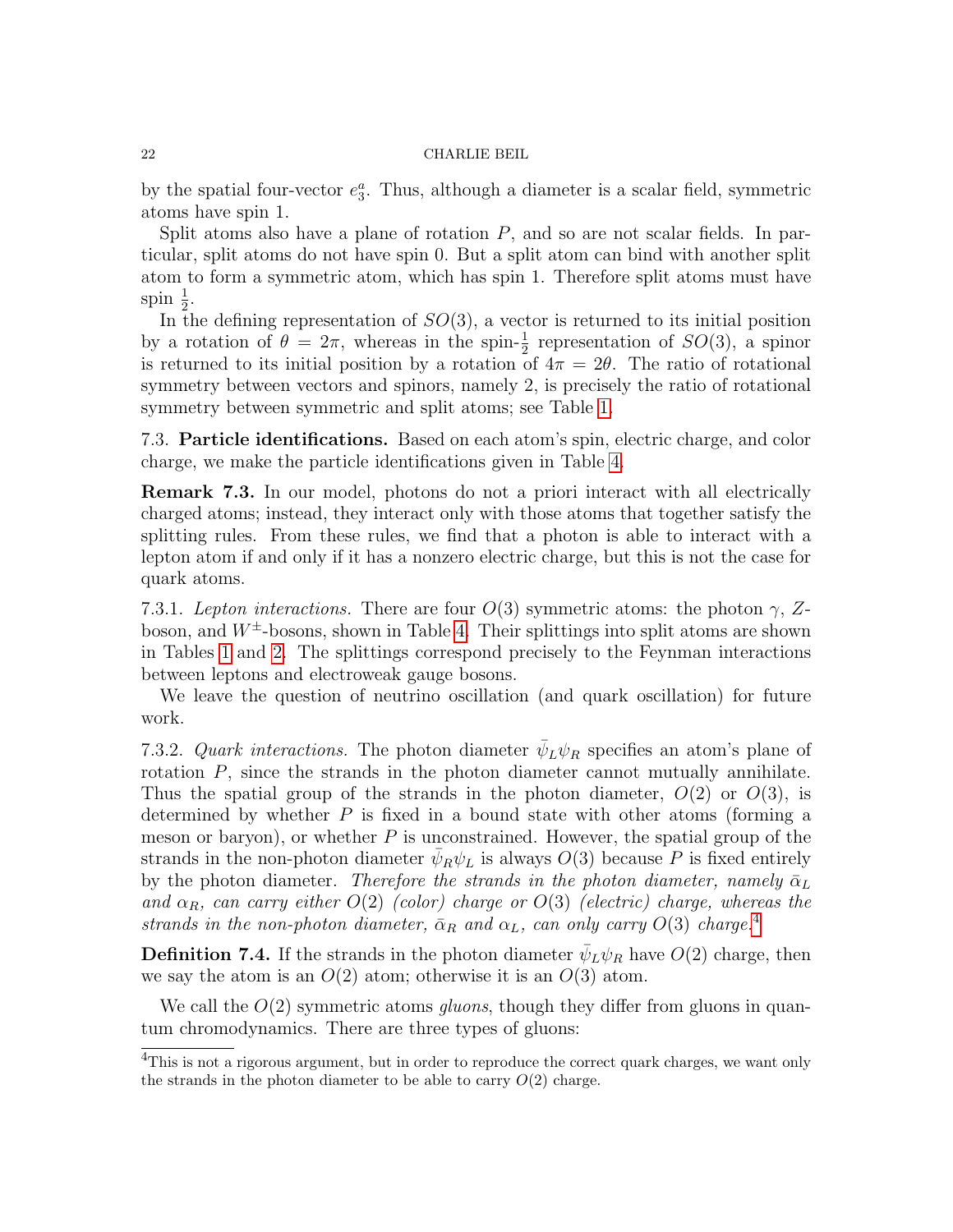ASPECTS OF THE STAND. MODEL & QUANT. GRAVITY FROM STRAND SPACETIME 23

- Neutral massless gluons  $\tilde{\gamma}$ , called  $\gamma$ -gluons, which mediate color charge between  $d$ ,  $s$ , and  $b$  quarks.
- Neutral massive gluons  $Z$ , called  $Z$ -gluons, which mediate color charge between all quarks.
- Charged massive gluons  $\tilde{W}$ , called *W*-*gluons*, which allow flavor transformations within a generation.

The model therefore predicts the existence of both neutral and charged massive glu-ons. Their splittings are shown in Tables [5.](#page-23-1) Note that a  $\gamma$ -gluon (resp. Z-gluon, W-gluon) with strands of equal color is simply a photon (resp.  $Z$ , W boson), by the relations [\(12\)](#page-10-0); see Table [6.](#page-24-0)

In our model, quarks do not have fractional electric charge as they do in QCD. Instead, they possess integer combinations of strand charges. Nevertheless, our model gives the correct electric charges for all baryons and mesons:

Proposition 7.5. Upon substituting the charges

$$
w^{\pm} \mapsto \mp 1
$$
 and  $c^{\pm} \mapsto \mp \frac{1}{3}$ 

in Table [4,](#page-18-0) we obtain the fractional electric charges of the quarks in QCD. Therefore, the strand model and QCD predict the same electric charges for all baryons and mesons.

*Proof.* The second statement follows from the relations [\(11\)](#page-10-1) and [\(12\)](#page-10-0).  $\Box$ 

Remark 7.6. Our model 'explains' two of the prominent features of QCD:

- The reason there are three color charges is because there are three dimensions of space: specifically, there are three pairwise orthogonal embeddings of  $O(2) \times$  $O(1)$  into  $O(3)$ .
- The reason that quarks cannot exist in isolation is because color charge is only possible when there is a distinguished direction of space; in isolation, there is no distinguished direction of space.

However, the different gluon types predicted by the model do not arise in QCD, and this feature may cause the model to fail.

7.3.3. Gauge boson interactions. Our model reproduces exactly the standard model trivalent vertices  $\gamma W^+W^-$  and  $ZW^+W^-$  involving the electroweak gauge bosons; these are shown in Table [2.](#page-4-0) The four-valent electroweak vertices

$$
\gamma\gamma W^+W^-, \quad \gamma Z W^+W^-, \quad Z Z W^+W^-, \quad W^+W^-W^+W^-,
$$

are obtained by a (simultaneous) composition of two of the splittings

 $\{\gamma \to W^+W^-\} \cong \{W^{\pm} \to \gamma W^{\pm}\}\$  or  $\{Z \to W^+W^-\} \cong \{W^{\pm} \to ZW^{\pm}\}.$ 

Furthermore, our model predicts the new photon-gluon vertices, shown in Table [6:](#page-24-0)

$$
\gamma \tilde{W}^+ \tilde{W}^-, \qquad Z \tilde{W}^+ \tilde{W}^-, \qquad W^{\pm} \tilde{Z} \tilde{W}^{\pm}.
$$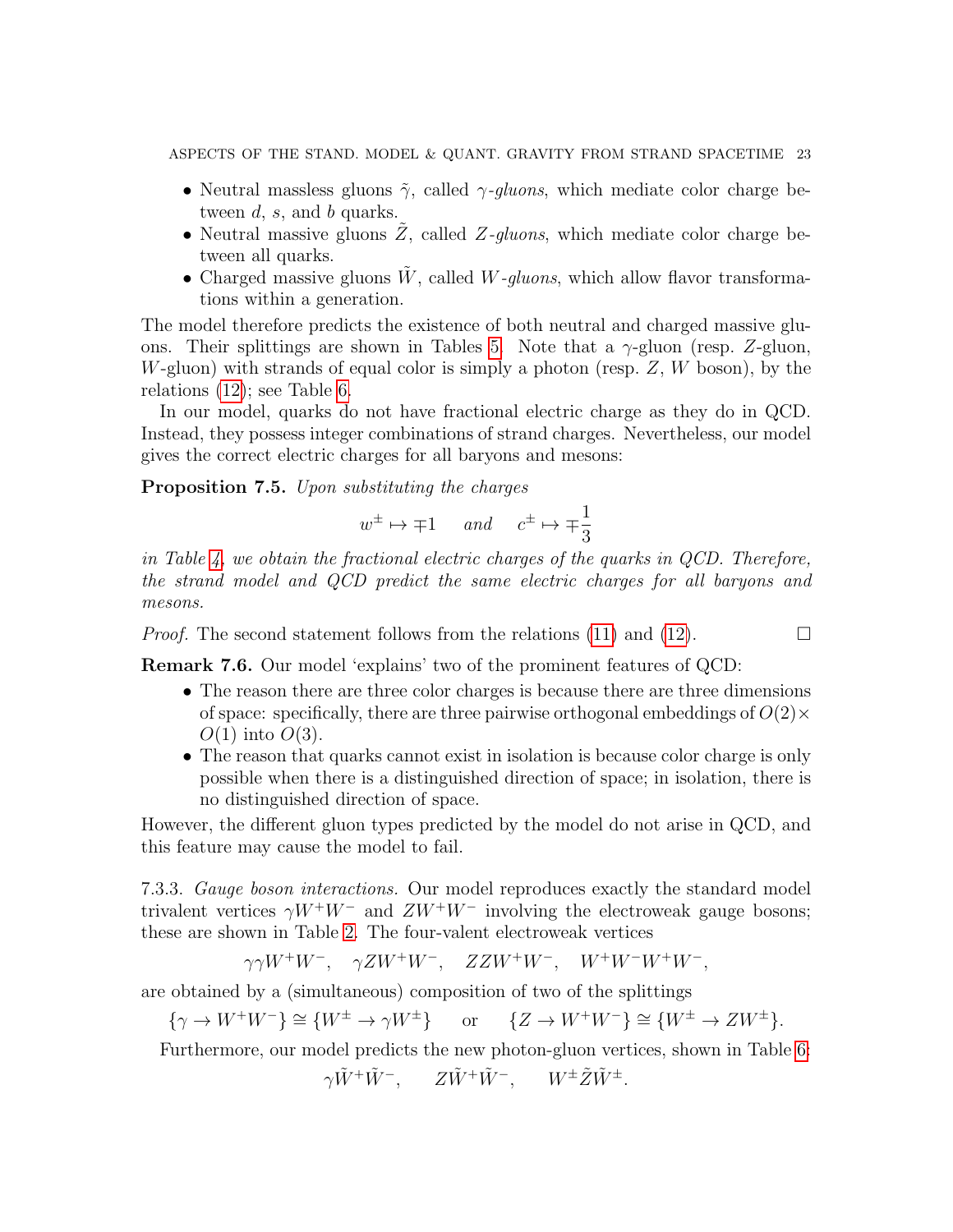<span id="page-23-1"></span>TABLE 5. The splittings of the  $O(2)$  symmetric atoms (gluons) into  $O(2)$  atoms. The strands that do not belong to the original symmetric atom are paired by opposite sign on a diameter.

|                                           | $\tilde{\gamma}$                                      |                                                                          |                                                                                   | $\tilde{W}^-$                                                          |                                                                                           |  |
|-------------------------------------------|-------------------------------------------------------|--------------------------------------------------------------------------|-----------------------------------------------------------------------------------|------------------------------------------------------------------------|-------------------------------------------------------------------------------------------|--|
| $\bar{\psi}^c_L\psi^{c'}_R$               |                                                       |                                                                          | $\bar{\psi}^c \psi^{c'} := \bar{\psi}_L^c \psi_R^{c'} + \bar{\psi}_R \psi_L$      | $\bar\psi^{c0}\psi^{c'}:=\bar\psi^{c~0}_L\psi^{c'}_R+\bar\psi_R\psi_L$ |                                                                                           |  |
| $\bar{d}=\bar{\psi}_L^c$                  | $\psi_R^{c'}=d$                                       | $\bar{d}=\bar{\psi}_L^c$                                                 | $\psi_R^{c'}=d$                                                                   | $\bar{u} = \bar{\psi}_L^{c,0}$                                         | $\psi_R^{c'}=d$                                                                           |  |
|                                           |                                                       | $c=\bar{\psi}^c_L\otimes\psi_L$                                          | $\psi_{R}^{c'}\otimes\bar{\psi}_{R}=\bar{c}$                                      | $s=\bar{\psi}^c_L{}^0\otimes\psi_L$                                    | $\psi_{R}^{c'}\otimes\bar{\psi}_{R}=\bar{c}$                                              |  |
|                                           |                                                       | $t=\bar\psi^c_L\otimes\bar\psi_R$                                        | $\psi^{c'}_R \otimes \psi_L = \bar{t}$                                            | $b=\bar\psi_L^{c\;0}\otimes\bar\psi_R$                                 | $ \psi_{R}^{c'}\otimes\psi_{L}=\bar{t}^{\,\,\prime} $                                     |  |
| $s=\bar{\psi}^c_L{}^0\otimes\psi_L$       | $\psi_R^{c'0}\otimes\bar\psi_R=\bar s$                | $s=\bar{\psi}^c_L{}^0\otimes\psi_L$                                      | $\psi_R^{c^\prime 0}\otimes\bar\psi_R=\bar s$                                     | $W^+$                                                                  |                                                                                           |  |
| $b=\bar{\psi}^c_L{}^0\otimes\bar{\psi}_R$ | $\psi_R^{c'0}\otimes\psi_L=\bar{b}$                   | $b=\bar{\psi}^c_L{}^0\otimes\bar{\psi}_R$                                | $\psi_R^{c'0}\otimes\psi_L=\bar{b}$                                               |                                                                        | $\bar\psi^c\psi^{c'\hspace{1pt}0}:=\bar\psi^c_L\psi^{c'\hspace{1pt}0}_R+\bar\psi_R\psi_L$ |  |
| $\tilde{W}^- = \bar{\psi}^{c0} \psi^d$    | $\bar{\psi}^d\psi^{c'\hspace{0.25pt}0} = \tilde{W}^+$ | $\tilde{W}^- = \bar{\psi}^{c0} \psi^d$<br>$\bar{u} = \bar{\psi}_L^{c~0}$ | $\bar{\psi}^d\psi^{c'\hspace{0.25mm}0}=\tilde{W}^+$<br>$\psi_{R}^{c^{\prime}0}=u$ | $\bar{d}=\bar{\psi}_L^c$                                               | $\psi_R^{c'\hspace{-0.1cm}\prime\hspace{-0.1cm}0}=u$                                      |  |
|                                           |                                                       |                                                                          |                                                                                   | $c=\bar{\psi}^c_L\otimes\psi_L$                                        | $\psi^{c'\,0}_R \otimes \bar\psi_R = \bar s$                                              |  |
|                                           |                                                       |                                                                          |                                                                                   | $t=\bar{\psi}^c_L \otimes \bar{\psi}_R$                                | $\psi_R^{c'\,0}\otimes\psi_L=\bar b$                                                      |  |

#### 8. Mass orderings

<span id="page-23-0"></span>In this section, we show that our model produces 16 independent mass orderings that agree exactly with the standard model particle masses. We consider three sources of mass in a strand atom:

- angular momentum;
- the coupling field  $\phi$ ; and
- binding energy: the number of pairs of strands that do not belong to the same diameter.

In the following, we use these sources, together with Table [4,](#page-18-0) to derive certain mass orderings of leptons, quarks, and gauge bosons.

8.1. Angular momentum. Consider two atoms  $B, C$  that are identical except that the diameters of B rotate in opposite directions, clockwise and counter-clockwise, whereas the diameters of  $C$  rotate in the same direction. Then the total angular momentum of  $B$  will be zero, and that of  $C$  will be nonzero,

$$
L(B) = 0 \quad \text{and} \quad L(C) > 0,
$$

where  $L = |L|$  is the magnitude of the (spatial) angular momentum L. Furthermore, the angular momentum  $L$  contributes to the rest energy of the atom. Therefore, the mass of B must be less than the mass of C,  $m(B) < m(C)$ . We find that this agrees with the experimentally determined mass values: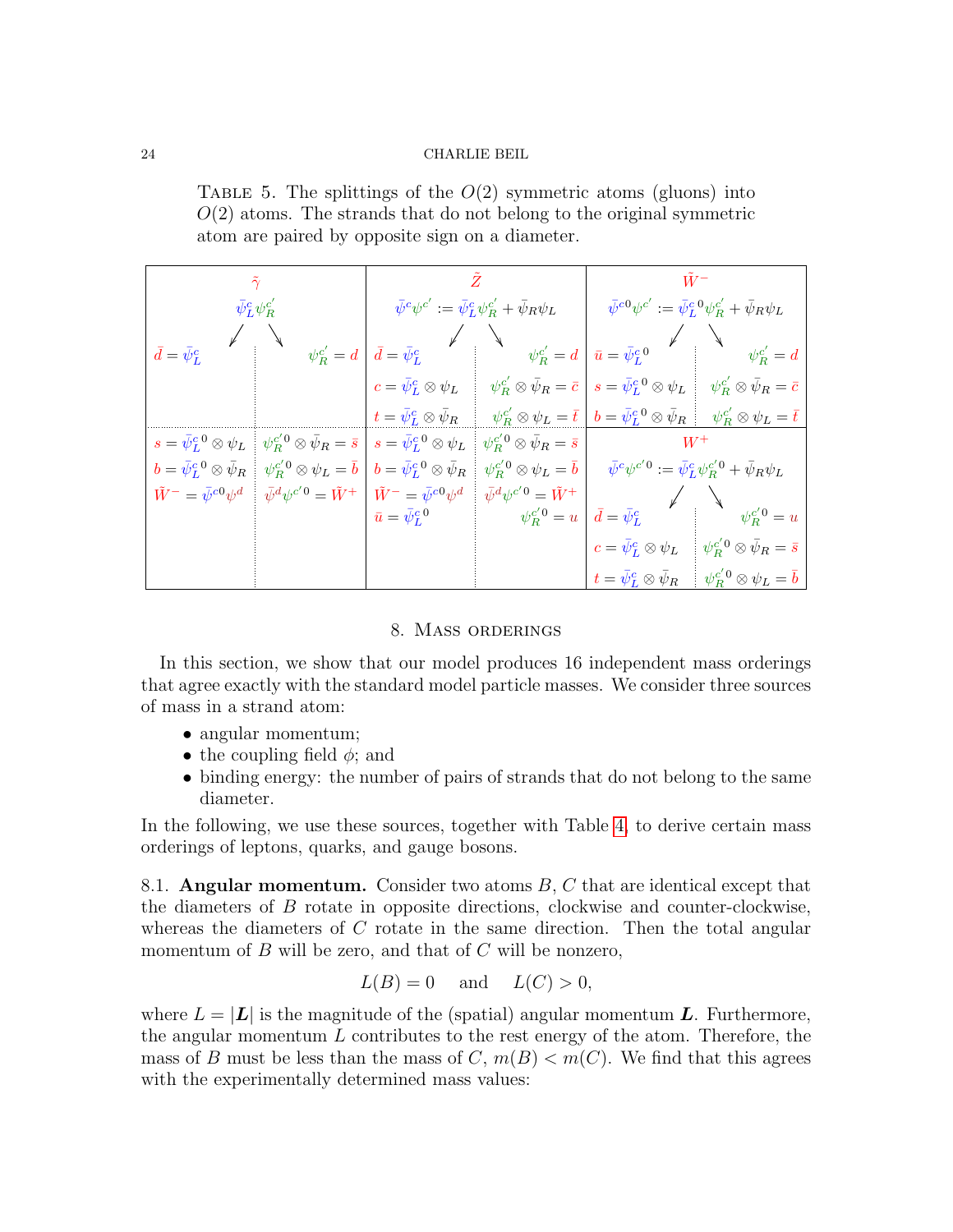### ASPECTS OF THE STAND. MODEL & QUANT. GRAVITY FROM STRAND SPACETIME 25

<span id="page-24-0"></span>TABLE 6. The splittings of the  $O(3)$  symmetric atoms into  $O(2)$  atoms. These splittings all use the relation  $w^+ + w^- = c^+ + c^-$  in [\(12\)](#page-10-0). The strands that do not belong to the original symmetric atom are paired by opposite sign on a diameter. Note that the photon  $\gamma$  does not interact with the quarks  $u, c, t$ , in contrast to the standard model.

|                                           |                                          |                                           |                                                              | $W^{\rm -}$                                                           |                                                                                         |  |
|-------------------------------------------|------------------------------------------|-------------------------------------------|--------------------------------------------------------------|-----------------------------------------------------------------------|-----------------------------------------------------------------------------------------|--|
|                                           | $\bar{\psi}_L \psi_R$                    |                                           | $\bar{\psi}\psi = \bar{\psi}_L \psi_R + \bar{\psi}_R \psi_L$ | $\bar{\psi}^0 \psi := \bar{\psi}_L^0 \psi_R + \bar{\psi}_R \psi_L$    |                                                                                         |  |
|                                           | $\mathbb{I}$                             |                                           | $\parallel$                                                  |                                                                       |                                                                                         |  |
|                                           | $\bar{\psi}_L^c \psi_R^c$                |                                           | $\bar\psi^c\psi^c:=\bar\psi^c_L\psi^c_R+\bar\psi_R\psi_L$    |                                                                       | $\bar\psi^{c0}\psi^c:=\bar\psi^{c~0}_L\psi^c_R+\bar\psi_R\psi_L$                        |  |
|                                           |                                          |                                           |                                                              |                                                                       |                                                                                         |  |
| $\bar{d}=\bar{\psi}_L^c$                  | $\psi_R^c = d$                           | $\bar{d}=\bar{\psi}_L^c$                  | $\psi_R^c=d$                                                 | $\bar{u} = \bar{\psi}_L^{c\,0}$                                       | $\psi_R^c=d$                                                                            |  |
|                                           |                                          | $c=\bar{\psi}^c_L\otimes\psi_L$           | $\psi_R^c \otimes \bar \psi_R = \bar c$                      | $s=\bar{\psi}^c_L{}^0\otimes\psi_L$                                   | $\psi_R^c \otimes \bar{\psi}_R = \bar{c}$                                               |  |
|                                           |                                          | $t=\bar{\psi}_L^c\otimes\bar{\psi}_R$     | $\psi_R^c \otimes \psi_L = \overline{t}$                     | $b=\bar{\psi}^c_L{}^0\otimes\bar{\psi}_R$                             | $\psi_R^c \otimes \psi_L = \bar{t}$                                                     |  |
| $s=\bar{\psi}^c_L{}^0\otimes\psi_L$       | $\psi_R^c{}^0\otimes\bar\psi_R=\bar s$   | $s=\bar{\psi}^{c\;0}_{L}\otimes\psi_{L}$  | $\psi_R^{c~0}\otimes\bar\psi_R=\bar s$                       | $W^+$                                                                 |                                                                                         |  |
| $b=\bar{\psi}^c_L{}^0\otimes\bar{\psi}_R$ | $\psi_R^{c\,0}\otimes\psi_L=\bar{b}$     | $b=\bar{\psi}^c_L{}^0\otimes\bar{\psi}_R$ | $\psi_R^{c\;0}\otimes\psi_L=\bar b$                          | $\bar{\psi}^c\psi^{c0}:=\bar{\psi}_L^c\psi_R^{c0}+\bar{\psi}_R\psi_L$ |                                                                                         |  |
| $\tilde{W}^- = \bar{\psi}^{c0} \psi^d$    | $\bar{\psi}^d\psi^{c'\,0} = \tilde{W}^+$ | $\tilde{W}^- = \bar{\psi}^{c0} \psi^d$    | $\bar{\psi}^d\psi^{c'\hspace{0.25mm}0}=\tilde{W}^+$          |                                                                       |                                                                                         |  |
|                                           |                                          | $\bar{u} = \bar{\psi}_L^{c~0}$            | $\psi_R^{c,0}=u$                                             | $\bar{d}=\bar{\psi}_L^c$                                              | $\psi_R^{c~0} = u$                                                                      |  |
|                                           |                                          |                                           |                                                              | $c=\bar{\psi}^c_L\otimes\psi_L$                                       | $\psi_R^{c\;0}\otimes\bar\psi_R=\bar s$                                                 |  |
|                                           |                                          |                                           |                                                              |                                                                       | $t = \bar{\psi}_L^c \otimes \bar{\psi}_R \qquad \psi_R^{c\;0} \otimes \psi_L = \bar{b}$ |  |

| ${\cal L}=0$ |       | L>0             |
|--------------|-------|-----------------|
| $m(\nu_\mu)$ | <     | $m(\nu_{\tau})$ |
| m(c)         | $<\,$ | m(t)            |
| $m(\mu)$     | $<\,$ | $m(\tau)$       |
| m(s)         | $<\,$ | m(b)            |

Two of these inequalities, for example  $m(\mu) < m(\tau)$  and  $m(s) < m(b)$ , are not retrodictions because we could swap the atoms labeled  $\mu$  and  $\tau$ , and the atoms labeled s and b. The other two inequalities, however, are fixed by the  $W^{\pm}$  splittings, and so  $m(c) < m(t)$  is an honest retrodiction, and  $m(\nu_{\mu}) < m(\nu_{\tau})$  is a prediction.<sup>[5](#page-24-1)</sup>

Furthermore, the individual diameters of the Z atom each have nonzero angular momentum, whereas the diameters of the  $W$  atom have zero angular momentum.

<span id="page-24-1"></span><sup>5</sup>We note that, in the standard model, neutrino flavor eigenstates and mass eigenstates do not coincide in order to account for neutrino oscillations, which differs from our model.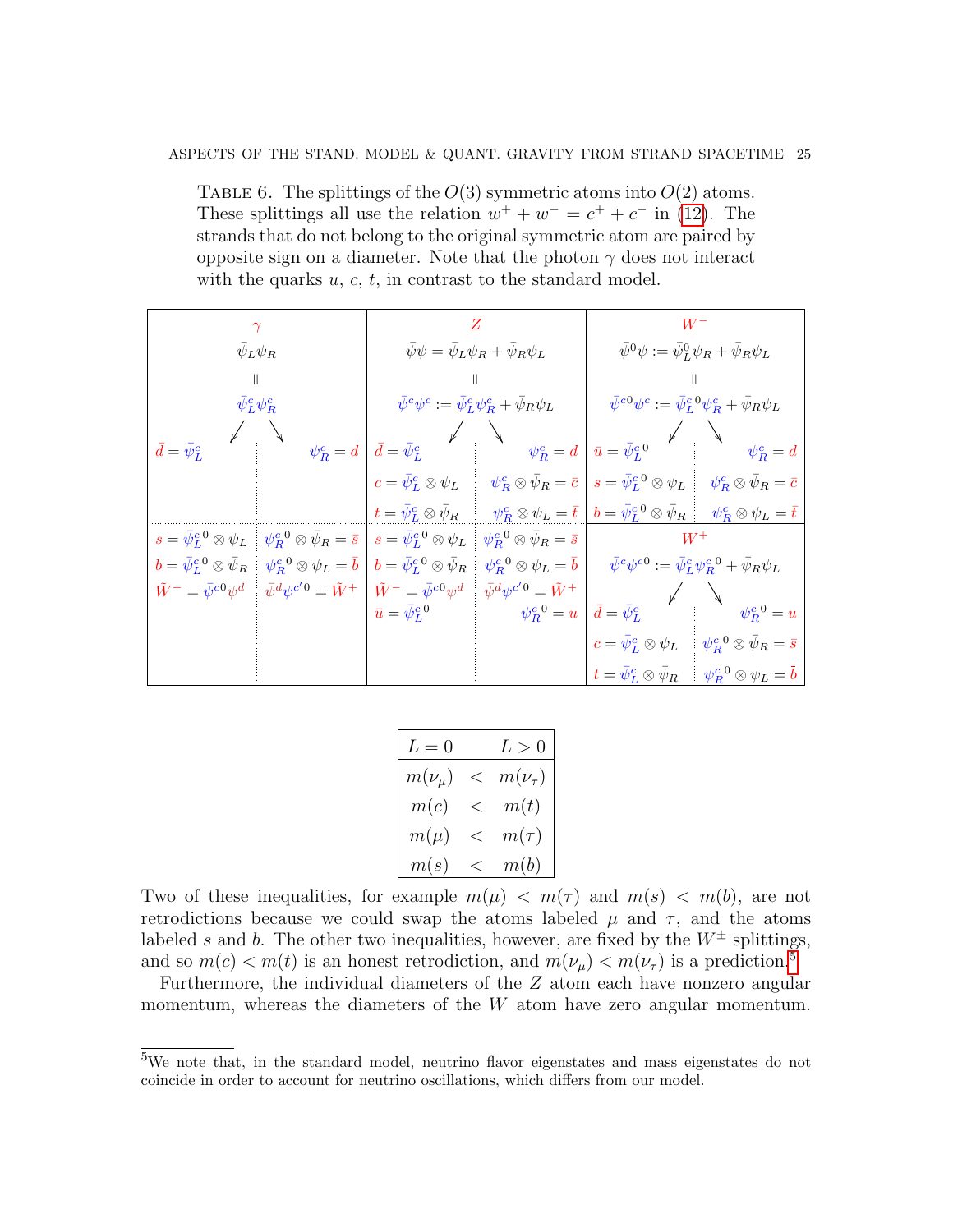Therefore we should have

<span id="page-25-0"></span>(22)  $m(W) < m(Z)$ ,

which also agrees with experiment.

8.2. The coupling field  $\phi$ . In the field representation, the only difference between the  $W$  atom and the  $Z$  atom is that the  $W$  atom contains the scalar coupling field  $\phi = |u^a u_a|^{\frac{1}{2}}$ . However, the mass of the W atom is less than the mass of the Z atom, by [\(22\)](#page-25-0). Therefore the field  $\phi$  must have negative mass,  $m(\phi) < 0$ . This presents no problem, however, because  $\phi$  cannot exist in isolation, as it is an emergent property of atoms for which  $\bar{\omega}_{L/R} = -\omega_{R/L}$ .

Since the field  $\phi$  has negative mass, in general adding  $\phi$  to an atom which does not contain  $\phi$  will decrease the atom's mass.

However, suppose both strands in a split atom have  $O(3)$  charge; then one strand will have charge  $w^+$  and the other will have charge  $w^-$  by [\(21\)](#page-19-2). Since  $\phi$  also has charge  $w^+$  or  $w^-$ , and 'like charges repel', a minimum energy  $E_\phi$  will be required to keep  $\phi$  in the atom. In our model, we assume that this energy is greater than the absolute value of the mass of  $\phi$ ,

$$
E_{\phi} > |m(\phi)|.
$$

Thus, if both strands have nonzero  $O(3)$  charge, then adding the coupling field to the atom will increase its mass, rather than decrease it.

We find exact agreement with experiment:

| At most one diameter with $O(3)$ charge: Both diameters with $O(3)$ charge: |  |                            |                              |  |  |  |
|-----------------------------------------------------------------------------|--|----------------------------|------------------------------|--|--|--|
|                                                                             |  | with $\phi$ without $\phi$ | without $\phi$ with $\phi$   |  |  |  |
| $m(\nu_e)$ < $m(e)$                                                         |  |                            | $m(\nu_{\mu}) \leq m(\mu)$   |  |  |  |
| m(u) < m(d)                                                                 |  |                            | $m(\nu_{\tau}) \leq m(\tau)$ |  |  |  |
| m(s) < m(c)                                                                 |  |                            |                              |  |  |  |
| m(b) < m(t)                                                                 |  |                            |                              |  |  |  |

8.3. Binding energy. Let B be a strand atom, and let  $n(B)$  be the number of pairs of strands of B that do not belong to the same diameter. Each such pair requires energy to bind the strands together in the atom. Thus, if two atoms  $B, C$  satisfy  $n(B) < n(C)$ , then C should require more binding energy than B. Therefore, if B and C are 'sufficiently similar' atoms, then  $n(B) < n(C)$  will imply  $m(B) < m(C)$ .

We find exact agreement with experiment if we consider all  $O(3)$  (resp.  $O(2)$ ) atoms containing precisely two charges: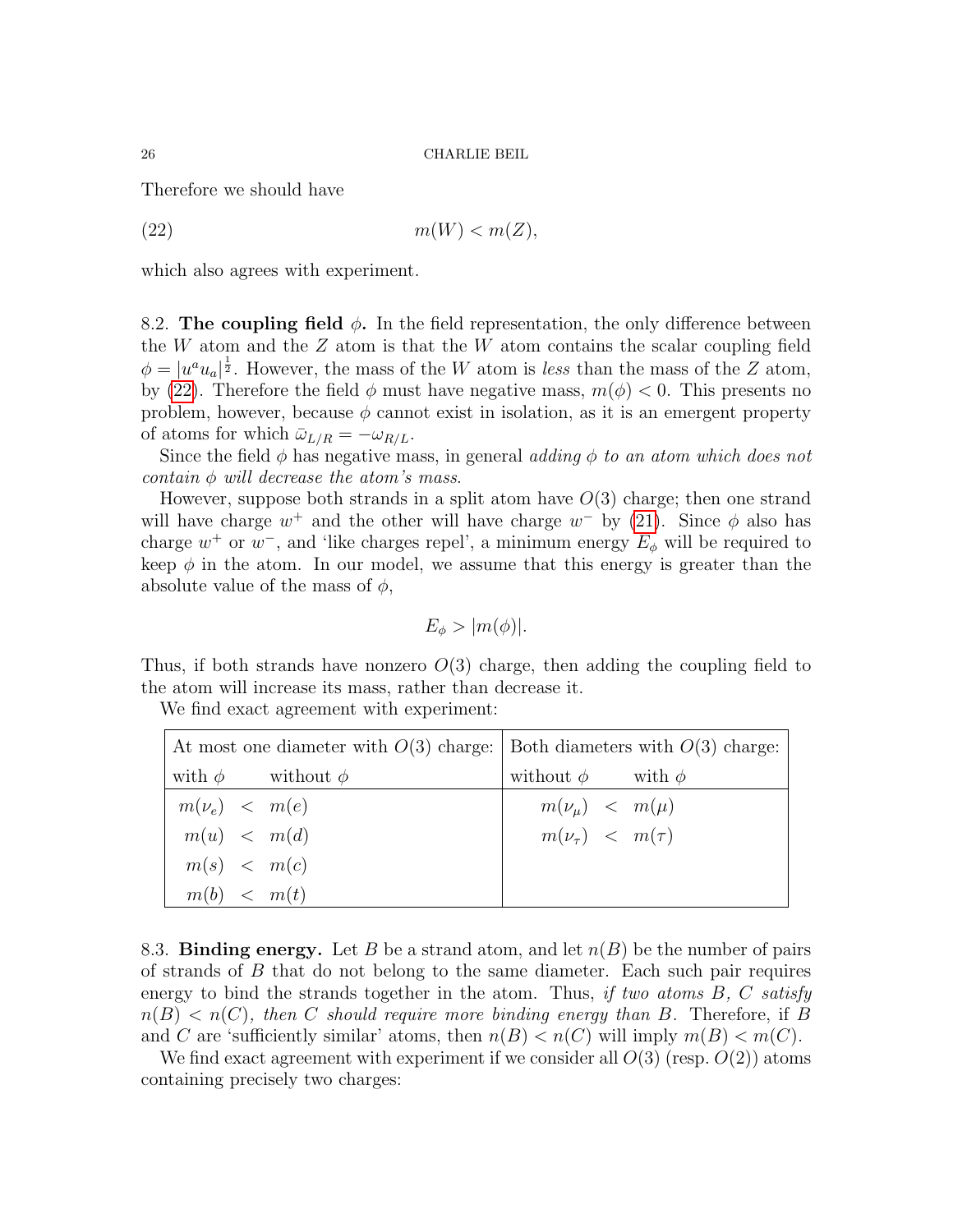| n(B) < n(C) |                                                     |
|-------------|-----------------------------------------------------|
|             | $m(\gamma)$ < $\min\{m(\nu_{\mu}), m(\nu_{\tau})\}$ |
|             | $m(\tilde{\gamma}) \leq \min\{m(c), m(t)\}\;$ *     |
|             | $m(\nu_e)$ < $\min\{m(\nu_\mu), m(\nu_\tau)\}\$     |
|             | $m(u)$ < $\min\{m(c), m(t)\}\$                      |

We also find exact agreement with experiment if we consider all  $O(3)$  (resp.  $O(2)$ ) atoms containing the coupling field  $\phi$ :

| n(B) < n(C)                        |                                         |
|------------------------------------|-----------------------------------------|
|                                    | $m(\nu_e)$ < $\min\{m(\mu), m(\tau)\}\$ |
|                                    | $m(u)$ < $\min\{m(s),m(b)\}\$           |
| $\max\{m(\mu), m(\tau)\}\leq m(W)$ |                                         |
| $\max\{m(s),m(b)\}\leq m(W) *$     |                                         |

The two inequalities marked (\*) are predictions for the  $\tilde{\gamma}$  and W gluons, as these particles do not belong to the standard model.

### 9. Electroweak particle stability

<span id="page-26-0"></span>First consider the electroweak sector. By  $(21)$ , an  $O(3)$  atom is unstable if and only if it contains more than two like charges  $w^{\pm}$ . Using Table [4,](#page-18-0) we find

| stable particles: | electron, electron neutrino, muon neutrino, tau neutrino, |
|-------------------|-----------------------------------------------------------|
|                   | photon                                                    |
|                   | unstable particles: $\vert$ muon, tau, W boson, Z boson   |

This classification of stability is in exact agreement with experiment.

Now consider the quark sector. The atom consisting of a single strand is an (anti-) electron if it has spatial group  $O(3)$ , and an (anti-)down quark if it has spatial group  $O(2)$ . According to the strand Lagrangian [\(19\)](#page-13-1), both types of strands should have the same radius r, given by the coupling constant  $m = r^{-1}$ . However, electrons and down quarks have different rest energies  $E_0 = \omega$ , and so the relation

$$
E_0 = mu = \frac{u}{r}
$$

implies that either the electron satisfies  $u \neq 1$ , or the down quark satisfies  $u \neq 1$ . That is, either the electron is off-shell or the down quark is off-shell, and so one of the two particles must be unstable (Section [3\)](#page-5-0). Our model agrees with experiment, since the down quark is indeed unstable and the electron is stable.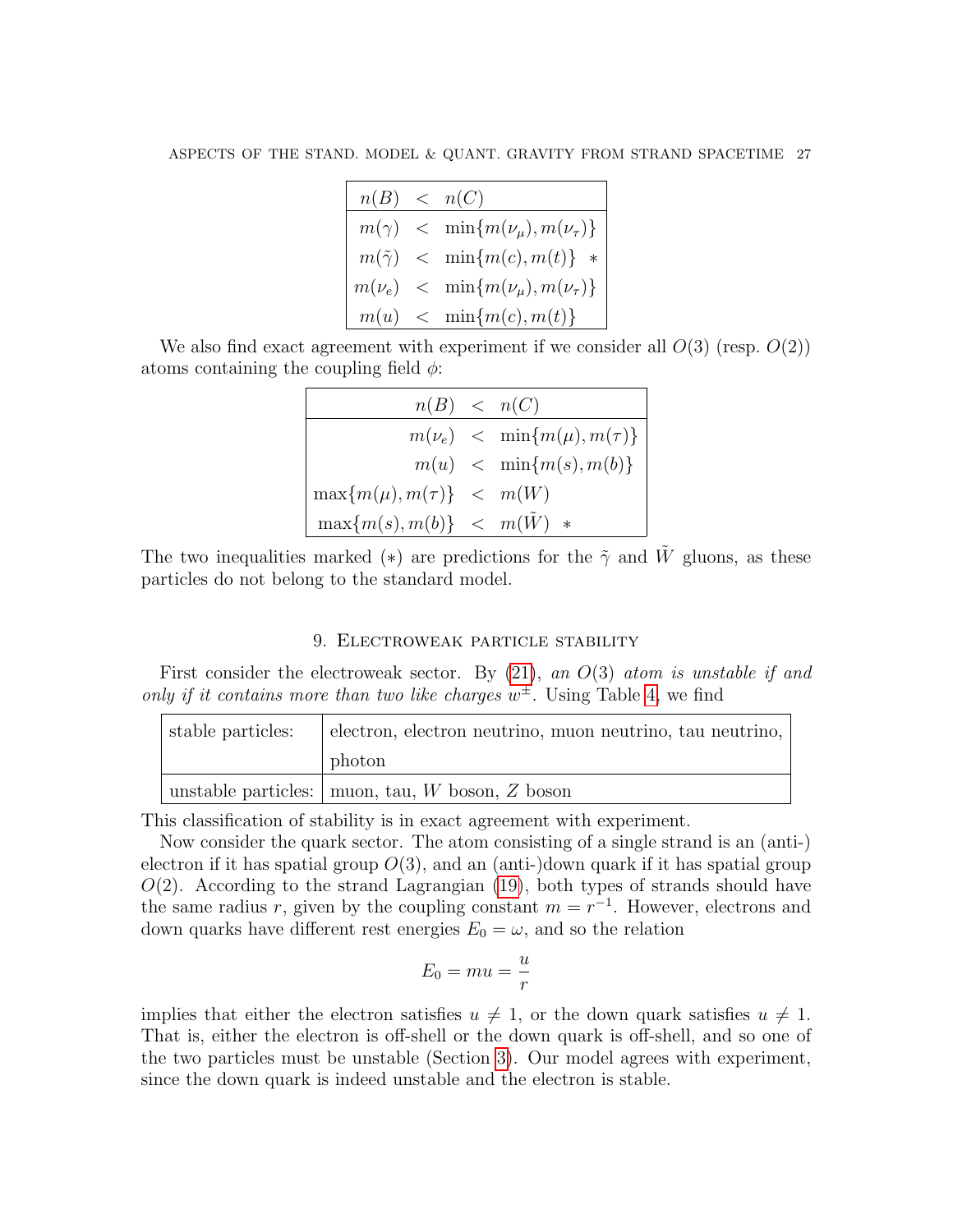However, we cannot explain why electrons and down quarks have different rest energies, or why the only stable quark is the up quark, and so the model requires further development to address stability in the quark sector.

### 10. Electroweak parity violation

<span id="page-27-0"></span>In this section we use the strand model to show that, in the standard model,  $e_R$ transforms as an SU(2) singlet, and  $\binom{\nu_e}{\nu_e}$  $\binom{\nu_e}{e_L}$  transforms as an SU(2) doublet.

Consider a diameter,  $\bar{\psi}_L \psi_R$  or  $\bar{\psi}_R \psi_L$ , of the atom

$$
W^{\pm} = (\phi m)\bar{\psi}\psi = (\phi m)(\bar{\psi}_L\psi_R + \bar{\psi}_R\psi_L),
$$

in the coupling representation, that is, where the coupling constant  $\phi m$  varies in time periodically. As shown in Section [6.1,](#page-14-0) the two strands on the diameter,

$$
\bar{\alpha}(t) = \exp_{\beta(t)} (r \cos(\bar{\omega}t)e_1 + r \sin(\bar{\omega}t)e_2),
$$
  

$$
\alpha(t) = \exp_{\beta(t)} (r \cos(\omega t)e_1 + r \sin(\omega t)e_2),
$$

have opposite angular velocity and equal charge,

$$
\bar{\omega} = -\omega, \qquad q(\bar{\alpha}) = q(\alpha).
$$

We may thus regard the lift of the diameter to the tangent space  $T_{\beta(t)}\tilde{M}$  as a (classical) superposition of  $\bar{\alpha}$  and  $\alpha$ ,

$$
(\bar{\alpha}\alpha)(t) := \exp_{\beta(t)}(2r\cos(\omega t)e_1),
$$

whence as a harmonic oscillator, with charge  $q(\bar{\alpha}\alpha) = 2q(\alpha)$ . However, in this form it is clear that the sign of  $\omega$  is irrelevant to the physical description of the W atom.

We want to determine the signs of the angular velocities  $\omega$  of the strands in the split atoms that arise from splitting a  $W$  atom. We obtain these signs by the following three steps:

(i) Since the sign of  $\omega$  is physically irrelevant in the superposition  $\bar{\alpha}\alpha$ , we may take  $\omega = |\omega|$ . (This will be the underlying source of the parity violation of neutrinos.) Since  $\alpha$  is future-directed, when it splits from the superposition  $\bar{\alpha}\alpha$  its angular velocity remains  $|\omega|$ .

(ii) We now determine the signs of the individual strands in the two split atoms.

Consider an unbarred strand  $\alpha$  in one of the split atoms. Recall that the chirality  $\chi(\alpha) = \text{sgn}(\omega) \text{ sgn}(\alpha)$  of  $\alpha$  is determined by which  $\mathfrak{su}(2)_{\mathbb{C}}$  subgroup of the complexified Lorentz algebra  $\mathfrak{so}(1,3)_{\mathbb{C}}$  its associated element  $C_{\alpha} = \text{sgn}(\omega)J_z + i \text{sgn}(\alpha)K_z$  belongs:

$$
\psi_{\bullet}(\alpha) = \begin{cases} \psi_L & \text{if } \chi(\alpha) = +1 \\ \psi_R & \text{if } \chi(\alpha) = -1 \end{cases}
$$

Thus, by step (i), the chirality of  $\alpha$  is given by which  $\mathfrak{su}(2)_{\mathbb{C}}$  subgroup of  $\mathfrak{so}(1,3)_{\mathbb{C}}$ the associated element

$$
C_{\alpha} = \text{sgn}(|\omega|)J_z + i \,\text{sgn}(\alpha)K_z
$$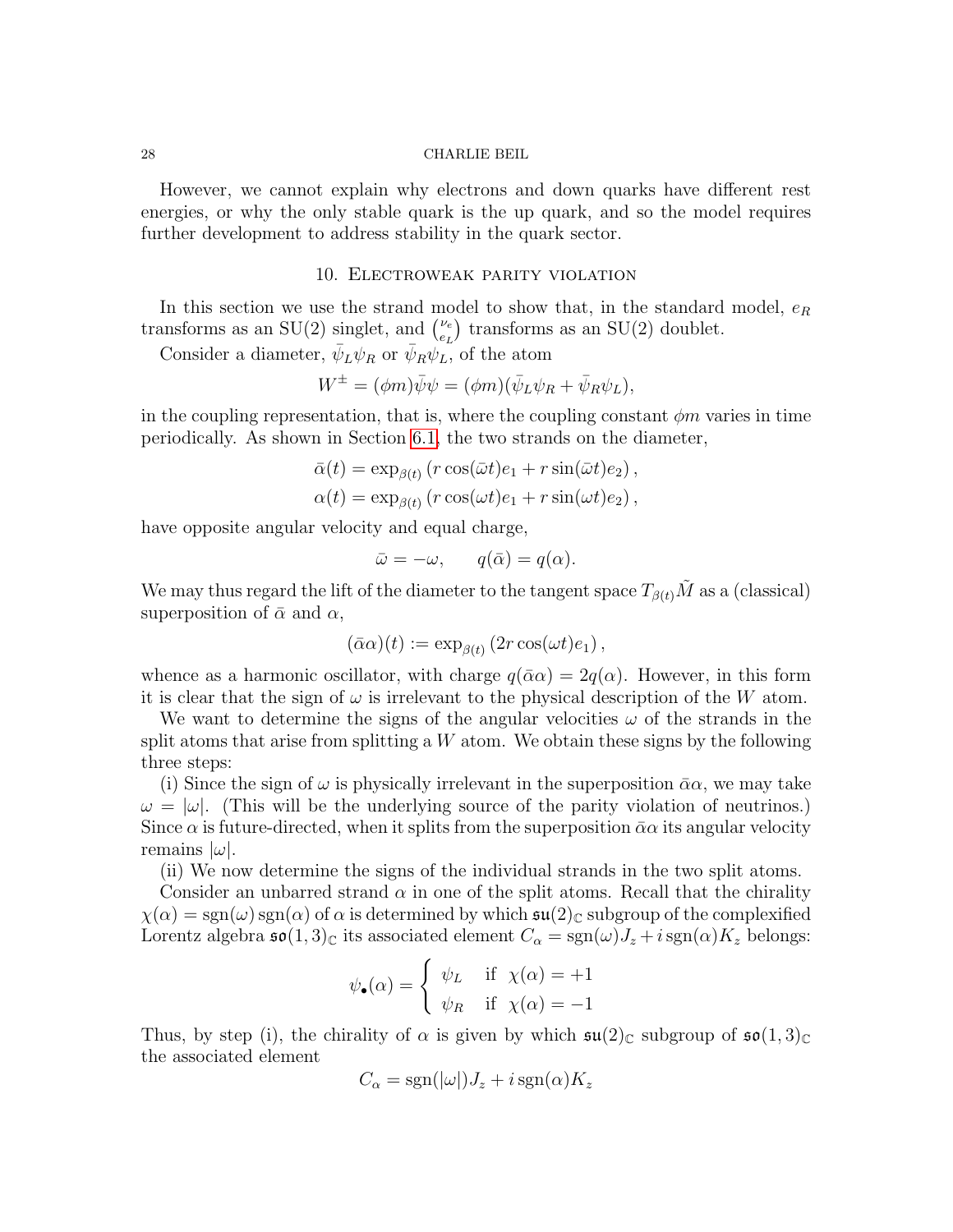belongs. Therefore, by the chirality relation [\(15\)](#page-12-3) we have

<span id="page-28-0"></span>(23) 
$$
\psi_{\bullet}(\alpha) = \psi_L \iff \text{sgn}(\alpha) = +1,
$$

$$
\psi_{\bullet}(\alpha) = \psi_R \iff \text{sgn}(\alpha) = -1.
$$

Since we are considering the coupling representation, the two strands on a given diameter of the  $W$  atom have the same sign. Thus, by  $(23)$ , both strands from the diameter  $\bar{\psi}_L \psi_R$  have sign -1, and both strands from the diameter  $\bar{\psi}_R \psi_L$  have sign +1. Whence,

<span id="page-28-1"></span>(24) 
$$
\psi_{\bullet}(\bar{\alpha}) = \bar{\psi}_L \iff \text{sgn}(\bar{\alpha}) = -1, \psi_{\bullet}(\bar{\alpha}) = \bar{\psi}_R \iff \text{sgn}(\bar{\alpha}) = +1.
$$

(iii) Finally, we use [\(24\)](#page-28-1) together with the chirality relation [\(15\)](#page-12-3) to determine the signs of the angular velocities of the barred strands. We find that neutrinos are only able to rotate in one direction, and anti-neutrinos are only able to rotate in the opposite direction:

| $W^- \rightarrow \vert \bar{\psi}_L^0$ |      | $\psi_R$             | $\bar{\psi}_L^0\otimes\psi_L$  | $\psi_R \otimes \psi_R$      | $\bar{\psi}_L^0\otimes\bar{\psi}_R$ | $\psi_R \otimes \psi_L$       |
|----------------------------------------|------|----------------------|--------------------------------|------------------------------|-------------------------------------|-------------------------------|
| $\chi(B) =$                            | $+1$ | $-1$                 | $(+1,+1)$                      | $(-1,-1)$                    | $(+1,-1)$                           | $(-1,+1)$                     |
| $sgn(B) =   (-1,+1)$                   |      | $-1$                 | $(-1, +1; +1)$                 | $(-1,+1)$                    | $(-1,+1;+1)$                        | $(-1,+1)$                     |
| $sgn(\omega(B)) =  -1 $                |      | $+1$                 | $(-1,+1)$                      | $(+1,-1)$                    | $(-1,-1)$                           | $(+1,+1)$                     |
| $B=\vert \bar{\nu}_e^{\uparrow} \vert$ |      | $e^{\downarrow}$     | $\mu^{\downarrow}$             | $\bar{\nu}_{\mu}^{\uparrow}$ | $\tau^{\downarrow}$                 | $\bar{\nu}_{\tau}^{\uparrow}$ |
| $W^+ \rightarrow  \bar{\psi}_L$        |      | $\psi^0_R$           | $\psi_L \otimes \psi_L$        | $\psi_R^0\otimes\bar\psi_R$  | $\bar{\psi}_L \otimes \bar{\psi}_R$ | $\psi_R^0\otimes\psi_L$       |
| $\chi(B) =$                            | $+1$ | $-1$                 | $(+1,+1)$                      | $(-1,-1)$                    | $(+1,-1)$                           | $(-1,+1)$                     |
| $sgn(B) =  -1 $                        |      | $(-1; +1)$           | $(-1,+1)$                      | $(-1,+1;-1)$                 | $(-1,+1)$                           | $(-1,+1;-1)$                  |
| $sgn(\omega(B)) =  -1 $                |      | $+1$                 | $(-1,+1)$                      | $(+1,-1)$                    | $(-1,-1)$                           | $(+1,+1)$                     |
| $B =   \bar{e}^{\uparrow}$             |      | $\nu_e^{\downarrow}$ | $\iota \nu_{\mu}^{\downarrow}$ | $\bar{\mu}^{\uparrow}$       | $\nu^{\downarrow}_{\tau}$           | $\bar{\tau}^{\uparrow}$       |

**Remark 10.1.** In the field representation of a split atom, say  $\psi_R^0 \otimes \bar{\psi}_R$  or  $\psi_R^0 \otimes \psi_L$ , the coupling field  $\phi$  is bound to the strand  $\alpha$  represented by  $\psi_R$ . In particular,  $\phi$  has opposite sign to  $\alpha$ . However, the signs of the strands in a symmetric atom obtained from the coupling representation are different from the signs obtained in the field representation (though the total charge of the atom is the same in both representations). Thus, the sign of the additional charge that arises from the coupling constant ( $\phi$ m) in the coupling representation need not be opposite to that of  $\alpha$ .

Remark 10.2. Our model does not admit sterile neutrinos, that is, right-handed neutrinos and left-handed anti-neutrinos which do not interact with  $W^{\pm}$  atoms. Indeed, each  $O(3)$  atom B has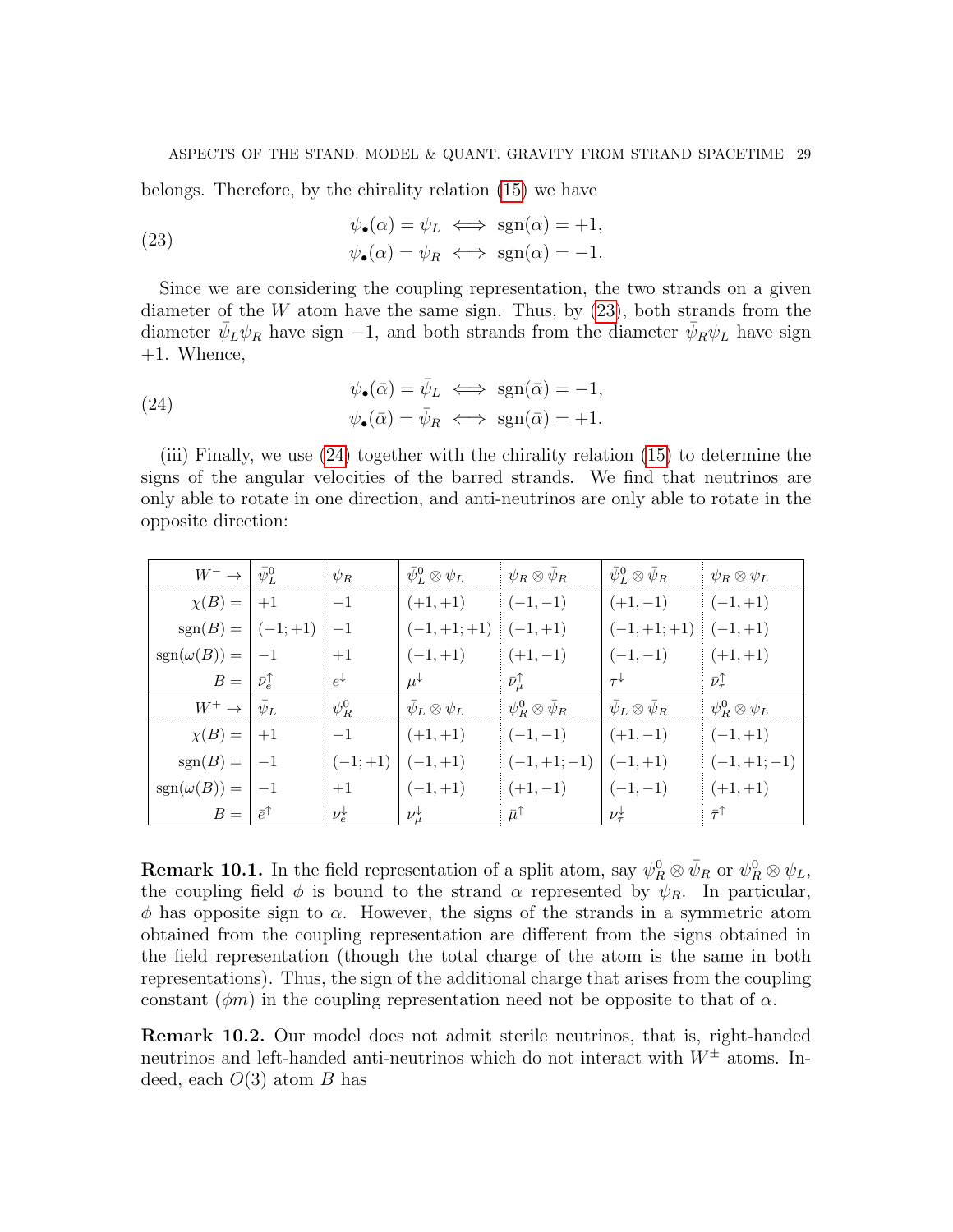• two degrees of freedom from an overall sign of the tuple

$$
\text{sgn}(\omega(B)) = (\text{sgn}(\omega_{\alpha}))_{\alpha \in B}
$$

of the directions of rotation of its constituent strands  $\alpha \in B$ ; and

• two degrees of freedom from the sign of the total charge  $q(B) = \sum_{\alpha \in B} q(\alpha)$ of B whenever  $q(B) \neq 0$ .

However, neutrino atoms have zero total charge, and so a neutrino atom B has only two degrees of freedom, namely the overall sign of  $sgn(\omega(B))$ . Furthermore, as we have just shown,  $sgn(\omega(B))$  alone determines whether B is a neutrino or an antineutrino.

We thus obtain a derivation of the parity violation of electroweak interactions. Another derivation of parity violation was recently given in [\[F\]](#page-38-12), and it would interesting to understand how the two approaches are related. Our model requires further development to address parity violation in the quark sector.

### <span id="page-29-0"></span>11. A modification to Einstein's equation from the Dirac Lagrangian

Suppose a photon passes through a beam splitter. In the framework of strands, the two path eigenstates of the photon are both physically 'real' or ontic [\[B5\]](#page-38-0). We may even suppose that the energy of the two eigenstates are equal, and equal to the initial photon. This does not pose a problem with respect to energy-momentum conservation in the framework of strand spacetime: the two eigenstates are really one and the same photon sitting at the same point in spacetime M (although at different points of emergent spacetime  $M$ ), and so the total photon energy is not doubled when the photon passes through the beam splitter.

However, there is an irreconcilable problem of our two physically real eigenstates of the photon with Einstein's equation

$$
(25) \t G_{ab} = 8\pi T_{ab}
$$

given by Bohr's gedankenexperiment: each eigenstate of the photon has energy, and thus produces gravitational radiation as it propagates. But this gravitational radiation transmits which-way information, and so the two eigenstates cannot be in superposition.

To remedy this problem, we propose that spacetime curvature is only sourced at apexes, that is, from the mass terms,

<span id="page-29-2"></span><span id="page-29-1"></span>
$$
m \bar \psi_L \psi_R \quad \ \ \text{and} \quad \ \ m \bar \psi_R \psi_L,
$$

of the strand Lagrangian [\(20\)](#page-14-1). (Recall that in contrast to quantum fluctuations, apexes do not spontaneously occur in a vacuum, but rather only occur to bring offshell strand particles on-shell.) The chiral spinors  $\psi_L$  and  $\psi_R$  individually have no gravitational mass since there are no terms of the form

(26) 
$$
m\bar{\psi}_L\psi_L \quad \text{or} \quad m\bar{\psi}_R\psi_R
$$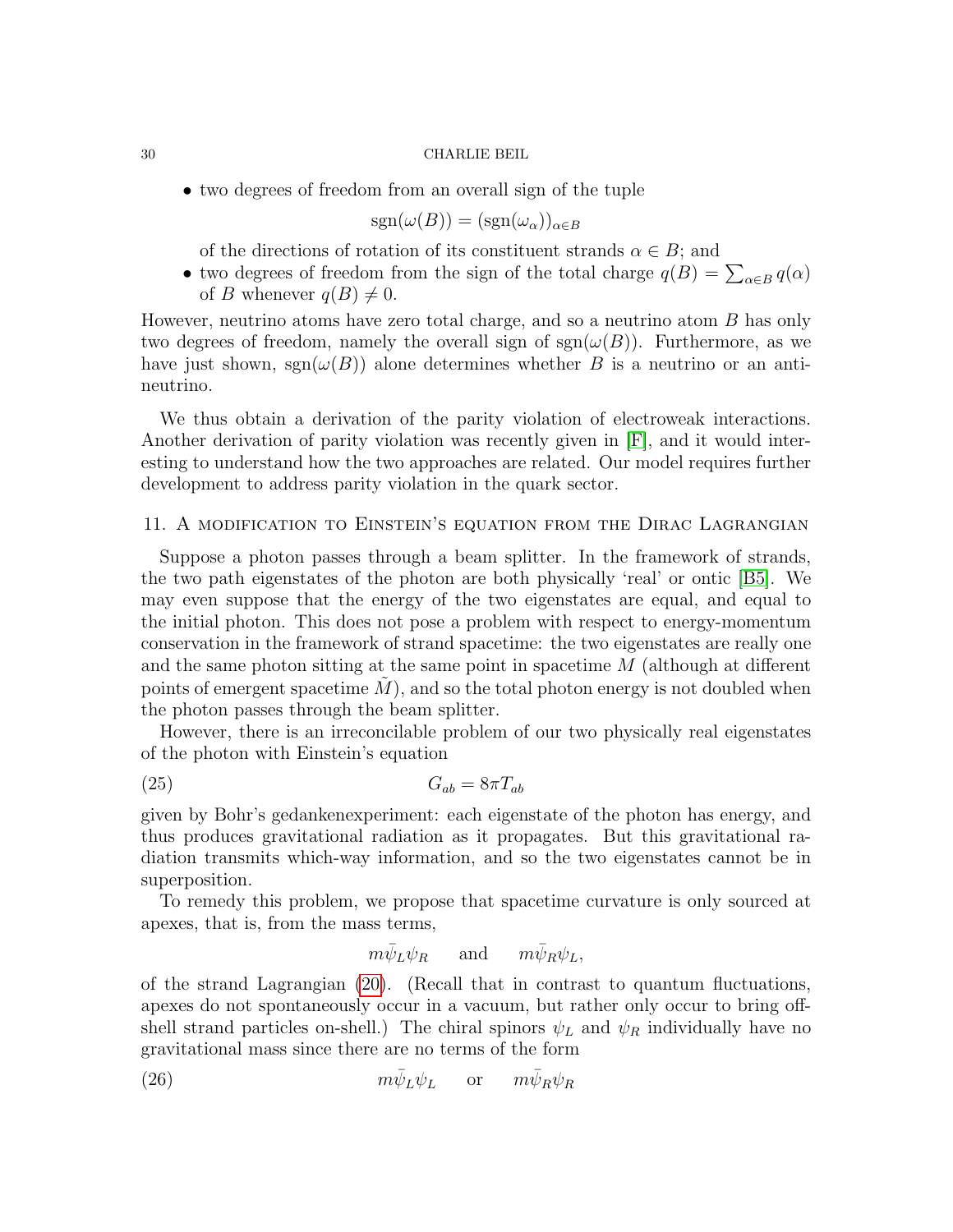in the strand Lagrangian. The absence of the terms [\(26\)](#page-29-1) implies that the strand particles represented by  $\psi_L$  and  $\psi_R$  do not source gravitation as they propagate. The Einstein equation on emergent spacetime  $M$  is therefore

$$
(27) \tGab = 8\pi 1ATab,
$$

where  $\mathbf{1}_A : \tilde{M} \to \{0,1\}$  is the indicator function defined by

<span id="page-30-0"></span>
$$
\mathbf{1}_A(x) := \begin{cases} 1 & \text{if } x \text{ is an apex} \\ 0 & \text{otherwise} \end{cases}
$$

.

This modification is similar to the semi-classical Einstein equation  $G_{ab} = 8\pi \langle T_{ab} \rangle$ .

The problem of Bohr's gedankenexperiment is resolved by the Dirac Lagrangian in the context of strands. Indeed, the energy density  $T_{ab}v^av^b$  and momentum density flow  $-T_{ab}v^a$  of an observer with four-velocity  $v^a$  are only defined at points of emergent spacetime  $\tilde{M}$  where an energy-momentum measurement (state reduction) occurs, and these points precisely form the support of  $1_A$ . The classical Einstein equation is thus recovered in the classical limit where energy and momentum are defined at each point of spacetime:

$$
\mathbf{1}_A \to 1.
$$

A consequence of  $(27)$  is the following. Increasing the thermal energy T of an object, such as a star, results in an increase in the number of interactions (random collisions) among its constituent strand particles. These interactions in turn result in an increase in the frequency of apexes within the object, and so  $A = A(T)$  is an increasing function of T. Therefore, the hotter an object is, the more it curves spacetime: as the temperature of the object increases, the indicator function  $\mathbf{1}_A$ approaches the identity on the support of the object,

$$
\mathbf{1}_A(T) \stackrel{T \gg 0}{\longrightarrow} 1.
$$

Conversely, if all the particles making up the object ceased interacting, then the object would no longer curve spacetime. Consequently, Einstein's equation [\(25\)](#page-29-2) is recovered in the high temperature limit, but [\(27\)](#page-30-0) differs from [\(25\)](#page-29-2) at low temperature (although the difference may be extremely small).

With the modification [\(27\)](#page-30-0), the spacetime curvature  $G_{ab}$  of M remains classical. In particular, there are no gravitons in this framework. However, there are two possible connections between [\(27\)](#page-30-0) and other theories of gravity:

• In our strand model, apexes are responsible both for state reduction of path superposition [\[B5\]](#page-38-0) and gravity. Similar, but different, connections between quantum state reduction and gravity have been developed by Penrose, Diósi, and Oppenheim [\[P1,](#page-38-13) [P2,](#page-38-14) [D,](#page-38-15) [O\]](#page-38-16); in these theories, gravity also remains classicallike.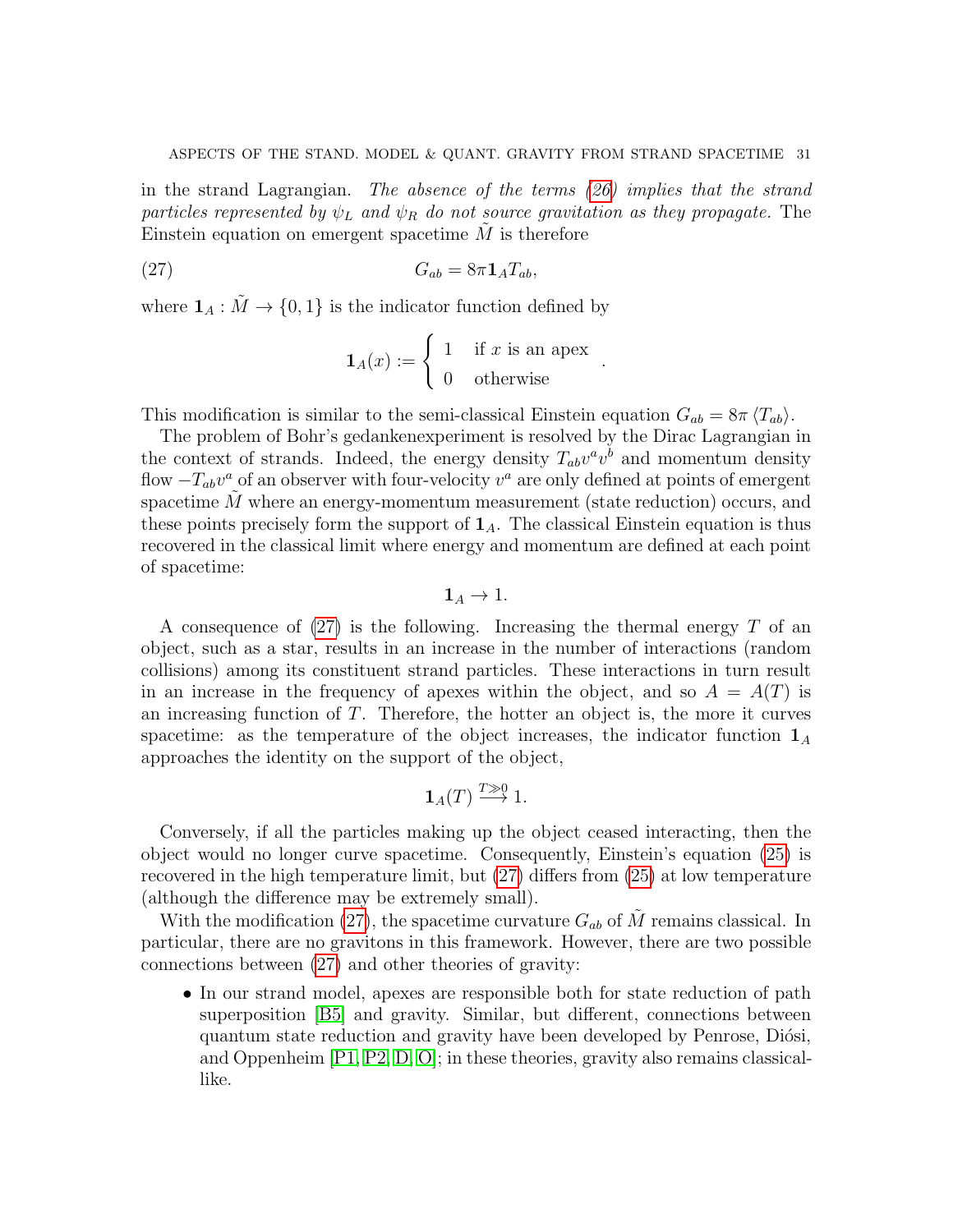• The source of gravitation in (55) is thermal. It is therefore possible that our model is related to the work of Jacobson [\[J\]](#page-38-17), Padmanabhan [\[Pa\]](#page-38-18), or Verlinde [\[V\]](#page-38-19), among others.

Remark 11.1. Our model unifies electromagnetism with gravity, in the sense that if we turn the strength of the electric charge e to zero, so that the positive and negative strands are no longer attracted to each other, then spacetime curvature, and thus gravity, would disappear.

### <span id="page-31-0"></span>12. CPT invariance: charge conjugation as a Lorentz transformation

12.1. Preliminary: the action of Lorentz transformations on Dirac spinors. To establish notation, we briefly review the standard derivation of the action of a Lorentz transformation  $\Lambda \in SO(1,3)$  on a Dirac spinor  $\psi$ .

To determine the action of  $\Lambda$  on  $\psi$ , the Dirac projection  $(i\partial - m)$  is required to be invariant under  $\Lambda$ ,

(28) 
$$
\Lambda(i\partial \!\!\!/-m)\Lambda^{-1}=i\partial \!\!\!/-m.
$$

We denote a spinor representation of  $\Lambda$  by  $S_{\Lambda} \in \text{End}(\mathbb{C}^4)$ , and a spacetime representation by  $\Lambda^{\mu}_{\nu}$ ; whence

<span id="page-31-2"></span>
$$
\Lambda.\psi(x^{\mu}) = S_{\Lambda}\psi(\Lambda^{\mu}_{\nu}x^{\nu}).
$$

Thus, [\(28\)](#page-31-2) implies

$$
(S_{\Lambda}\gamma^{\nu})(\Lambda^{\mu}_{\nu}\partial_{\mu})=\gamma^{\mu}\partial_{\mu}S_{\Lambda}=\gamma^{\mu}S_{\Lambda}\partial_{\mu}.
$$

We may therefore obtain  $S_{\Lambda}$  (unique up to a phase) by imposing the constraint

(29) 
$$
S_{\Lambda} \gamma^{\nu} \Lambda_{\nu}^{\mu} = \gamma^{\mu} S_{\Lambda}.
$$

For example, the parity transformation

<span id="page-31-4"></span><span id="page-31-3"></span>
$$
P = (P_{\nu}^{\mu}) = \text{diag}(1, -1, -1, -1)
$$

acts on  $\psi$  by

(30) 
$$
\mathsf{P}.\psi(t,x^i) = \gamma^0 \psi(t,-x^i).
$$

<span id="page-31-1"></span>12.2. Charge conjugation as a Lorentz transformation. Recall the strand Lagrangian  $\mathcal{L} = \bar{\psi}(i\partial \dot{\theta} - m|\bar{u}^{\mu}u_{\mu}|^{1/2})\psi$  from Section [6.](#page-13-0) In Section [7,](#page-19-0) we found that the photon atom  $\gamma = \bar{\psi}_L \psi_R$  splits into an electron strand and a positron strand, represented by  $\psi_R$  and  $\overline{\psi}_L$  respectively. The electron-photon interaction term  $e\overline{\psi}A\overline{\psi}$  in the standard model Lagrangian is therefore absent from the strand Lagrangian  $\mathcal{L}$ . In contrast to the term  $e\bar{\psi}\vec{A}\psi$ , the term  $m\bar{\psi}_L\psi_R$  in  $\mathcal L$  should not change sign under charge conjugation, since its coupling constant is mass  $m$ , not electric charge  $e$ .

Geometrically, M is not fundamentally equipped with a  $U(1)$  gauge bundle. Instead, electric charge arises from the tangent bundle of  $M$ , described in Section [4,](#page-7-0) and is thus a property of emergent spacetime  $M$  itself. An immediate question, then, is how charge conjugation can be realized in this framework. With only spacetime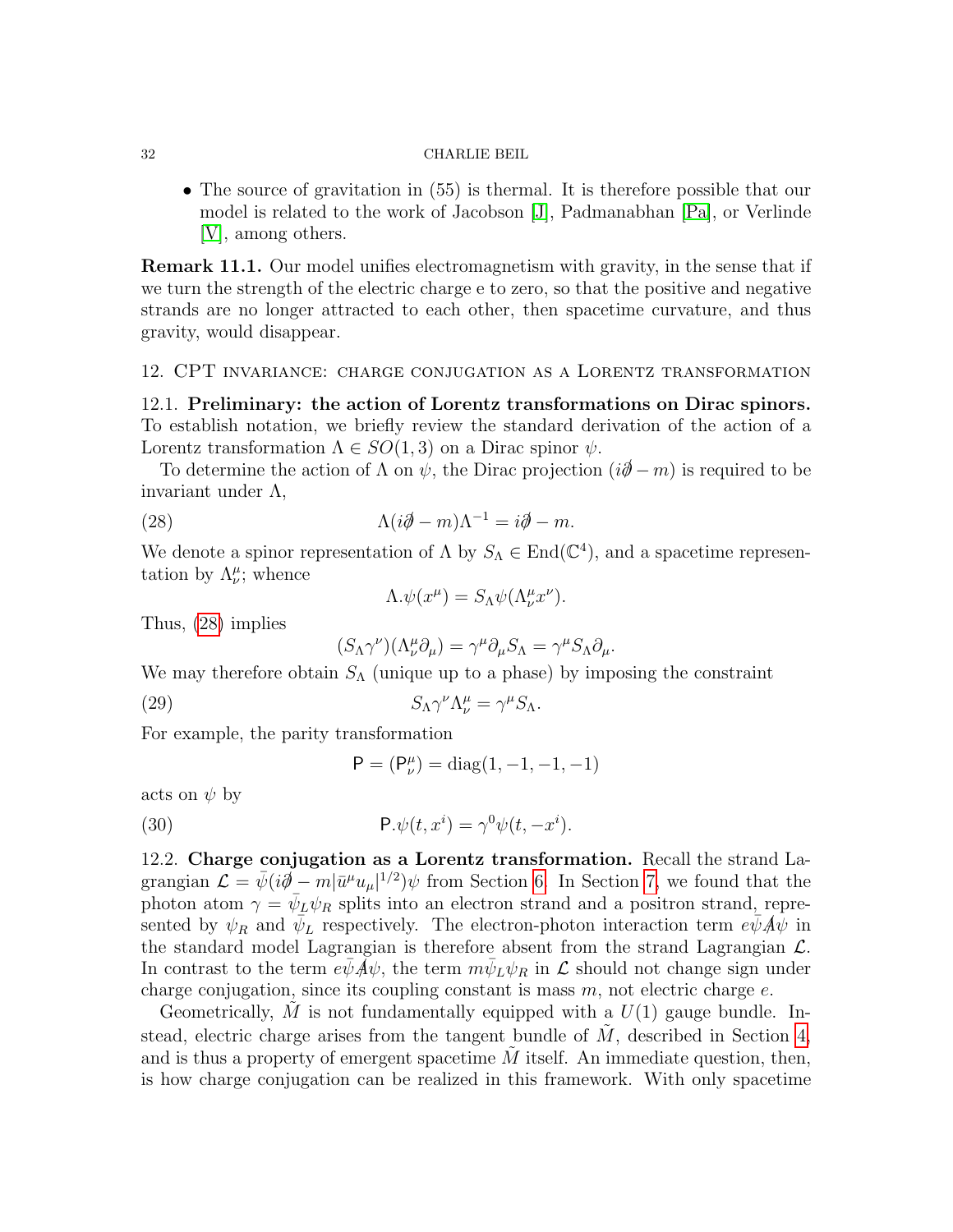in hand, charge conjugation must somehow be given by a Lorentz transformation. Furthermore, this Lorentz transformation must act on spinors by exchanging particle spinors with anti-particle spinors; a priori, it is not clear whether such a Lorentz transformation exists, or how it could be derived.

Consider the four positive energy solutions  $(E = +\sqrt{|\mathbf{p}|^2 + m^2})$  of the Dirac equation  $(i\partial - m)\psi = 0$  in the Dirac representation:

$$
u_1 = N \begin{pmatrix} 1 \\ 0 \\ \frac{p_z}{E+m} \\ \frac{p_x + ip_y}{E+m} \end{pmatrix}, \quad u_2 = N \begin{pmatrix} 0 \\ 1 \\ \frac{p_x - ip_y}{E+m} \\ \frac{-p_z}{E+m} \end{pmatrix}, \quad v_1 = N \begin{pmatrix} \frac{p_x - ip_y}{E+m} \\ \frac{-p_z}{E+m} \\ 0 \\ 1 \end{pmatrix}, \quad v_2 = N \begin{pmatrix} \frac{p_z}{E+m} \\ \frac{p_x + ip_y}{E+m} \\ 1 \\ 0 \end{pmatrix},
$$

where  $N =$  $E + m$ .

In the standard model, charge conjugation C acts by reversing the sign of the electric charge e,

<span id="page-32-2"></span>(31) 
$$
\mathsf{C}(i\partial \!\!\!/ - e\mathsf{A} - m)\mathsf{C}^{-1} = i\partial \!\!\!/ + e\mathsf{A} - m.
$$

Thus C acts on  $\psi$  by

<span id="page-32-0"></span>(32) 
$$
\mathbf{C}.\psi = i\gamma^2 \psi^*.
$$

Consequently, C exchanges particle spinors with anti-particle spinors,

<span id="page-32-1"></span>(33) 
$$
\mathbf{C}.u_1 e^{ip_\mu x^\mu} = v_1 e^{-ip_\mu x^\mu}, \mathbf{C}.u_2 e^{ip_\mu x^\mu} = v_2 e^{-ip_\mu x^\mu}.
$$

Of course, the transformation [\(32\)](#page-32-0) does not correspond to any Lorentz transformation.

In the context of strands, however, the difference between a particle strand and an anti-particle strand lies in the non-uniqueness of tangent vectors (in  $M$ ): a particle strand  $\alpha$  has a future-oriented tangent four-vector  $\tau = \dot{\alpha}$ , and an anti-particle strand has a past-oriented tangent four-vector  $\tau = -\dot{\alpha}$ , by Definition [4.1.](#page-11-2) Therefore, since  $\dot{\alpha}(t)$  may point in any direction of space, and

$$
\tau(t) = \text{sgn}(\alpha)\dot{\alpha}(t),
$$

charge conjugation is given by the Lorentz transformation

$$
C = (C_{\nu}^{\mu}) = \text{diag}(-1, -1, -1, -1).
$$

In order for our spinor representation of strands to be consistent, this transformation must exchange particle spinors with anti-particle spinors.

Let us first determine how C acts on a Dirac spinor  $\psi$ . Since C is now a Lorentz transformation, we have

$$
C(i\partial\!\!\!/-m)C^{-1}=i\partial\!\!\!/-m.
$$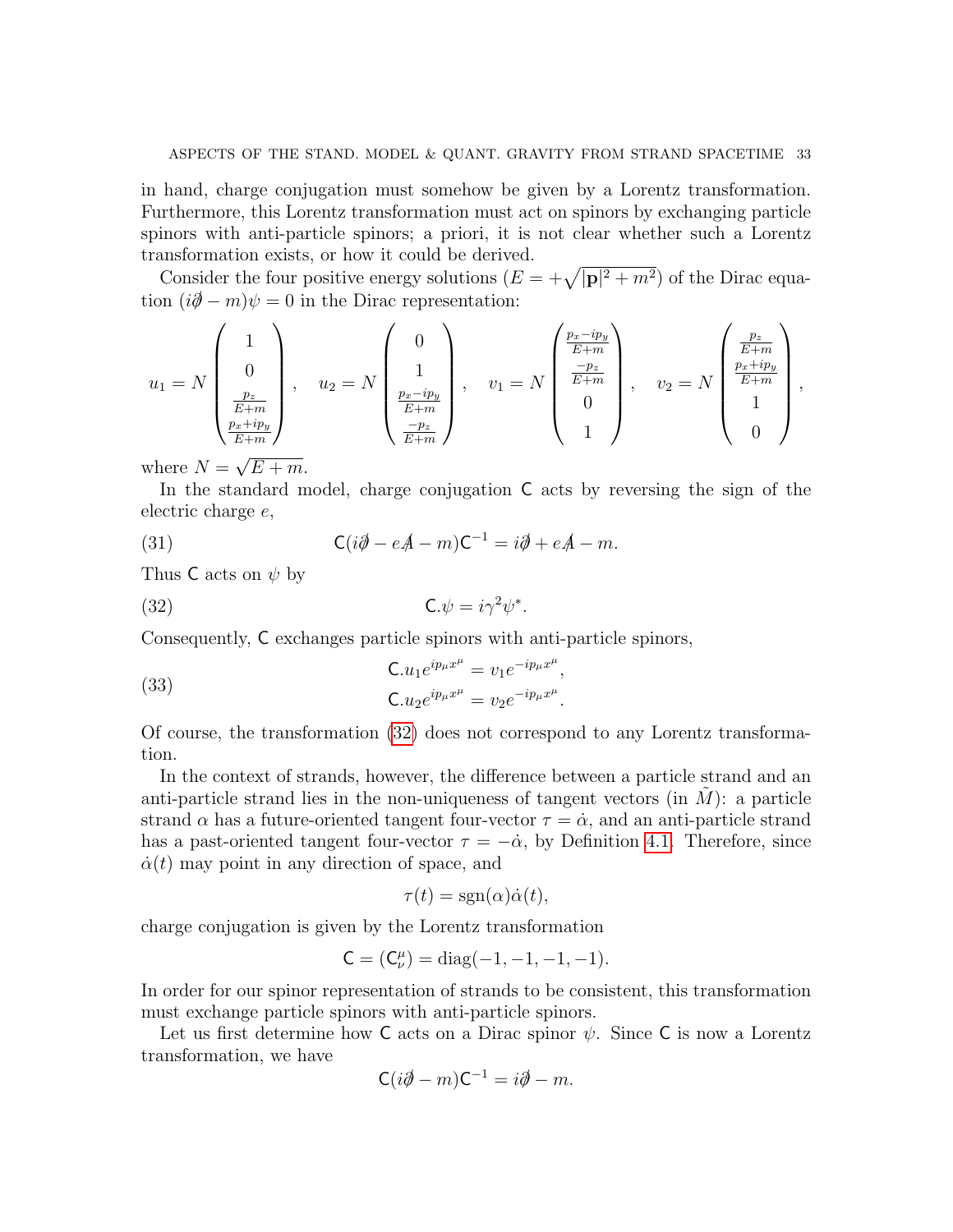Thus, from [\(29\)](#page-31-3) we obtain  $S_{\mathsf{C}}\gamma^{\nu}\mathsf{C}_{\nu}^{\mu} = \gamma^{\mu}S_{\mathsf{C}}$ . Whence  $S_{\mathsf{C}} = \gamma^5$  (times any phase). Therefore

(34) 
$$
\mathsf{C}.\psi(t,x^i) = \gamma^5 \psi(-t,-x^i) = \begin{pmatrix} 0 & I \\ I & 0 \end{pmatrix} \psi(-t,-x^i),
$$

where the  $\gamma^5$  matrix is in the Dirac representation.

We find that C does indeed exchange particle spinors with anti-particle spinors, similar to [\(33\)](#page-32-1):

<span id="page-33-4"></span>
$$
C.u_1e^{ip_\mu x^\mu} = (\gamma^5 u_1)e^{iC_\nu^{\mu}p_\mu x^\nu} = v_2e^{-ip_\mu x^\mu},
$$
  

$$
C.u_2e^{ip_\mu x^\mu} = (\gamma^5 u_2)e^{iC_\nu^{\mu}p_\mu x^\nu} = v_1e^{-ip_\mu x^\mu}.
$$

Our model therefore produces a new definition of charge conjugation based solely on the Lorentz transformation that exchanges a positive strand with a negative strand.

**Remark 12.1.** The two spinor transformations  $S_c = i\gamma^2$  and  $S_c = \gamma^5$  both exchange particle spinors with anti-particle spinors, although the spinors that are exchanged are different. Specifically,  $i\gamma^2$  exchanges  $u_1$  and  $u_2$  with  $v_1$  and  $v_2$  respectively, whereas  $\gamma^5$  exchanges  $u_1$  and  $u_2$  with  $v_2$  and  $v_1$  respectively.

**Remark 12.2.** The operator  $\gamma^5$  cannot act as charge conjugation if the term  $e\bar{\psi}A\psi$ is included in the Lagrangian, since equation [\(31\)](#page-32-2) does not hold if  $S_{\mathsf{C}} = \gamma^5$ .

<span id="page-33-3"></span>12.3. Time reversal without complex conjugation. Time reversal is the Lorentz transformation

$$
T = (T^{\mu}_{\nu}) = diag(-1, 1, 1, 1),
$$

which we take to act on the tangent space at a point of emergent spacetime  $\tilde{M}$ . It is standard to assume that  $\mathsf{T}$  acts on the spatial velocity vector  $\mathbf{v}$  of a particle by reversing its sign, since

<span id="page-33-1"></span>
$$
\mathsf{T}.\boldsymbol{v}=\mathsf{T}.\tfrac{d\boldsymbol{x}}{dt}=\tfrac{d\boldsymbol{x}}{d(-t)}=-\tfrac{d\boldsymbol{x}}{dt}=-\boldsymbol{v}.
$$

Under this assumption, T acts on the position and momentum operators by

(35) 
$$
\mathsf{T}\hat{x}\mathsf{T}^{-1} = \hat{x} \quad \text{and} \quad \mathsf{T}\hat{p}\mathsf{T}^{-1} = -\hat{p}.
$$

Thus, time reversal acts on complex numbers by complex conjugation:

<span id="page-33-2"></span>(36) 
$$
\mathsf{T}i\mathsf{T}^{-1} = \mathsf{T}[\hat{x}, \hat{p}]\mathsf{T}^{-1} = [\mathsf{T}\hat{x}\mathsf{T}^{-1}, \mathsf{T}\hat{p}\mathsf{T}^{-1}] = [\hat{x}, -\hat{p}] = -i.
$$

Consequently, T acts on the Dirac projection by complex conjugation,

(37) 
$$
\mathsf{T}(i\partial \hspace{-8pt}/ - m)\mathsf{T}^{-1} = (i\partial \hspace{-8pt}/ - m)^*.
$$

From [\(37\)](#page-33-0), and the fact that  $\gamma^2$  is pure imaginary, it follows that T acts on  $\psi$  by

<span id="page-33-0"></span>
$$
\mathsf{T}.\psi = \gamma^1 \gamma^3 \psi^*.
$$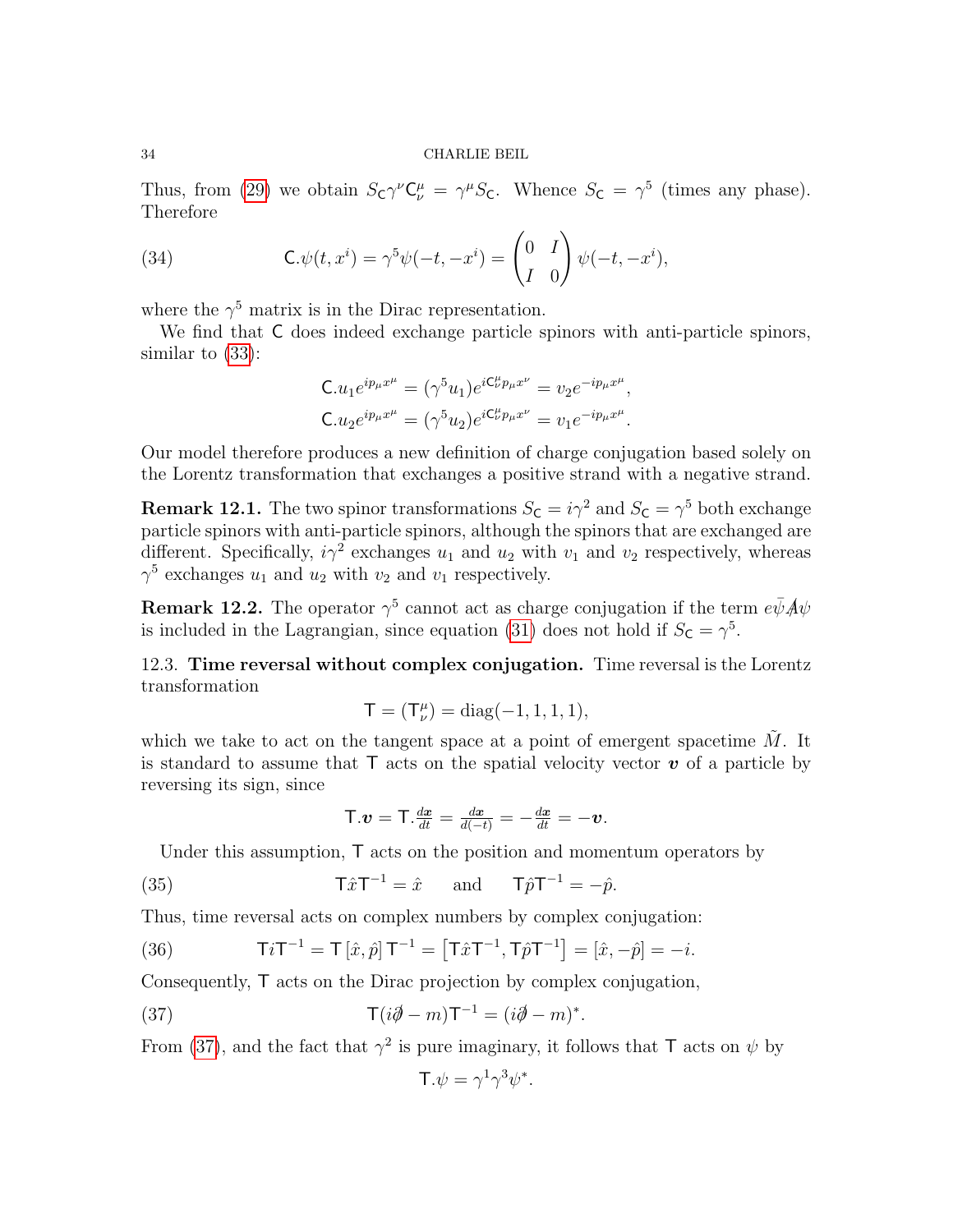However, we claim that time reversal does not actually reverse the sign of the velocity vector v, and so conjugation of the momentum operator  $\hat{p}$  by T does not reverse the sign of  $\hat{p}$ .

Indeed, consider the worldline  $x^{\mu} = x^{\mu}(t)$  of a particle. The particle has fourvelocity

$$
(\dot{x}^{\mu}) = \gamma(1, \boldsymbol{v}),
$$

where  $\gamma = (1 - |\mathbf{v}|^2)^{-1/2}$ . Observe that T leaves v unchanged:

$$
(\mathsf{T}^\mu_\nu \dot{x}^\nu) = \gamma(-1,\boldsymbol{v}).
$$

In other words, the *output* of the spatial component of the time derivative  $\dot{x}^{\mu}$  is the spatial vector  $\boldsymbol{v}$ , and so the *spatial component* of the Lorentz transformation  $\boldsymbol{\mathsf{T}}$  acts on v, not the time component. Therefore the particle's spatial momentum,  $p = \gamma m v$ , is also left unchanged by T,

$$
(\mathsf{T}_{\nu}^{\mu}p^{\nu})=\gamma m(-1,\boldsymbol{v}).
$$

Consequently, we have

$$
T\hat{p}T^{-1} = \hat{p},
$$

in contrast to [\(35\)](#page-33-1). Whence [\(37\)](#page-33-0) does not hold; instead, the Dirac projection remains invariant under time reversal, as it is a Lorentz transformation:

<span id="page-34-0"></span>
$$
T(i\partial\!\!\!/-m)\mathsf{T}^{-1}=i\partial\!\!\!/-m.
$$

Therefore, applying [\(29\)](#page-31-3) we find

(38) 
$$
\mathsf{T}.\psi(t,x^i) = \gamma^1 \gamma^2 \gamma^3 \psi(-t,x^i).
$$

**Remark 12.3.** The Lorentz transformation that does reverse the direction of  $p$  is charge conjugation C, as we found in Section [12.2.](#page-31-1) Whence  $C\hat{p}C^{-1} = -\hat{p}$ . But C also reverses the sign of x, and so  $C\hat{x}C^{-1} = -\hat{x}$ . Thus  $CiC^{-1} = i$  by [\(36\)](#page-33-2), and therefore C does not induce complex conjugation either.

12.4. CPT invariance. In Section [12.2,](#page-31-1) we showed that charge conjugation C of a strand is given by the Lorentz transformation

<span id="page-34-2"></span>(39) 
$$
C = diag(-1, -1, -1, -1).
$$

Furthermore, in Section [12.3,](#page-33-3) we showed that time reversal T does not induce complex conjugation.

To summarize, charge conjugation [\(34\)](#page-33-4), parity [\(30\)](#page-31-4), and time reversal [\(38\)](#page-34-0) act on Dirac spinors in the strand preon model by  $6\%$  $6\%$ 

<span id="page-34-3"></span>(40)  
\n
$$
\mathbf{C}.\psi(t, x^{i}) = \gamma^{5}\psi(-t, -x^{i}),
$$
\n
$$
\mathbf{P}.\psi(t, x^{i}) = \gamma^{0}\psi(t, -x^{i}),
$$
\n
$$
\mathbf{T}.\psi(t, x^{i}) = \gamma^{1}\gamma^{2}\gamma^{3}\psi(-t, x^{i}).
$$

<span id="page-34-1"></span><sup>6</sup>Note that if we used the signature  $(-1, 1, 1, 1)$  instead of  $(1, -1, -1, -1)$ , then  $S_P$  and  $S_T$  would be swapped.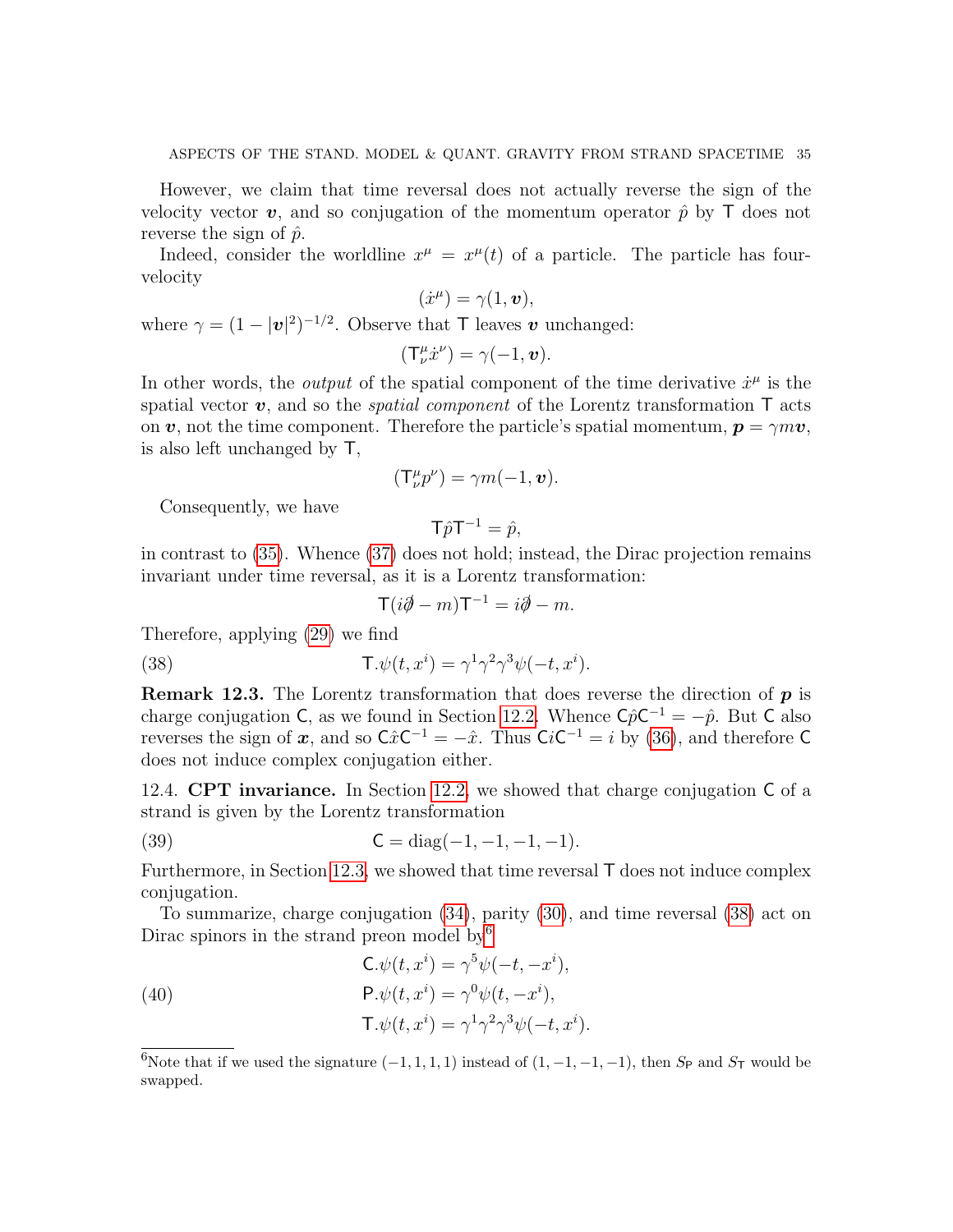Each of these transformations act trivially on the Dirac projection  $(i\partial \hspace{-1.2mm} / -m)$ .

There are two important consequences of [\(39\)](#page-34-2) and [\(40\)](#page-34-3):

• The Lorentz group  $O(1,3)$ , as a manifold, has four connected components, and so the quotient group  $O(1,3)/SO^+(1,3)$  has four elements. Using [\(39\)](#page-34-2), this quotient is generated by  $C$ ,  $P$ , and  $T$ :

<span id="page-35-1"></span>
$$
O(1,3)/SO^+(1,3) = \langle \mathsf{C}, \mathsf{P}, \mathsf{T} \rangle \cong \mathbb{Z}_2 \times \mathbb{Z}_2.
$$

Each of 1, C, P, and T belong to a different one of the four connected components of  $O(1, 3)$ .

• The product CPT, in the spacetime representation, is simply the identity:

(41) 
$$
\mathsf{C}_{\rho}^{\mu} \mathsf{P}_{\lambda}^{\rho} \mathsf{T}_{\nu}^{\lambda} = g_{\nu}^{\mu} = \delta_{\nu}^{\mu} \in SO^{+}(1,3).
$$

Furthermore, the product CPT, in the spinor representation, is proportional to the identity:

<span id="page-35-0"></span>(42) 
$$
S_{\mathsf{C}} S_{\mathsf{P}} S_{\mathsf{T}} = \gamma^5 \gamma^0 (\gamma^1 \gamma^2 \gamma^3) = -i(\gamma^5)^2 = -i.
$$

Note that [\(42\)](#page-35-0) is consistent with [\(41\)](#page-35-1) since  $g^{\mu}_{\nu}$  may be taken to act on a Dirac spinor by multiplication by an arbitrary phase  $e^{i\theta}$ , by [\(29\)](#page-31-3).

By [\(41\)](#page-35-1) and [\(42\)](#page-35-0), CPT invariance of the strand Lagrangian  $\mathcal L$  trivially holds.

Remark 12.4. The relationships between C, P, and T that we have obtained cannot occur in the standard model, because in the standard model charge conjugation does not correspond to a Lorentz transformation.

**Remark 12.5.** The relation  $(CPT)_{\nu}^{\mu} = \delta_{\nu}^{\mu}$  in [\(41\)](#page-35-1) is really just a different incarnation of the chirality relation

$$
sgn(\alpha)\chi(\alpha)sgn(\omega) = 1
$$

from [\(15\)](#page-12-3), resulting from the correspondences

$$
C \sim \text{sgn}(\alpha), \qquad P \sim \chi(\alpha), \qquad T \sim \text{sgn}(\omega).
$$

The correspondence  $P \sim \chi(\alpha)$  holds because  $\chi(\alpha)$  is the handedness, left or right, of the ordered basis  $\{t, n, b\}$  (shown in Section [5\)](#page-11-0), and parity P flips the handedness of this basis:

$$
\mathsf{P.}\{\boldsymbol{t},\boldsymbol{n},\boldsymbol{b}\}=\{-\boldsymbol{t},-\boldsymbol{n},-\boldsymbol{b}\}.
$$

Furthermore, the correspondence  $\mathsf{T} \sim \text{sgn}(\omega)$  holds because t and  $\omega$  only appear as the product  $(\omega t)$  in the parameterization of circular strands in [\(3\)](#page-5-1), and  $(-\omega)t = \omega(-t)$ .

**Remark 12.6.** A rotation by  $2\pi$  in spacetime corresponds to the Lorentz transformation  $(PT)^2$ . Furthermore, by  $(40)$ ,

$$
(S_{\rm P}S_{\rm T})^2 = (\gamma^0 \gamma^1 \gamma^2 \gamma^3)^2 = -1.
$$

We therefore obtain the elementary fact that a spacetime rotation of a spinor  $\psi$  in  $\mathbb{C}^4$  is trivial if and only if the rotation is a multiple of  $4\pi$ .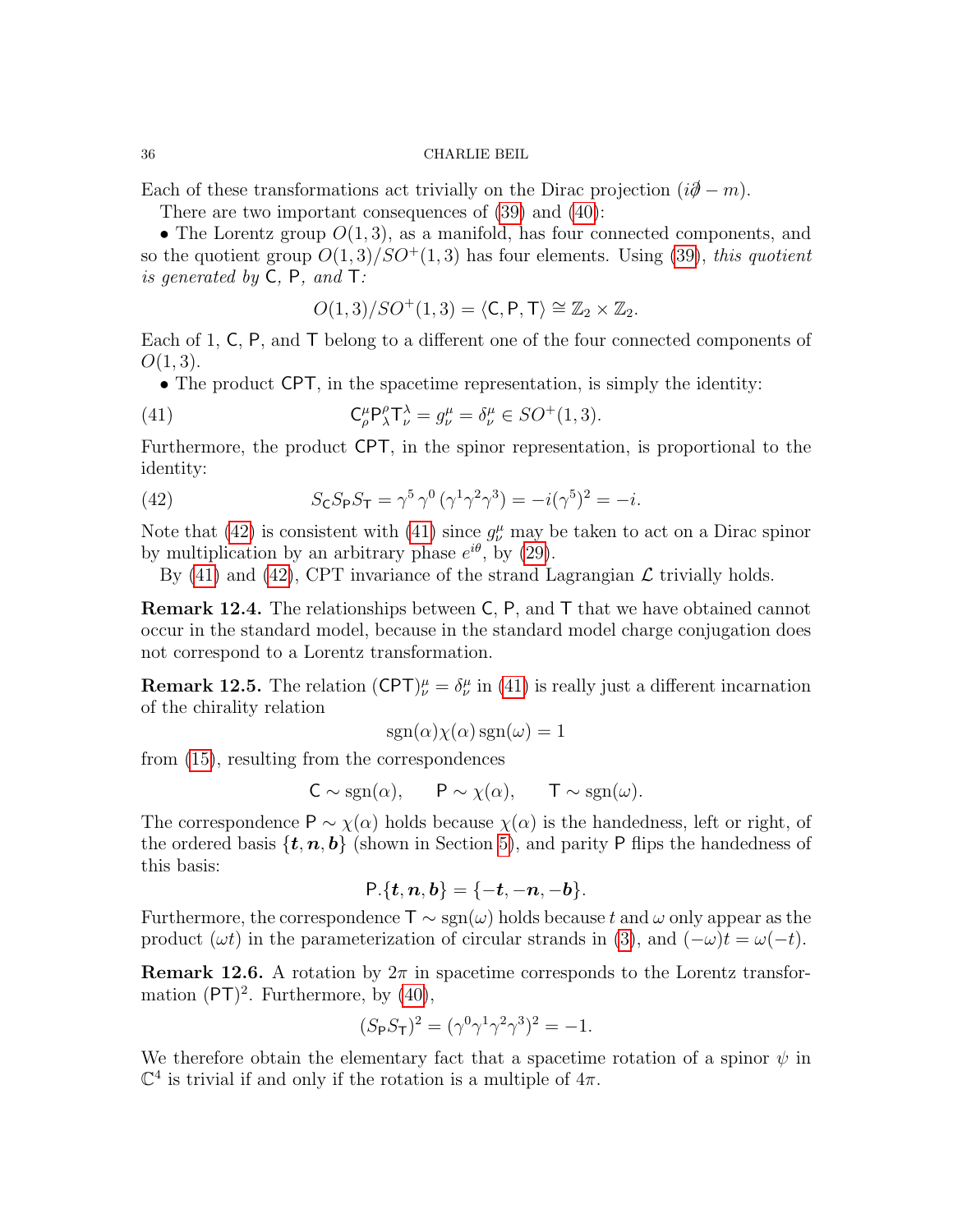### 13. The spin-statistics connection for strands

<span id="page-36-0"></span>The following derivation is similar to Schwinger's heuristic argument for the spinstatistics connection [\[Sch\]](#page-38-20), with CP in place of T and CPT. However, in the framework of strands, the complications due to time (e.g., spacelike separation of the two particles; rotation to Euclidean spacetime) do not arise.

Consider two strands  $\alpha$ ,  $\tilde{\alpha}$  of equal radius r. Denote by  $\beta$ ,  $\beta$  their respective central worldlines in  $\tilde{M}$ , and suppose that there are points along  $\beta$  and  $\tilde{\beta}$ , say

$$
\beta(s_0)
$$
 and  $\tilde{\beta}(\tilde{s}_0)$ ,

that are causally connected. Further suppose that the strands have equal chirality, say left-handed, with spinor representations

$$
\psi_L(\beta(s))
$$
 and  $\psi_L(\tilde{\beta}(s)).$ 

By a possible local change of coordinates, we may suppose that

<span id="page-36-1"></span>
$$
x^{\mu} := \tilde{\beta}^{\mu}(\tilde{s}_0) = -\beta^{\mu}(s_0).
$$

Furthermore, by the indistinguishability of swapping two identical particles, we have

(43) 
$$
\mathsf{PT}.(\psi_L(-x^{\mu}) \otimes \psi_L(x^{\mu})) = \psi_L(-x^{\mu}) \otimes \psi_L(x^{\mu}).
$$

Thus, using parity and time reversal of strands, we find (suppressing  $\mu$ )

<span id="page-36-2"></span>(44)  
\n
$$
\psi_L(-x) \otimes \psi_L(x) \stackrel{\text{(i)}}{=} \text{PT.}(\psi_L(-x) \otimes \psi_L(x))
$$
\n
$$
= (\text{PT.}\psi_L(-x)) \otimes (\text{PT.}\psi_L(x))
$$
\n
$$
\stackrel{\text{(ii)}}{=} (-i\gamma^5)\psi_L(x) \otimes (-i\gamma^5)\psi_L(-x)
$$
\n
$$
= i\psi_L(x) \otimes i\psi_L(-x)
$$
\n
$$
= -\psi_L(x) \otimes \psi_L(-x).
$$

where (I) holds by [\(43\)](#page-36-1), and (II) holds by [\(40\)](#page-34-3). Similarly, for a diameter  $\bar{\psi}_L \psi_R$  we find

<span id="page-36-3"></span>(45)  
\n
$$
(\bar{\psi}_L \psi_R)(-x) \otimes (\bar{\psi}_L \psi_R)(x)
$$
\n
$$
= \mathsf{PT}.((\bar{\psi}_L \psi_R)(-x) \otimes (\bar{\psi}_L \psi_R)(x))
$$
\n
$$
= (\bar{\psi}_L(-i\gamma^5)(-i\gamma^5)\psi_R)(x) \otimes (\bar{\psi}_L(-i\gamma^5)(-i\gamma^5)\psi_R)(-x)
$$
\n
$$
= (\bar{\psi}_L \psi_R)(x) \otimes (\bar{\psi}_L \psi_R)(-x).
$$

In field-theoretic terms, an excitation of the field  $\psi_L$  at  $\beta^{\mu}(s_0)$  is the same field excitation at  $\beta^{\mu}(s_1)$  since the two points

$$
\alpha^{\mu}(s_0)
$$
 and  $\alpha^{\mu}(s_1)$ ,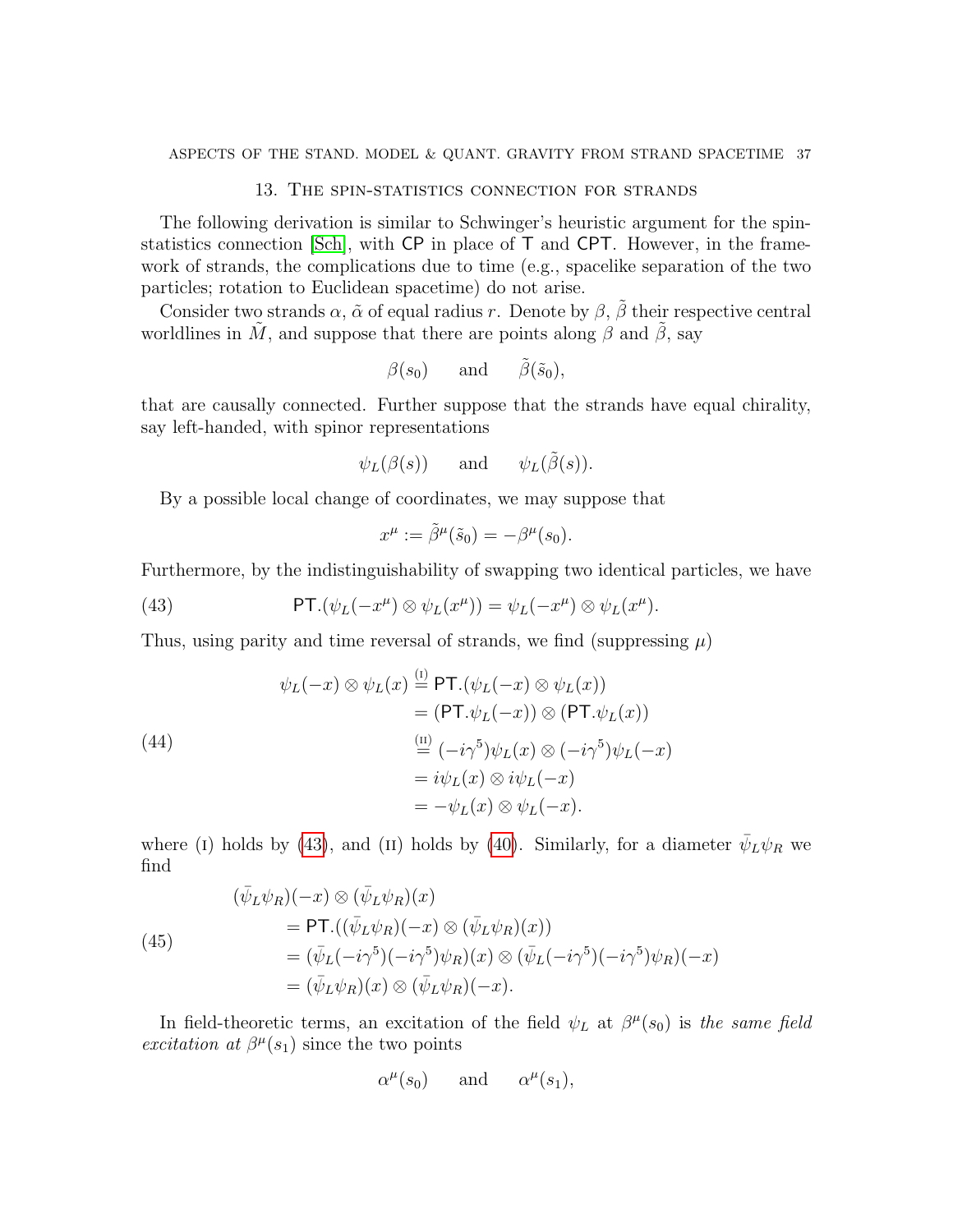by virtue of being joined by the strand  $\alpha$ , are the same point in spacetime M. There-fore [\(44\)](#page-36-2) and [\(45\)](#page-36-3) hold along the entire two central worldlines  $\beta$  and  $\beta$ ,

<span id="page-37-5"></span>(46)  
\n
$$
\psi_L(\beta) \otimes \psi_L(\tilde{\beta}) = -\psi_L(\tilde{\beta}) \otimes \psi_L(\beta),
$$
\n
$$
(\bar{\psi}_L \psi_R)(\beta) \otimes (\bar{\psi}_L \psi_R)(\tilde{\beta}) = (\bar{\psi}_L \psi_R)(\tilde{\beta}) \otimes (\bar{\psi}_L \psi_R)(\beta),
$$

and similarly for  $L \leftrightarrow R$ . In particular, the central worldlines of two strands of equal *chirality and equal radius* cannot intersect: for  $x \in M$  we have

$$
\psi_L(x) \otimes \psi_L(x) = 0
$$
 and  $\psi_R(x) \otimes \psi_R(x) = 0$ .

This is the Pauli-exclusion principle for strands. Furthermore, by [\(46\)](#page-37-5), the central worldlines of diameters are allowed to intersect. In particular, [\(46\)](#page-37-5) implies that (circular) strands are fermionic, whereas diameters are bosonic. We therefore obtain a spin-statistics connection for strands.

### 14. Future directions: scattering with strands

<span id="page-37-0"></span>We assume that the standard Feynman rules hold for propagators and vertices, as an effective field theory, for computing cross sections and decay rates. However, (at least) two new constraints on the path integral arise in our strand preon model.

To describe these constraints, consider a scattering event with fixed incoming and outgoing particles. In this event, all the different configurations of internal lines (strands) that exist in superposition, exist together in spacetime M. By the spinstatistics connection for strands (Section [13\)](#page-36-0), the worldlines of strands with the same chirality cannot intersect unless at least one of the strands is paired with another strand in a diameter of an atom, making the pair bosonic. Furthermore, a strand particle cannot simultaneously both terminate at an apex and continue to propagate. We thus expect severe restrictions on both

- (i) the possible Feynman diagrams that may exist in superposition; and
- (ii) the limits of integration  $\int \int d^4x d^4p$  of the Lagrangian density.

Scattering amplitudes obtained from strands should therefore differ from those obtained from the full path integral  $Z = \int \mathcal{D}\psi e^{i\hbar S[\psi]}$ . These constraints could potentially eliminate certain (ultraviolet) divergences in quantum field theory. We leave a formulation of these constraints for future work.

Acknowledgments. The author would like to thank Gary Beil, Neil Gillespie, and Vinesh Solanki for valuable discussions. The author was supported by the Austrian Science Fund (FWF) grant P 30549-N26.

#### <span id="page-37-1"></span>**REFERENCES**

- <span id="page-37-4"></span>[B1] , Dimer algebras, ghor algebras, and cyclic contractions, [arXiv:1711.09771.](http://arxiv.org/abs/1711.09771)
- <span id="page-37-2"></span>[B2] \_\_\_\_\_\_, Nonnoetherian geometry, J. Algebra Appl. 15 (2016).
- <span id="page-37-3"></span>[B3] Nonnoetherian singularities and their noncommutative blowups, [arXiv:1607.07778.](http://arxiv.org/abs/1607.07778)